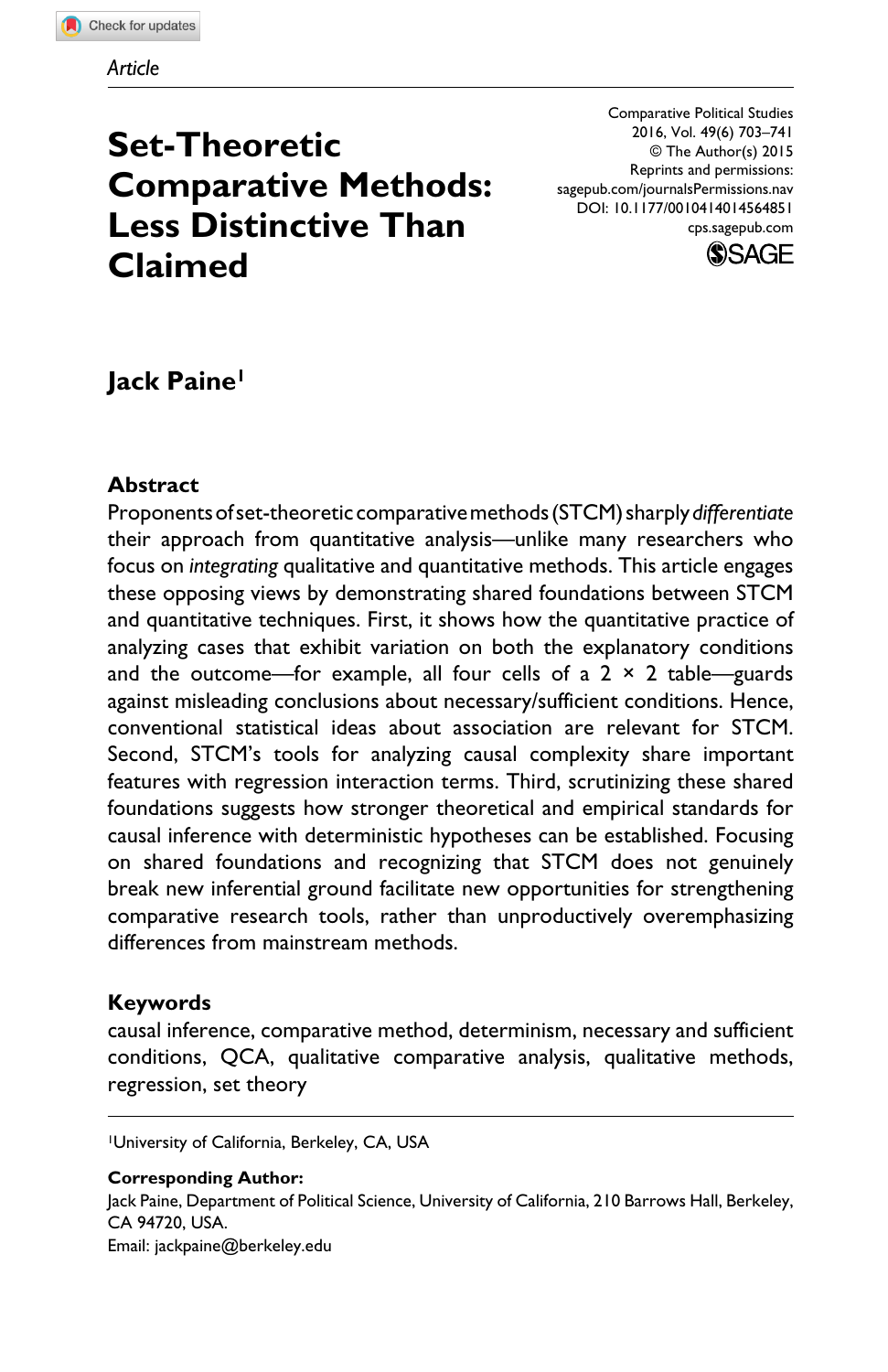The relationship between qualitative and quantitative methods—similarities, contrasts, and the feasibility of integration—is the focus of a major current debate in comparative politics. On one hand, many works stress the distinctive strengths of qualitative methods while also emphasizing that qualitative and quantitative traditions share many inferential goals. Brady and Collier (2010) advocate "shared standards" for different research traditions, Lieberman (2005) presents an iterative method for combining statistical and case study findings, Dunning (2012) demonstrates the crucial contribution of qualitative work to evaluating natural experimental designs, and Seawright (in press) advocates an integrative approach that bridges these two approaches.

On the other hand, several recent and influential books emphasize fundamental differences between how qualitative and quantitative scholars approach social phenomena. Ragin (2008), Goertz and Mahoney (2012), and Schneider and Wagemann (2012) argue the core goal of qualitative research is to evaluate "complex" combinations of necessary and/or sufficient conditions. They propose a set-theoretic approach for studying these relationships. Given the focus of these three books and related work on set theory and cross-case comparisons, I refer to the techniques as set-theoretic comparative methods (STCM).

STCM scholars argue that there are sharp differences between their tools and quantitative methods. Mahoney, Goertz, and Ragin (2013) suggest that "in the social sciences, statistical and set-theoretic scholars adopt different approaches to causal analysis" (p. 75). Goertz and Mahoney (2012) maintain that "overcoming the quantitative-qualitative division in the social sciences is significantly a matter of better understanding the methodological differences between these two traditions along with the reasons why those differences exist" (p. 5).

Ragin (2008) begins his book by emphasizing sharp differences between STCM and quantitative methods. He underscores the contrast between "settheoretic versus correlational connections" (pp. 6-10). A key example is found in Ragin's argument that scholars, when studying necessary and sufficient conditions, should not incorporate cases that exhibit variation on both the posited causal conditions and the outcome—and that one of the cells of a 2 × 2 table is *never* needed to analyze either necessity or sufficiency (Ragin, 2000, p. 96; 2008, pp. 20-23).<sup>1</sup> This approach is presented as sharply differentiating STCM from standard ideas of correlation and association in quantitative methods, as well as with quantitative case selection practices. Furthermore, in discussing "configurations of conditions versus 'independent' variables," Ragin calls for a focus on alternative constellations of causal conditions. He claims that regression, by contrast, is limited to examining the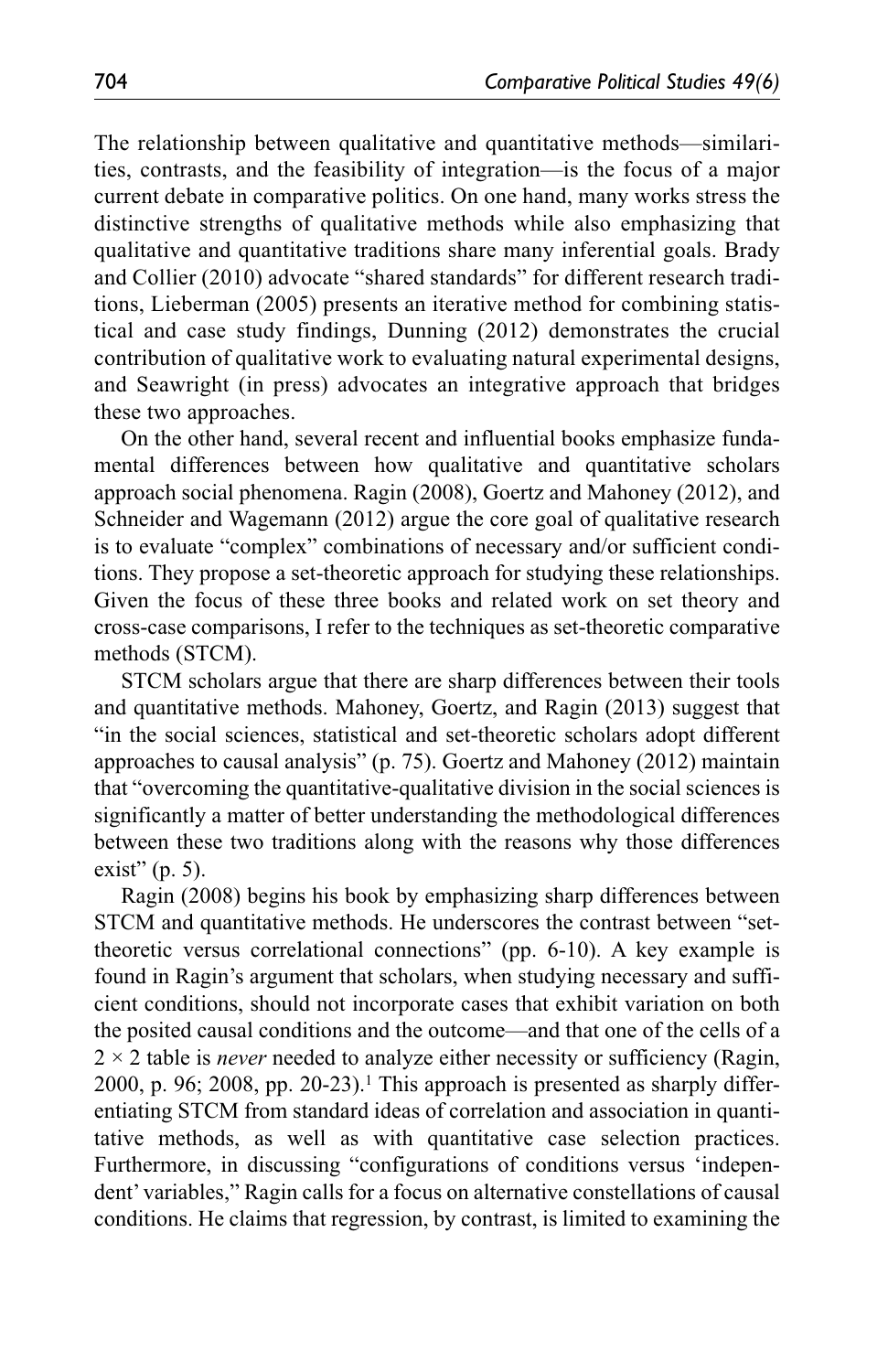net effect of individual variables—a shortcoming Ragin sees as inherent even in regression with interaction terms.

STCM has commendably brought core issues in comparative analysis to the forefront of methodological attention. Its proponents routinely emphasize many foundational points about data analysis that should be heeded in all work, qualitative or quantitative. These considerations include careful case selection, close attention to measurement, and the inherent conditionality of most causal relationships. For these reasons, this approach has become an influential part of the broader reinvigoration of qualitative methods research in response to, and in part in reaction against, King, Keohane, and Verba ("KKV," 1994).

However, by emphasizing the *differences* between their methods and quantitative research, STCM scholars have also posed an important challenge to "post-KKV" qualitative methods that seek *integration* with quantitative techniques—as with the studies just noted of Brady and Collier, Lieberman, Dunning, and Seawright.

This article attempts to advance this important debate by demonstrating shared foundations between STCM and quantitative methods—which, consequentially, counters STCM's emphasis on differences. The core STCM procedures calculate associational measures for complex combinations of posited necessary/sufficient conditions. Contrary to STCM arguments, these procedures share core similarities with conventional quantitative techniques. Understanding these similarities not only helps scholars from different traditions better understand each other's research but also shows that STCM do not genuinely break new inferential ground. By strongly emphasizing differences, STCM has unproductively isolated itself from mainstream methods. Furthermore, the focus in this article on common foundations also highlights a central shared challenge in much social scientific research, including STCM: moving from association patterns to infer causal relationships, on the basis of observational data.

Notably, the specific comparison with conventional quantitative methods employed below is vital not because the present analysis advocates using conventional quantitative tools. Rather, the fact STCM scholars frequently evoke this contrast to justify their own approach necessitates scrutinizing how STCM's focus on differences may obscure shared foundations.

Following the overview section that summarizes key features of STCM, detailing the virtues of analyzing cross-case variance provides the first example of a crucial similarity between a core analytic procedure of STCM and quantitative techniques. Evaluating necessary condition hypotheses requires analyzing cases that exhibit variation on both the causal conditions and the outcome—as in quantitative research but contrary to the consensus of STCM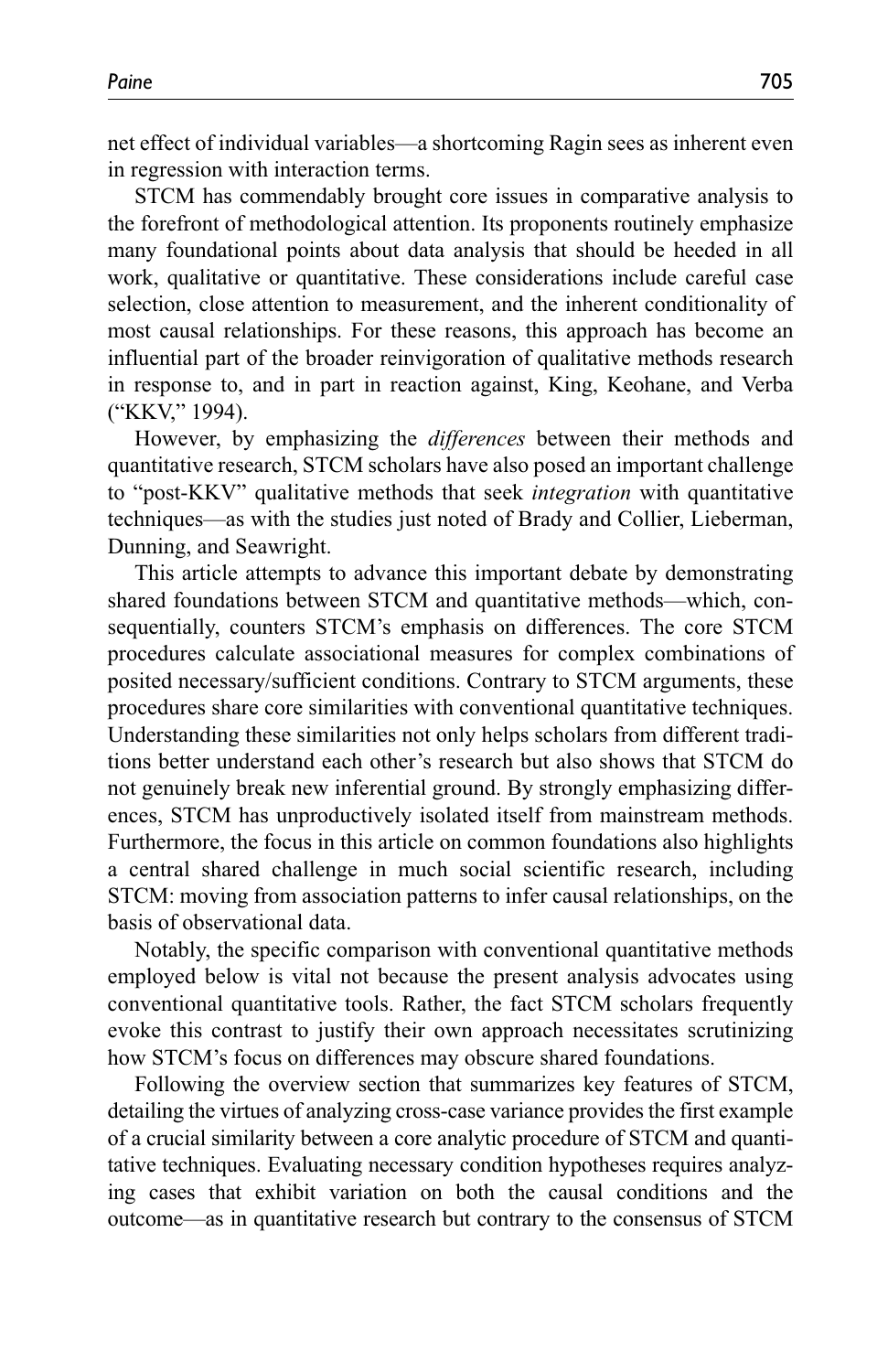scholars. To understand the importance of analyzing all four cells (in a  $2 \times 2$ ) setting), suppose the hypothesis states  $X = 1$  is a necessary condition for  $Y = 1$ . To evaluate this hypothesis, STCM calculates the percentage of  $Y = 1$  cases with  $X = 1$ , hence only using two cells.<sup>2</sup> Using the STCM metric, the data support the necessary condition hypothesis if there are few  $Y = 1$  cases with  $X = 0$ .

The problem with only using two cells, however, is that there may be few  $Y = 1$  cases that are also  $X = 0$  cases, for two reasons: (1) The data actually support the necessary condition hypothesis or (2) there are simply few  $X = 0$ cases relative to  $X = 1$  cases—which makes it essentially impossible to falsify the hypothesis using the STCM metric. Using information from all four cells ensures that consideration (2) will not create false positives about necessary relationships—in particular, by incorporating information from a cell that STCM scholars claim is *never* relevant for assessing necessity/sufficiency. An identical argument applies to evaluating the "relevance" of a sufficient condition hypothesis.

The next argument demonstrates inherent similarities between STCM and quantitative approaches to studying complex relationships, a central focus of STCM research.3 This argument compares STCM analysis of a truth table with regression analysis that employs multiplicative interaction terms. The analysis demonstrates how regression can be used to convey the same information about necessary/sufficient condition hypotheses as a truth table—in contrast to strong STCM skepticism about multiplicative regression interaction terms.

Researchers who acknowledge these core similarities will not be surprised that STCM and quantitative methods also share a crucial common limitation. This involves the shared challenge in social science of inferring *causal* conclusions from *associational* relations. Examples of associational measures include STCM metrics for measuring the consistency and relevance of complex conditions as necessary or sufficient. Whereas current best-practice in quantitative textbooks and research focuses centrally on this shared challenge, it has received less attention from STCM scholars. The final major argument therefore posits a best-case scenario in which a researcher has data perfectly consistent with a necessary/sufficient condition hypothesis (possibly involving complex conditions). It focuses on two issues that must be addressed before a compelling causal inference can be achieved: Freedman's (2010) standard for comparing a deterministic hypothesis to a probabilistic benchmark and Waldner's (2005) standard for evaluating hypothetical counterexamples.

The concluding section argues that these common foundations—including both core similarities and shared challenges—between STCM and quantitative methods raise a series of pressing issues. The bridging attempt offered by this article will hopefully clarify future methodological debates in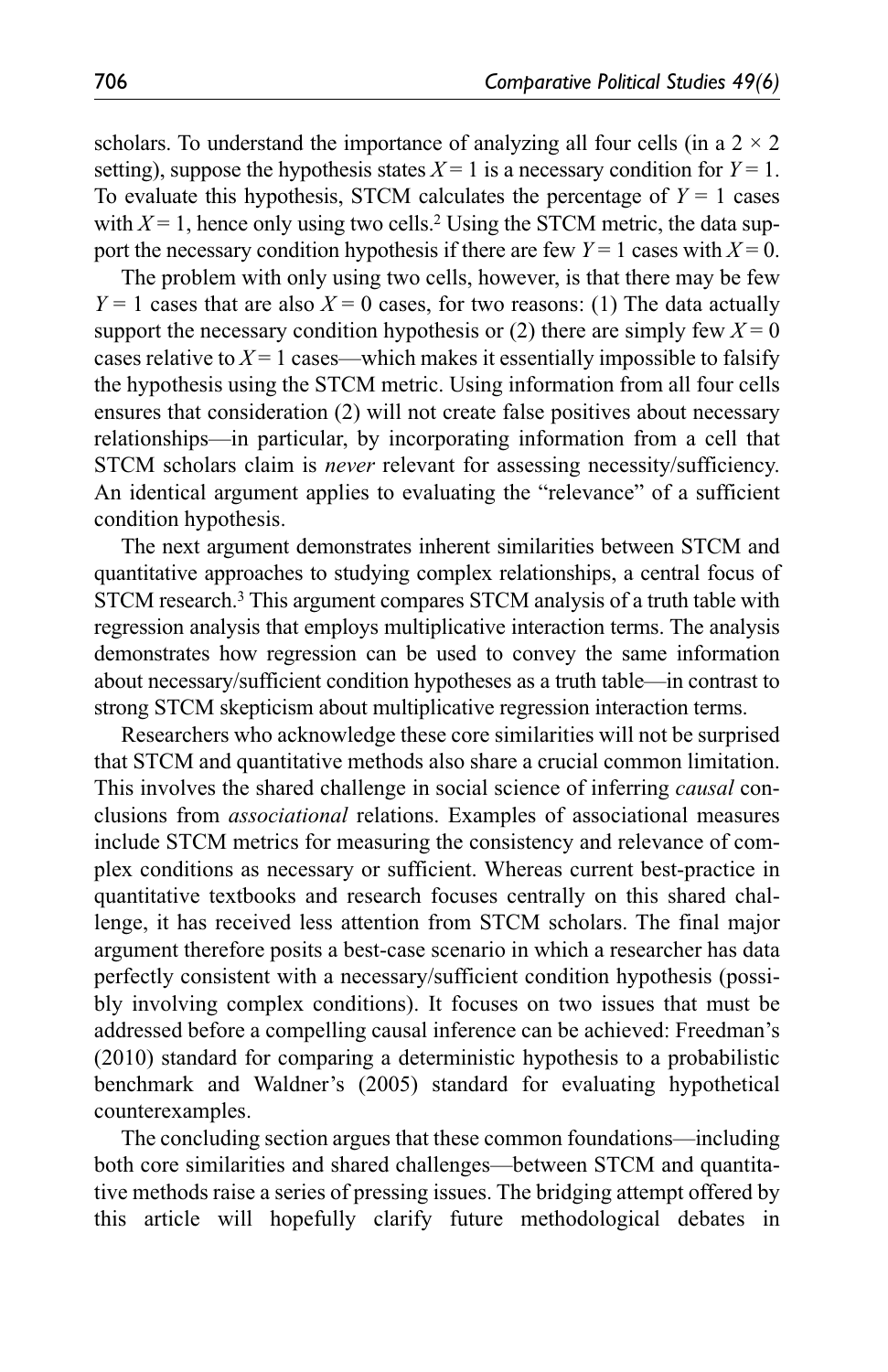comparative politics. These not only include the relationship between STCM and quantitative methods but also between STCM and traditional qualitative techniques.

# **STCM Techniques for Analyzing Necessary/ Sufficient Conditions**

This section briefly outlines key elements of STCM, which provides building blocks for the subsequent discussion. Following the focus of STCM texts on  $2 \times 2$  tables to argue for differences, I restrict attention to binary conditions throughout the article. The concluding section discusses possible extensions to multi-valued fuzzy sets.

STCM scholars view natural language, qualitative theory in social science, and qualitative research in general as inherently set-theoretic in structure. Stemming from this view, STCM researchers focus on studying the necessary and sufficient conditions for set membership in the outcome of interest. If a condition  $X = 1$  is necessary for a particular outcome  $Y = 1$ , then every  $Y = 1$  case is also an  $X = 1$  case. Therefore,  $X = 1$  is a superset of  $Y = 1$ . If condition  $X = 1$  is sufficient for  $Y = 1$ , then every  $X = 1$  case is also a  $Y = 1$ case. Therefore,  $X = 1$  is a subset of  $Y = 1$ . Framing necessary and sufficient conditions in terms of sets has led STCM scholars to adopt the broader mathematical language of set theory.

These scholars argue that it is reasonable to consider necessary and sufficient condition hypotheses even when empirical counterexamples to the hypothesis exist. For example, Braumoeller and Goertz (2000, 2002) underscore the importance of taking measurement error into account when evaluating such hypotheses. STCM scholars have developed two novel measures for studying necessary/sufficient relations in noisy social science data. These measures can be used for either a single or for multiple conditions.

### *Consistency Scores and Subsets/Supersets*

A consistency score measures the extent to which the data support a claim of either necessity or sufficiency. The higher the percentage of  $X = 1$  cases in the data that also achieve  $Y = 1$ —that is, the extent to which  $X = 1$  is a subset of  $Y = 1$ —the more consistent the data are with a claim that  $X = 1$  is sufficient for  $Y = 1$ . The higher the percentage of  $Y = 1$  cases with the condition  $X =$ 1—that is, the extent to which  $X = 1$  is a superset of  $Y = 1$ —the more consistent the data are with a claim that  $X = 1$  is necessary for  $Y = 1$  according to conventional STCM metrics.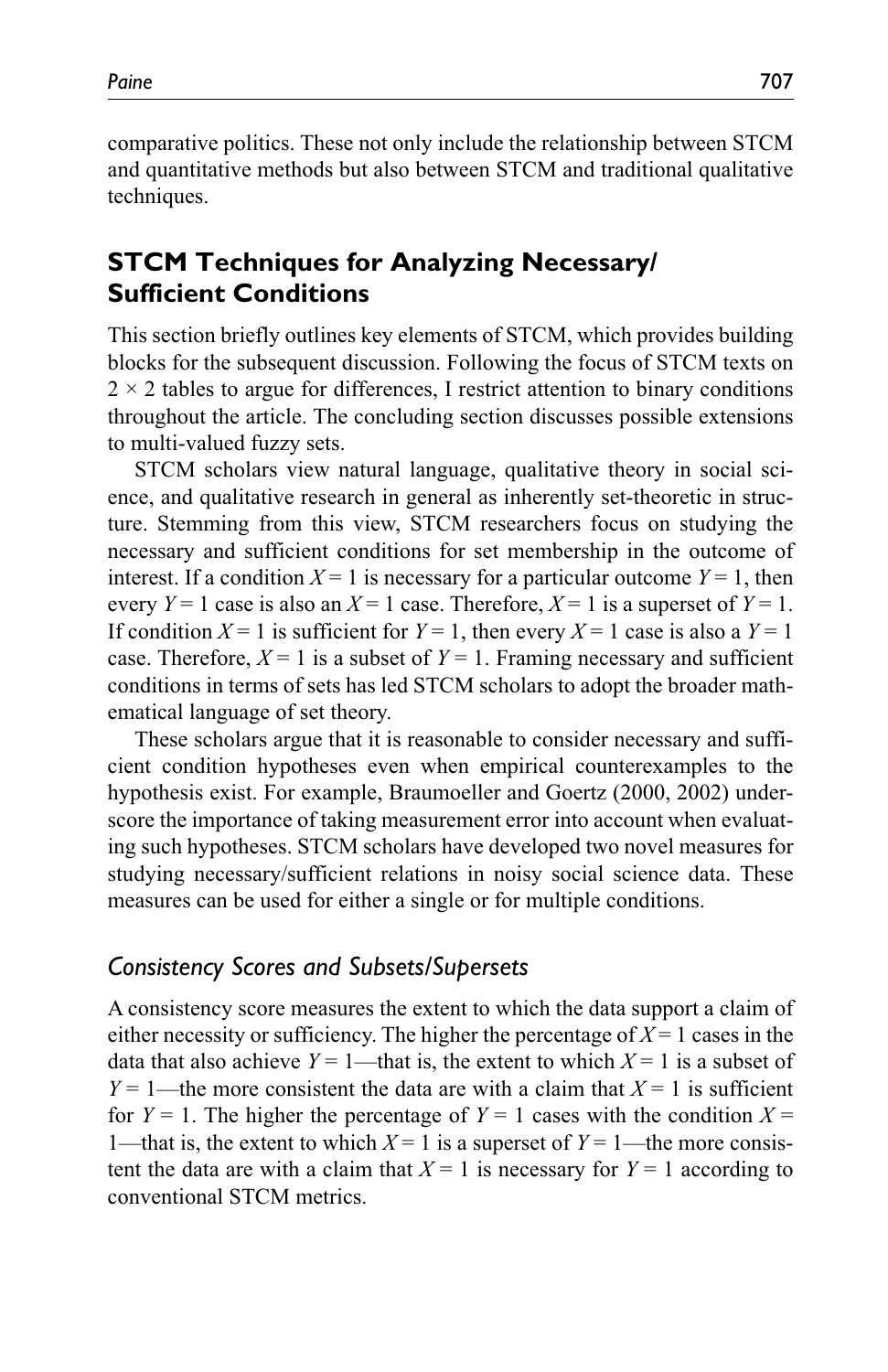# *Coverage Scores and Triviality*

The coverage score assesses what STCM scholars call the "triviality," or "relevance," of a condition (Schneider & Wagemann, 2012, p. 144). As an example of a trivial sufficient condition, suppose that every  $X = 1$  case achieves  $Y = 1$ , meaning the data are perfectly consistent with the hypothesis. However, suppose that every  $X = 0$  case also achieves  $Y = 1$ . Despite the high sufficiency consistency score for  $X = 1$ , we would intuitively think of  $X = 1$  as a trivial sufficient condition for  $Y = 1$ . Because  $Y = 1$  will always occur in the data set, regardless of the value of *X*, the absence of the trivial sufficient condition does not change the outcome. The coverage score for a sufficient condition is identical to the consistency score for a necessary condition. In this example, if we assume that there are an equal number of  $X = 0$  and  $X = 1$  cases, the coverage score is 0.5 because cases with  $X = 1$  account for only half of the  $Y = 1$  outcomes.

A similar concept of triviality, or relevance, applies to necessary condition hypotheses. Assume that no  $X = 0$  cases achieve  $Y = 1$ , implying the data are perfectly consistent with the hypothesis. But suppose that  $Y = 1$  almost never occurs even when  $X = 1$ . For example, oxygen is a necessary condition for social revolution. The necessary condition coverage score—which is identical to the sufficient condition consistency score—detects that  $X = 1$  is a trivial necessary condition because it will show that only a trivial percentage of  $X = 1$  cases have  $Y = 1$ .

### *Multiple Conditions*

In addition to the consistency and coverage scores for individual conditions, STCM also provides tools for analyzing clusters of multiple conditions. For example, a condition  $A = 1$  may not be individually sufficient for  $Y = 1$ , but the conjunctural condition  $(A, C) = (1, 1)$  may be sufficient. This is an example of a complex sufficient condition. Furthermore,  $(D, E) = (1, 0)$  may also be a sufficient condition for  $Y = 1$ . This causal process therefore exhibits equifinality because there are multiple paths to the outcome.

Thus, the basic ideas of consistency, coverage, and multiple conditions provide key building blocks for STCM analysis of necessity and sufficiency.

# **Core Similarity 1: The Virtues of Analyzing Cross-Case Variance**

Empirically evaluating necessary condition hypotheses requires analyzing cases that exhibit variation on both the causal conditions and the outcome4 which demonstrates a crucial similarity to quantitative research. This claim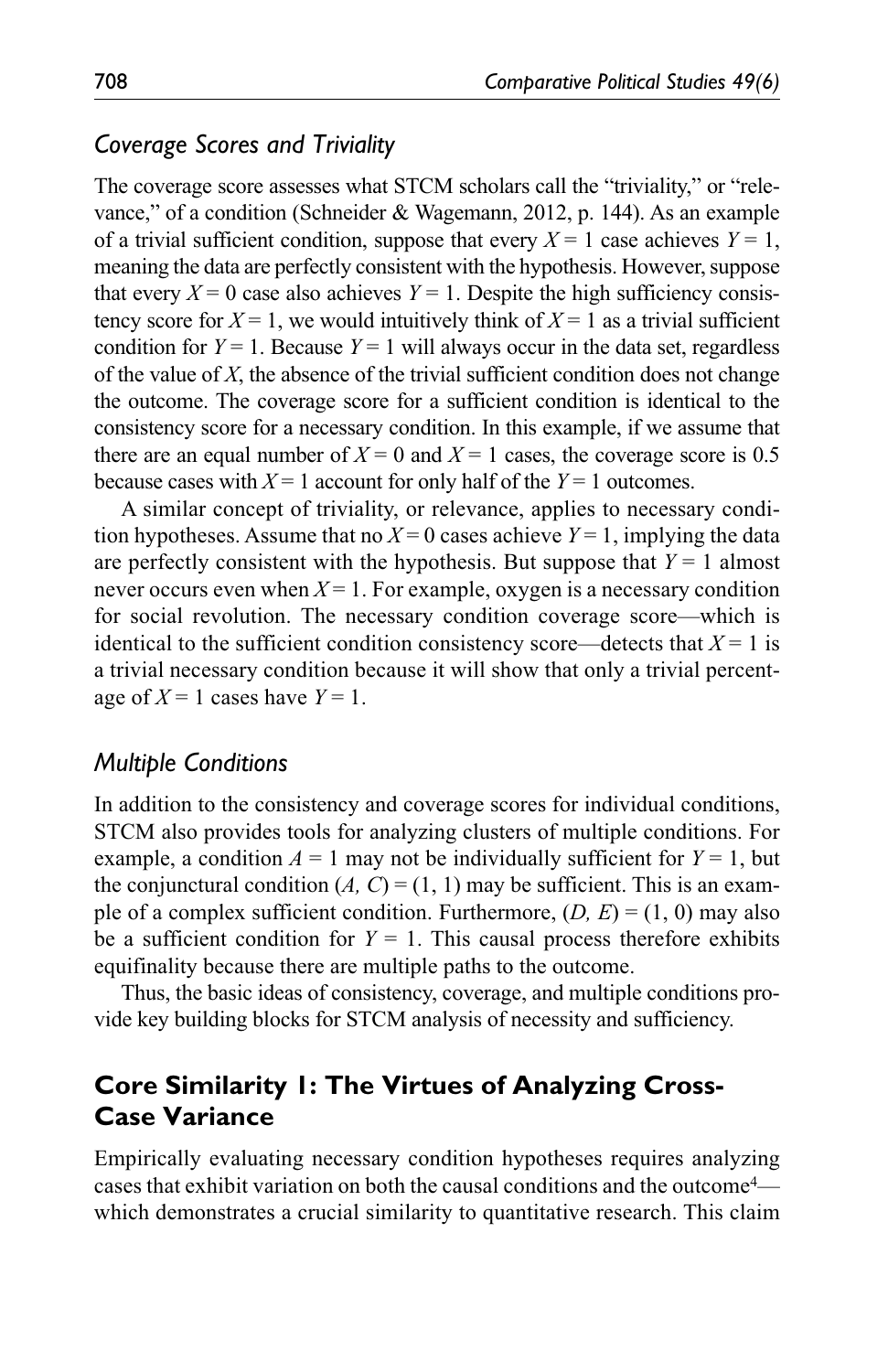runs against STCM arguments that necessary condition hypotheses can only be meaningfully tested using designs that lack variation on the outcome. Problematically, this accepted STCM procedure may lead one to conclude data are highly consistent with the necessary condition hypothesis simply because few cases lack the posited necessary condition, which produces artificial support for the claim. In a  $2 \times 2$  setting, guarding against this problem requires incorporating all four cells into the analysis. Appendix A demonstrates the STCM procedure for assessing the triviality of a sufficient condition hypothesis faces a similar shortcoming that can also be fixed by incorporating information from all four cells.

There is wide agreement in the STCM literature that scholars should only focus on two cells at a time. Ragin (2008) argues the quantitative tradition of combining all four cells of a  $2 \times 2$  table will "conflate different kinds of causal assessment" (pp. 7, 22). Braumoeller and Goertz (2002) argue that sampling cases from all four cells to test necessary condition hypotheses is "pointless" because "the theories that [they] examine don't imply anything about the number or proportion of cases that should be found in [certain] cell[s]" (pp. 199, 200). Goertz and Mahoney (2012) state directly that "selection on the dependent variable when testing necessary conditions follows directly from the definition of a necessary condition" (p. 179). Correspondingly, the standard STCM calculations of consistency and coverage for both necessary and sufficient conditions incorporate only two cells at a time—in contrast to the quantitative approach of analyzing all four cells, such as with a regression coefficient or any standard measure of statistical association.

However, analyzing only two cells at a time can create misleading findings whenever the number of  $X = 1$  and  $X = 0$  cases differs. For example, consider a claim that  $X = 1$  is necessary for  $Y = 1$ , implying that  $X = 0$  cases with  $Y = 1$ provide evidence against the hypothesis. If the number of  $X = 1$  cases is large relative to the number of  $X = 0$  cases, the data may appear to be highly consistent with the necessary condition hypothesis simply because there are relatively few  $X = 0$  cases that *could* provide evidence against the hypothesis. This occurs because it is not *possible* for there to be many  $(X, Y) = (0, 1)$  cases if there are few  $X = 0$  cases. The easiest way to guard against this problem is to compare the *percentage* of  $X = 1$  cases with  $Y = 1$  to the *percentage* of  $X = 0$  cases with  $Y = 1$ . This revised procedure incorporates all four cells.

The core argument complements and extends existing arguments that researchers should always incorporate all four cells when the data are available. Seawright (2002) advanced this argument using a Bayesian model. The present arguments address two major concerns from responses published in the same issue of *Political Analysis*. First, Clarke (2002) argues Seawright used an implausible weighting procedure in his Bayesian likelihood function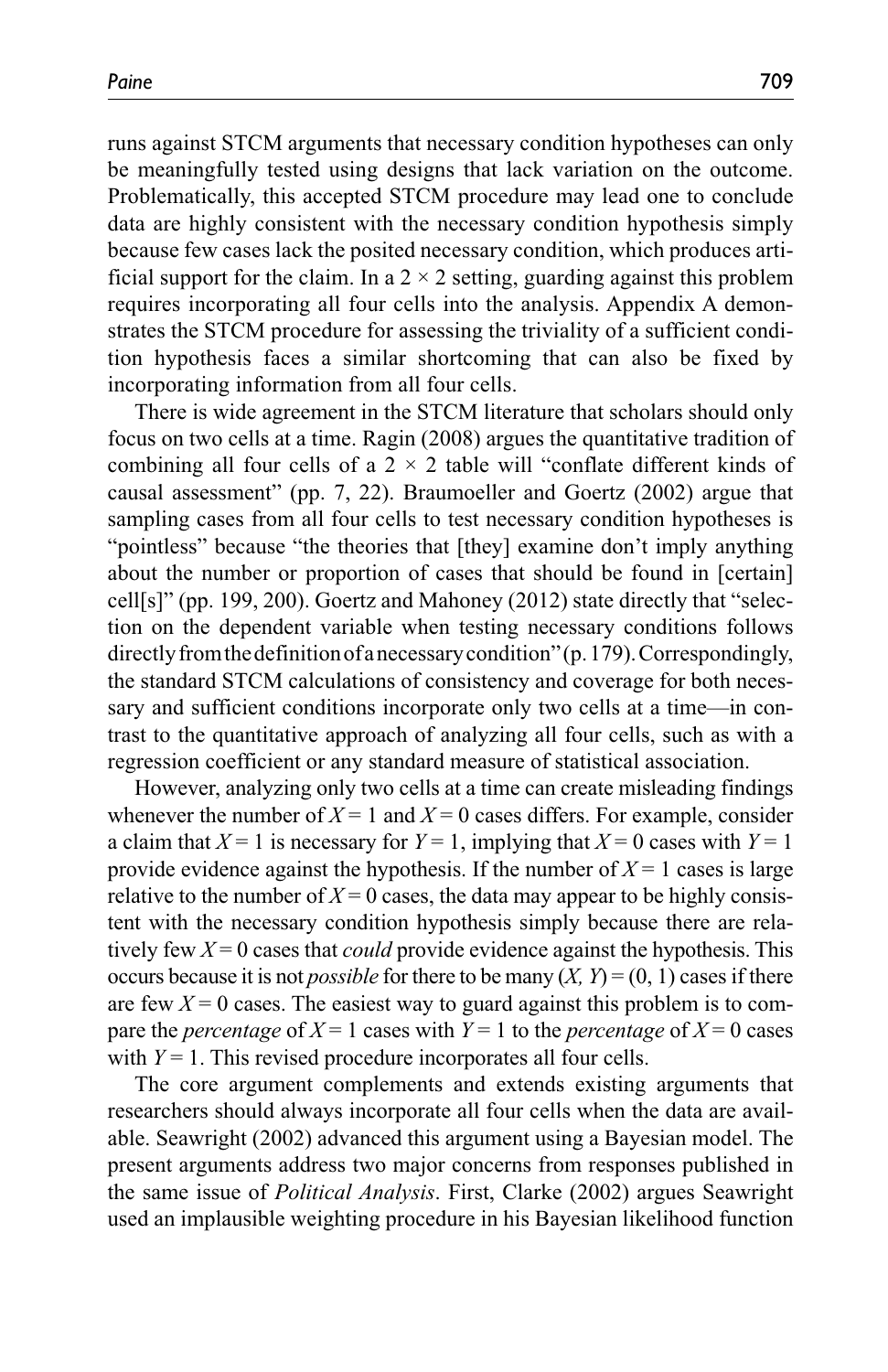|         | $F = 0$  | $F = 1$  |
|---------|----------|----------|
| $A = I$ | $n_{fA}$ | $n_{FA}$ |
| $A = 0$ | $n_{fa}$ | $n_{Fa}$ |

*Note*. This table presents notation for each cell of a 2 × 2 table. In the subscript, uppercase refers to the presence of a condition and lowercase to its absence.  $F =$  fuel wealth;  $A =$ authoritarian rule.

for introducing new cases into the analysis. In the three cross-tabulations presented below (Tables 2-4), both the total number of cases and the distribution of  $X = 1$  and  $X = 0$  cells are fixed for each table. Therefore Clarke's critique does not hold here.5 Second, Braumoeller and Goertz (2002) critique Seawright for dismissing necessary condition hypotheses when deviant cases exist, whereas this section allows for the possibility of cases that are inconsistent with a deterministic relationship. Separately, Freedman (2008) disputes Goertz's (2008) advice to ignore certain cells in a  $2 \times 2$  table. In contrast to the focus of this section, Freedman (2008) grounds his critique by appealing to process tracing:

At least in my experience, it is often hard to see where the cases go until you study them . . . Great work can be done with one cell, or even one case. Isn't de Tocqueville's *Democracy in America* a classic example of within-case analysis? (pp. 15-16)

# *A Revised Approach to Calculating Necessary Condition Consistency Scores: The Importance of All Four Cells*

The exposition follows notation from the generic  $2 \times 2$  table depicted as Table 1. To use substantively interesting terminology, suppose condition *F* refers to "fuel wealth" and *A* refers to the outcome "authoritarian rule."

The consistency score for fuel wealth as a sufficient condition for authoritarian rule calculates the percentage of  $F = 1$  cases with  $A = 1$ . Similarly, the consistency score for non-fuel wealth as a sufficient condition for authoritarian rule calculates the percentage of  $F = 0$  cases with  $A = 1$ . Using the notation from Table 1, these two terms can be expressed as follows:

$$
SC(F = 1, A = 1) = %(A = 1 | F = 1) = \frac{n_{FA}}{n_{FA} + n_{Fa}},
$$
\n(1)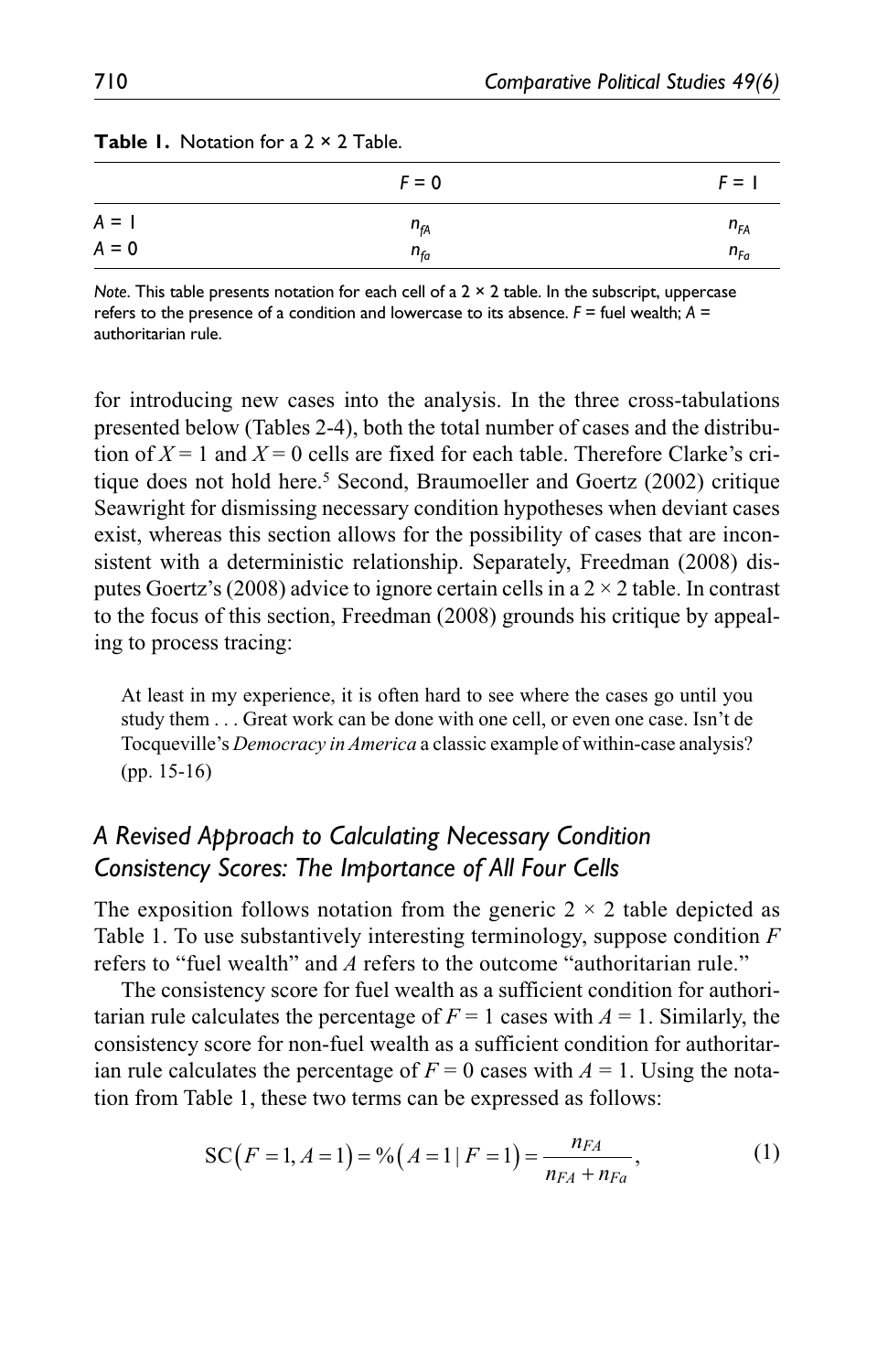$$
SC(F = 0, A = 1) = %(A = 1 | F = 0) = \frac{n_{fA}}{n_{fA} + n_{fa}}.
$$
\n(2)

Examined individually, each term incorporates only two cells at a time.

In contrast, a bivariate regression coefficient combines information from all four cells. The regression coefficient for the association between fuel wealth and authoritarianism is defined as the covariance of *F* and *A* divided by the variance of *F*. In a  $2 \times 2$  setting, this is simply the difference in average outcome value between fuel and non-fuel cases, which is expressed by

$$
\beta_{\text{fuel}} = \frac{n_{FA}}{n_{FA} + n_{Fa}} - \frac{n_{fA}}{n_{fA} + n_{fa}}.\tag{3}
$$

Comparing Equations 1 through 3 shows the regression coefficient combines the two sufficient condition consistency scores, and Equation 3 can be re-expressed as

$$
\beta_{\text{fuel}} = \text{SC}(F = 1, A = 1) - \text{SC}(F = 0, A = 1). \tag{4}
$$

As proposed by STCM scholars, the consistency score for necessary conditions only incorporates information from two cells. The consistency score for fuel wealth as a necessary condition for authoritarian rule conveys the percentage of  $A = 1$  cases with  $F = 1$ :

NC
$$
(F = 1, A = 1) = \frac{n_{FA}}{n_{FA} + n_{fa}}
$$
. (5)

A crucial problem emerges here. The metric from Equation 5 can be large for two different reasons. First,  $n<sub>fA</sub>$  may be small because the data strongly support the hypothesis. Second,  $n<sub>A</sub>$  may be small because there simply are not many cases that lack fuel wealth among the included cases, which implies there cannot be many  $(F, A) = (0, 1)$  cases. In other words, without accounting for differences in the frequency of non-fuel cases relative to fuel cases, the STCM necessary condition consistency score can create misleading findings.

Tables 2 through 4 demonstrate the potential for misleading findings by illustrating the importance of how cases are distributed across  $F = 0$  and  $F = 1$ . The tables present three hypothetical  $2 \times 2$  cross-tabulations. Because the number of cases in both  $F = 1$  cells is constant across the three tables, the STCM necessary condition coverage score is also the same. Therefore, none of the following concerns relate to this commonly used measure for triviality.6

With regard to whether fuel wealth is necessary for authoritarianism, according to Equation 5, Tables 2 and 3 have high consistency scores of  $20/22 = 91\%$  and  $20/23 = 87\%$ , respectively. In contrast, the consistency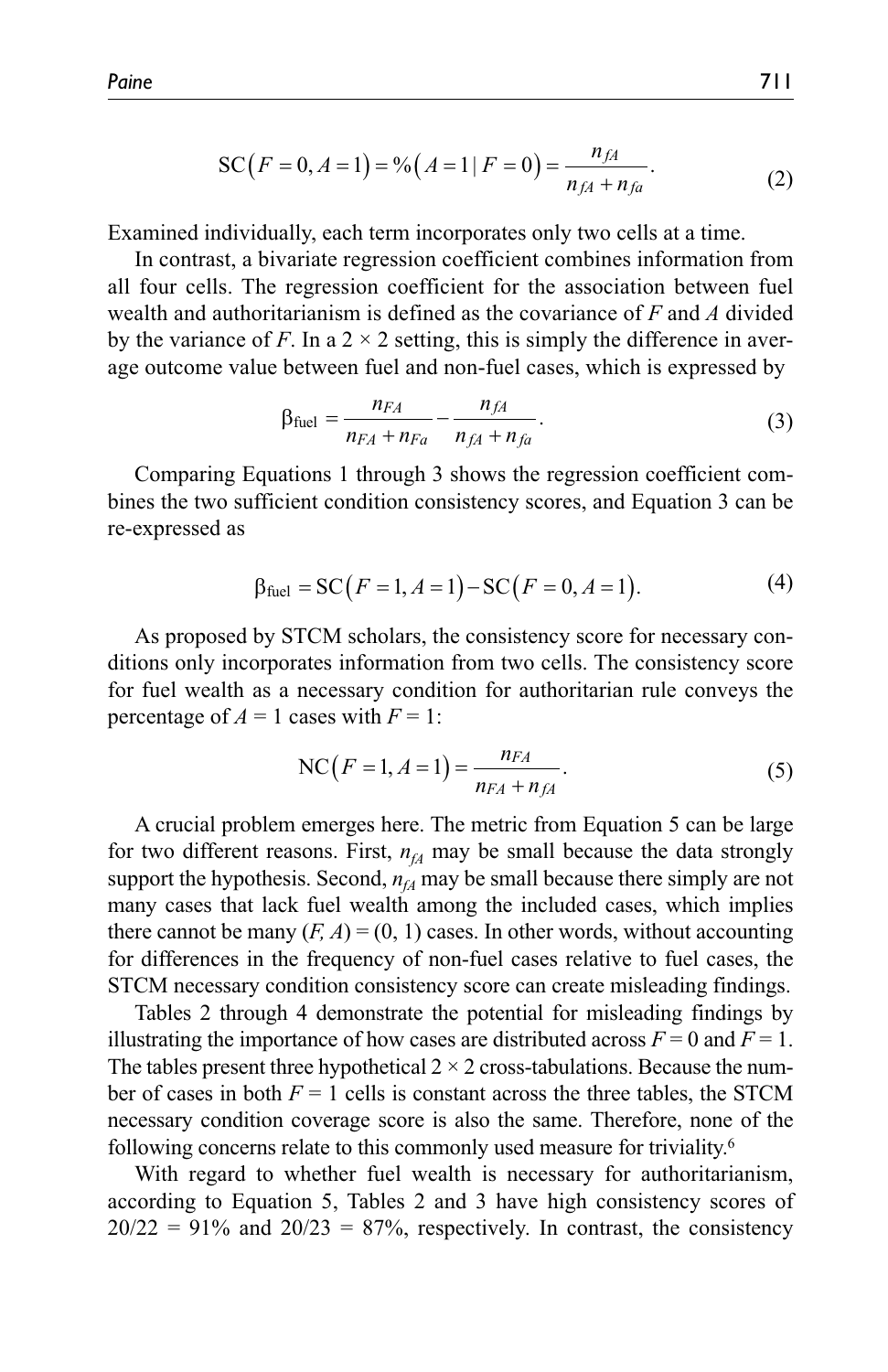|         | $F = 0$ | $F = 1$ |
|---------|---------|---------|
| $A = I$ |         | 20      |
| $A = 0$ |         | 20      |

**Table 2.** Hypothetical Example of Misleading Necessary Condition Consistency Scores.

*Note*. This table is a hypothetical 2 × 2 table. It represents a fixed group of cases that are distinct from those in Tables 3 and 4. *F* = fuel wealth; *A* = authoritarian rule.

#### **Table 3.**

|         | $F = 0$ | $F = 1$ |
|---------|---------|---------|
| $A = I$ | ર       | 20      |
| $A = 0$ | 37      | 20      |

*Note*. This table is a hypothetical 2 × 2 table. It represents a fixed group of cases that are distinct from those in Tables 2 and 4. *F* = fuel wealth; *A* = authoritarian rule.

#### **Table 4.**

|         | $F = 0$ | $F = 1$ |
|---------|---------|---------|
| $A = I$ | 20      | 20      |
| $A = 0$ | 20      | 20      |

*Note*. This table is a hypothetical 2 × 2 table. It represents a fixed group of cases that are distinct from those in Tables 2 and 3. *F* = fuel wealth; *A* = authoritarian rule.

score in Table 4 is low,  $20/40 = 50\%$ . To understand why these consistency scores are problematic, consider the differences among the three tables. Tables 3 and 4 each have 38 more cases with fuel wealth than Table 2. The difference between Tables 3 and 4 consists of how the  $F = 0$  cases are distributed between the outcomes  $A = 0$  and  $A = 1$ . In Table 3, almost all the additional cases are in the  $(0, 0)$  cell, whereas in Table 4, the two  $F = 0$  cells have an identical number of cases.

It is puzzling that the consistency score for Table 2 is high—especially when compared with Table 3. In Table 2, *every* fuel-poor case goes against the necessary condition hypothesis, whereas only 7.5% do so in Table 3. In Table 3, there are an equal number of fuel-poor and fuel-rich cases. Therefore, the rarity of fuel-poor cases with authoritarian rule indicates support for the hypothesis, a reasonable conclusion.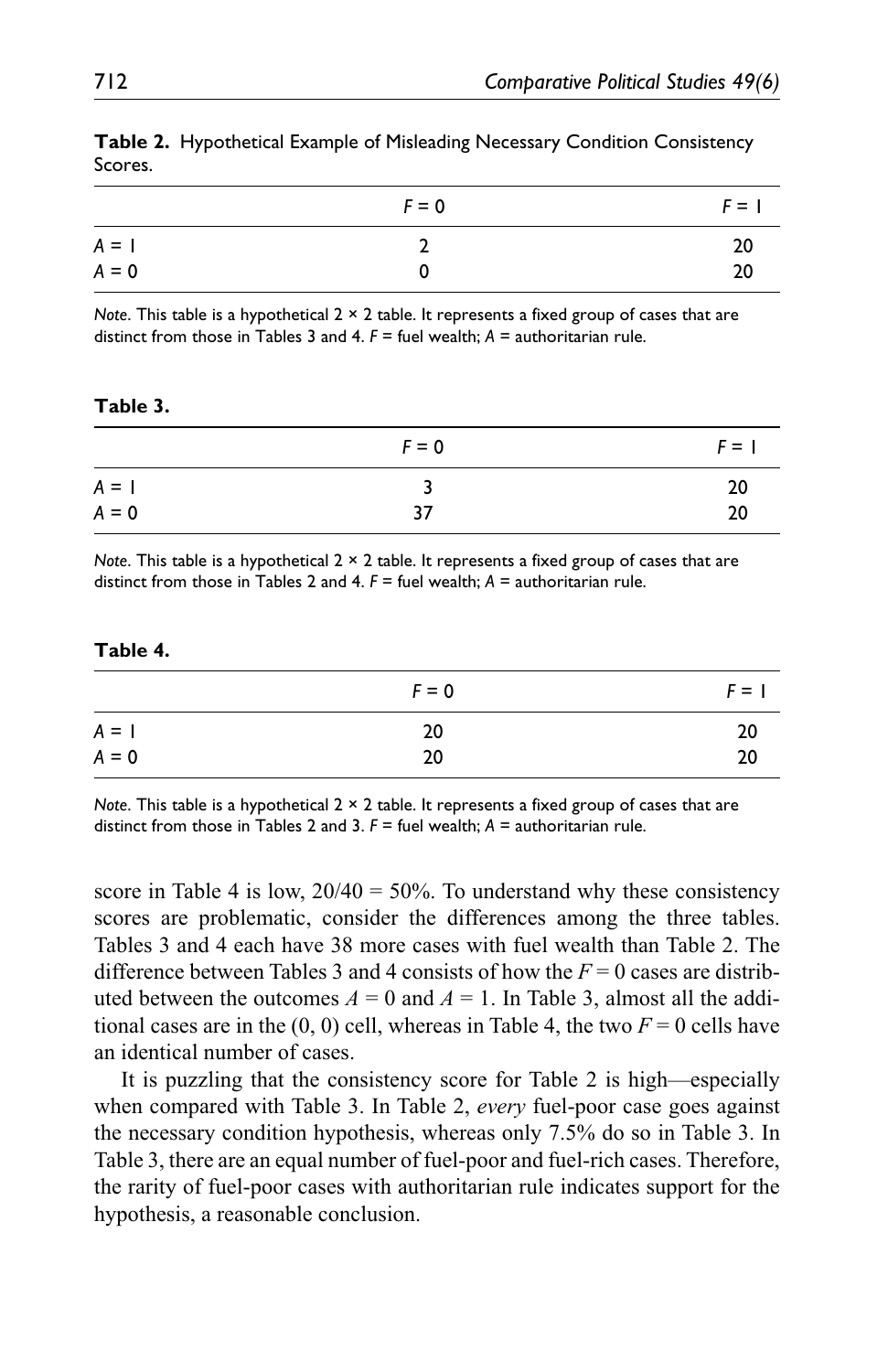

**Figure 1.** Simulated relationship between the percentage of *F* = 1 cases and STCM necessary condition consistency scores.

This figure demonstrates the systematic tendency for necessary condition consistency scores to be higher in data sets with a higher percentage of *F* = 1 cases.

In contrast, Table 2 simply does not contain many  $F = 0$  cases—which explains the rarity of (0, 1) cases. In fact, in Table 2, there is evidence that fuel-poor cases are *more* likely than fuel-rich cases to experience authoritarian governance. Nonetheless, the STCM calculation that incorporates only two cells suggests the data in Table 2 are highly consistent with fuel wealth being necessary for authoritarianism.

In another puzzling finding, the consistency score is considerably higher in Table 2 than in Table 4, even though a *higher* percentage of fuel-poor cases contradict the hypothesis in Table 2. The main difference between Tables 2 and 4 is that the number of fuel-poor cases is greater in Table 4.

To provide more systematic evidence for why overlooking this crucial similarity with quantitative case selection practices causes problems, Figure 1 summarizes 10,000 randomly generated  $2 \times 2$  tables. In every simulated table,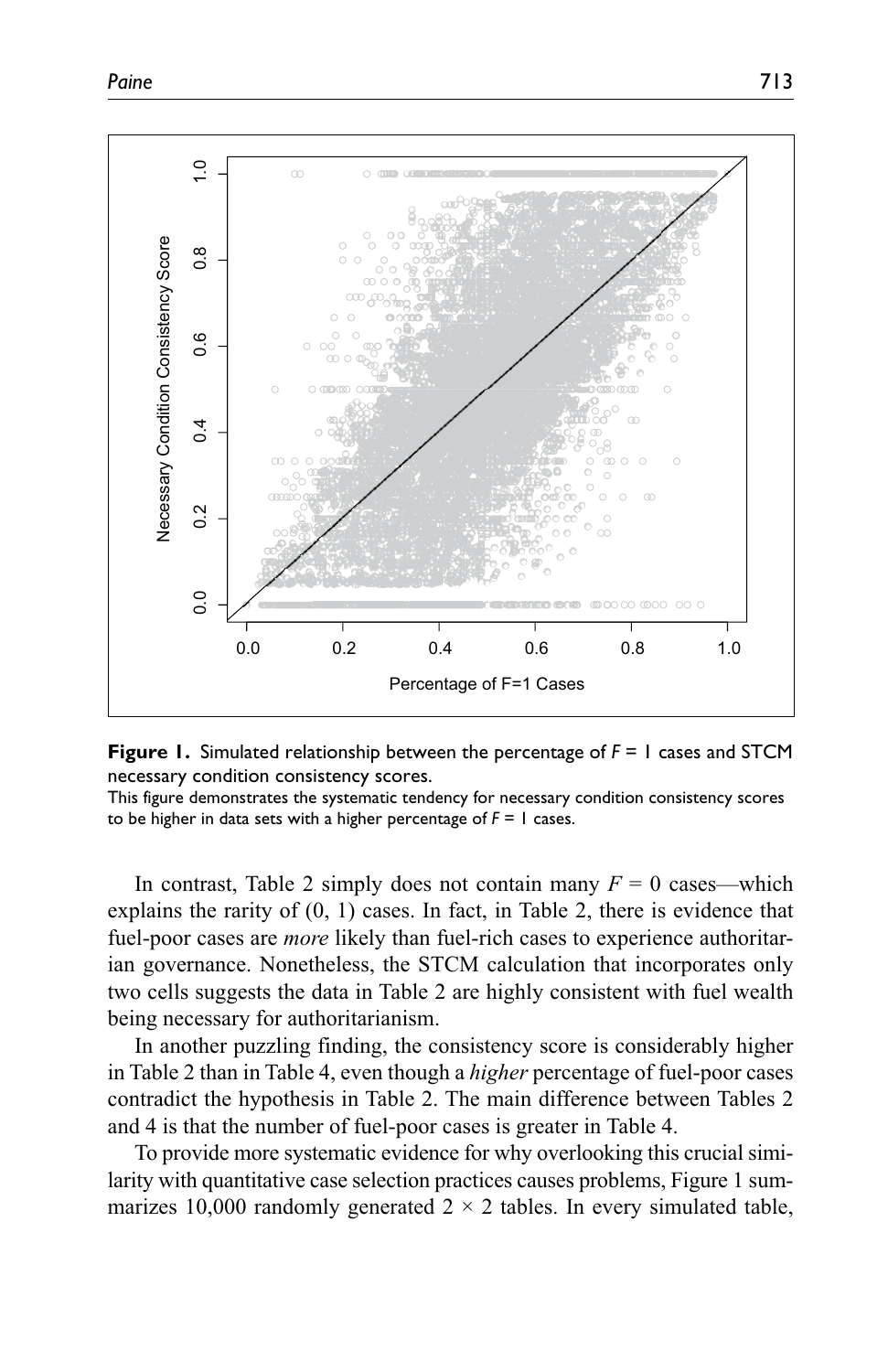there is an equal chance for each of the four cells to be assigned anywhere between 0 and 20 cases. The horizontal axis presents the percentage of total cases assigned to  $F = 1$ . The vertical axis presents the STCM necessary condition consistency score for each of the 10,000 hypothetical tables.

An approach that incorporates only two cells at a time implies the distribution of cases across  $F = 1$  and  $F = 0$  is unimportant. Crucially, this distribution can only be calculated by incorporating information from all four cells. Therefore, if STCM scholars are correct that one does not lose valuable information by discarding particular cells, there should be *no systematic tendencies* in this randomly generated data and the best-fit line should be *flat*. Instead, the black best-fit line shows a sharply positive association between the percentage of cases assigned to  $F = 1$  and the necessary condition consistency score. That is, one is more likely to find support for their hypothesis using the STCM metric simply because their data set has a high percentage of  $F = 1$  cases. Thus, neglecting to study all four cells can easily engender misleading conclusions.

A necessary condition consistency score calculation that incorporates all four cells would overcome these problems. For example, consider the following metric:

NC(*F* = 1, *A* = 1; 4 cells) = 
$$
\frac{n_{FA}}{n_{FA} + n_{Fa}} + \frac{n_{fA}}{n_{fA} + n_{fa}} \tag{6}
$$

$$
=\frac{\text{SC}(F=1, A=1)}{\text{SC}(F=1, A=1) + \text{SC}(F=0, A=1)}.
$$

Equation 6 incorporates all four cells.7 It adjusts for the frequency of fuelpoor cases relative to fuel-rich cases and does not report a high consistency score simply because there are few fuel-poor cases. Specifically, Equation 6 compares the *percentage* of fuel-rich cases with authoritarian governments to the *percentage* of fuel-poor cases with authoritarian rule. This contrasts with Equation 5, which compares the *number* of fuel-rich cases with authoritarian governments to the *number* of fuel-poor cases with authoritarian rule. By design, the revised measure only equals the STCM calculation when the numbers of fuel-poor and fuel-rich cases are equal. Comparing Equations 4 and 6 show that both a regression coefficient and the revised necessary condition consistency metric incorporate the sufficient condition consistency measures for both  $F = 0$  and  $F = 1$ . The differences arise from the aggregation procedure, not from the number of cells used.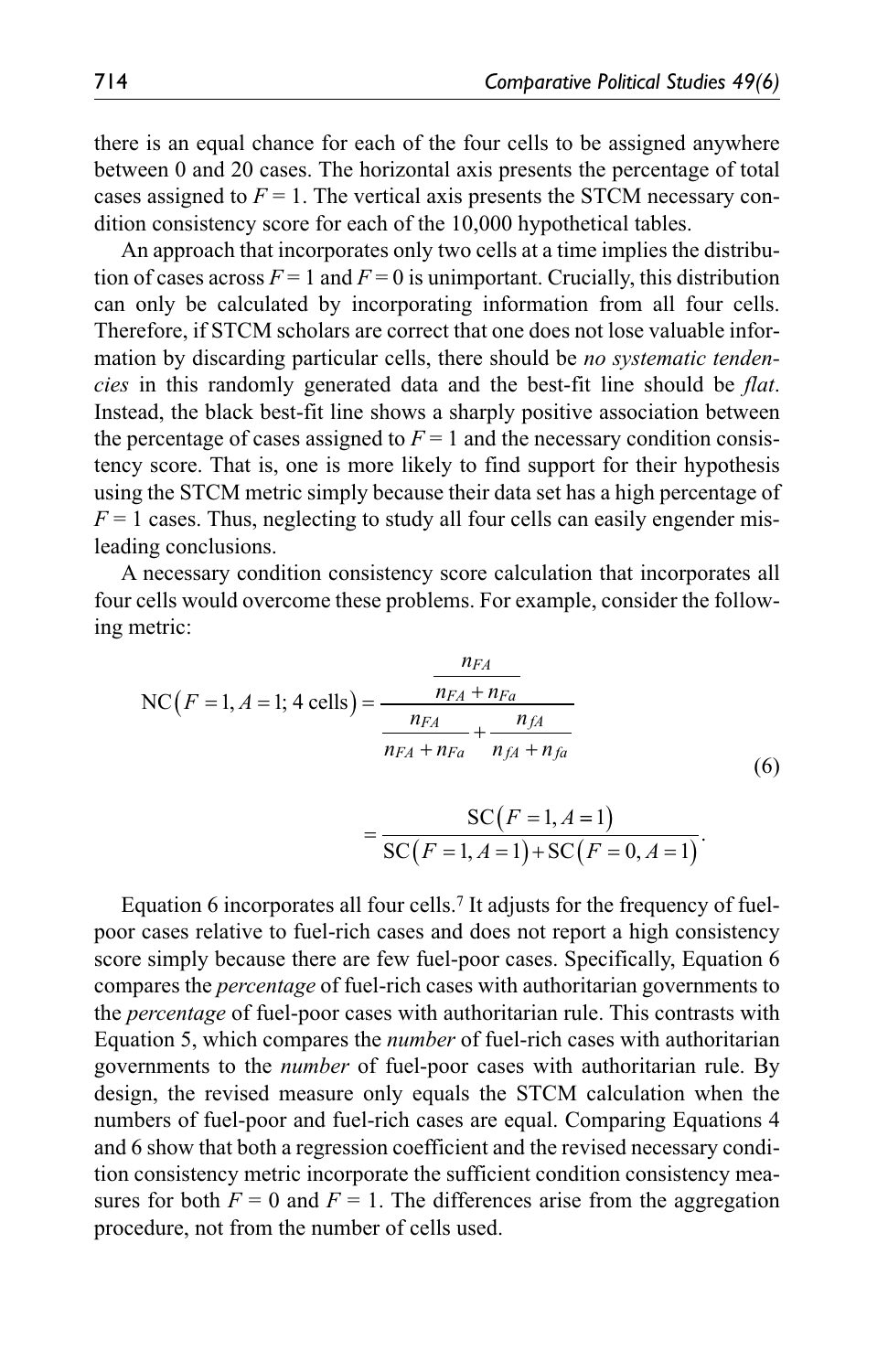Using Equation 6 to calculate necessary condition consistency scores for Tables 2 through 4, respectively, yields 33%, 87%, and 50%. Because there are equal numbers of  $F = 0$  and  $F = 1$  cases in Tables 3 and 4, the estimated consistency scores from Equations 5 and 6 are identical. Thus, the revised measure does not yield misleading conclusions when applied to non-skewed data. But the revised measure estimates a sharply different consistency score for Table 2 (33% vs. STCM's 91%) by accounting for the unbalanced number of  $F = 0$  and  $F = 1$  cases, therefore guarding against misleading conclusions.

### *All Four Cells: Consistency or Triviality?*

A potential counterargument to the position advocated here is that there are no inherent flaws with the existing STCM necessary condition *consistency* measure, and instead the concerns raised here apply only to the *triviality* of a necessary condition. Schneider and Wagemann (2012, pp. 235-237), for example, also discuss how differential numbers of  $X = 1$  and  $X = 0$  cases can create problems, but relate the concern to triviality rather than to consistency. This is not a compelling argument.

To use an illustrative example to support why skewed cases raise issues about consistency rather than triviality, consider every at-bat in Major League Baseball history as the set of cases. STCM procedures would conclude that not being Babe Ruth  $(X=0)$  is a necessary condition for hitting a home run  $(Y=1)$ . After all, the overwhelming majority of home runs in baseball history have not been hit by Babe Ruth, that is,  $Y = 1$  is nearly a perfect subset of  $X = 0$ .

The problem with this unwarranted conclusion does not stem from triviality. Home runs occur somewhat frequently when the posited necessary condition is present, that is, when players not named Babe Ruth come to bat.8

Instead, the problem with the conclusion is that the data are highly inconsistent with the hypothesis. Babe Ruth at-bats  $(X = 1)$  do not imply the negation of a home run  $(Y = 0)$ , violating the contrapositive of the necessary condition hypothesis. In fact, the absence of the purported necessary condition predicts a home run with considerably *higher* probability than the presence of the condition. The STCM consistency metric misses this because the number of  $X = 1$  cases is very small relative to the number of  $X = 0$  cases. In contrast, a consistency measure that focuses on percentages rather than the number of cases easily avoids this problematic conclusion.

Furthermore, even those who reject the position that a skewed distribution of *X* cases is more closely related to consistency rather than to triviality *still* implicitly embrace the conclusion that one needs to scrutinize all four cells. The standard STCM consistency score calculation and Schneider and Wagemann's (2012, p. 236) alternate necessary condition triviality measure jointly use all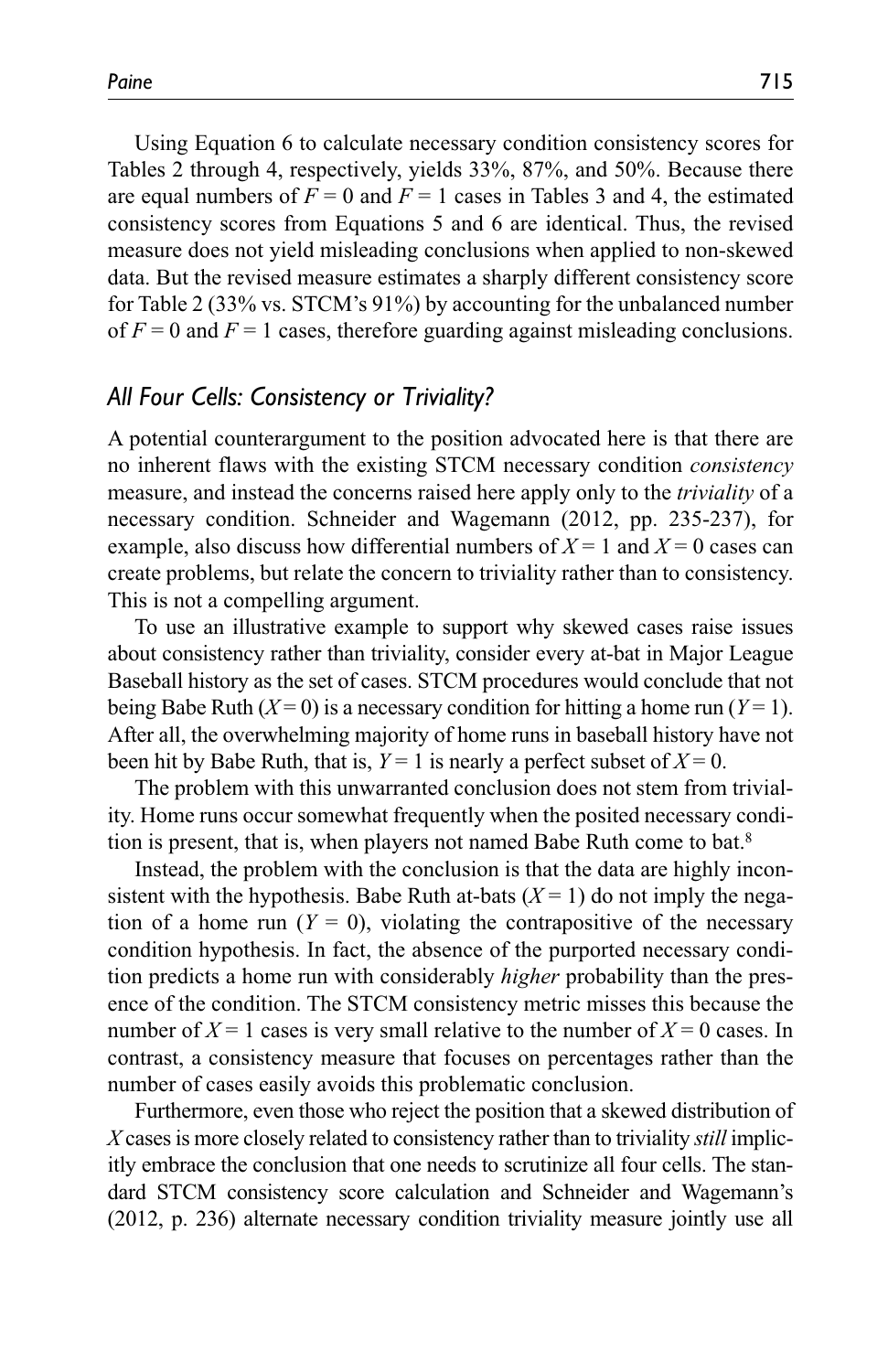four cells.9 This reinforces the conclusion that the only way to account for a skewed *X* distribution is to incorporate information from all four cells.

In sum, to assess a necessary condition hypothesis, analysts should always study cases that exhibit variation on both the posited causal condition and on the outcome. This practice, which is central to quantitative research, guards against misleading findings rather than leads analysts to "conflate" (Ragin 2000, p. 96) necessity conditions and sufficient conditions. STCM and quantitative methods share this crucial feature.

# **Core Similarity 2: Configurations of Conditions and Regression Interaction Terms**

Regression models with multiplicative interaction terms share a core similarity with STCM analyses of complex necessary and sufficient conditions. Because the quantities used in STCM to study complex conditions can be derived from quantities estimated by an interactive regression model, the regression results necessarily contain all the same information as the STCM analysis. This finding opposes pointed STCM arguments that they offer a distinct—and superior—alternative for studying complex causal patterns.

There is wide agreement in the STCM literature that STCM provides a better alternative than regression for studying complex relationships. STCM studies configurations of conditions using a "truth table," which displays all logically possible combinations of the explanatory conditions under analysis by presenting one combination per row. A truth table provides the information needed to calculate the percentage of cases with each combination of conditions that achieves  $Y = 1$ , which is in turn used to compute consistency and coverage scores. In contrast, regression is purported to be unable to study complex relationships. Ragin (2008) characterizes regression as a method useful only for studying the net effects of individual conditions—in fact, one of his "four oppositions" between STCM and quantitative methods is "the analysis of causal complexity versus the analysis of net effects" (p. 9)—and he dismisses outright the ability of regression to analyze complex relationships. Ragin (2008) states that questions involving conditional relationships lie "outside the scope of conventional net-effects analyses, for those approaches are centered on the task of estimating context-independent net effects" (p. 181). Many other scholars, such as Hall (2003, pp. 382-383), Becker (2002, p. 250), and Brown (2009, p. 415) express similar concerns that regression analysis is unable to adequately analyze complex relationships.

These arguments overlook how interactive regression terms serve as a crucial bridge between quantitative and STCM approaches. When the interaction terms are properly interpreted, it becomes clear that a regression model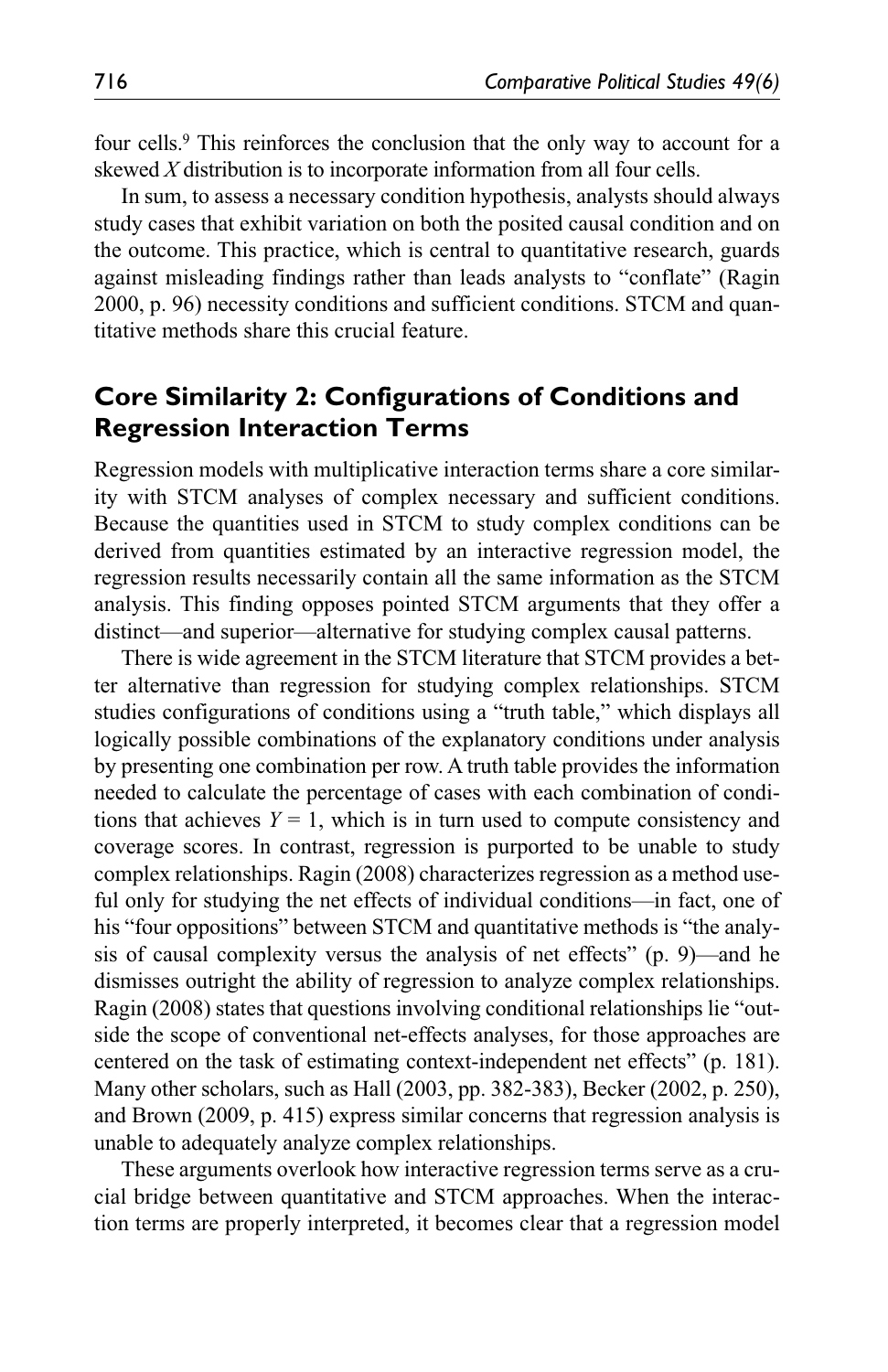provides all the information needed to calculate necessary and sufficient condition consistency and coverage scores for any complex combination of conditions—despite the fact that regression analysis is best interpreted as studying the effects of particular interventions.10 The analysis below demonstrates this point by analyzing a  $2 \times 2$  table that involves a complex condition.11 Because both regression and STCM can provide all the information needed to compute the number of cases in each cell of a  $2 \times 2$  table, it follows that both approaches can be used to compute consistency and coverage scores for necessary and sufficient conditions—and therefore provide the *same* information for studying complex causal relationships.

To make the argument that truth tables and regression tables yield the same information, it is valuable to directly compare how a truth table and a regression table will display results from the same data set. The discussion focuses first on the truth table.

# *Truth Table: Computing the Number of Cases in Each Cell of a Complex 2 × 2 Table*

Suppose there are two conditions of interest, *S* and *F*, and an outcome *A*. Continuing the substantive example from above, *F* and *A* refer to fuel wealth and authoritarianism, respectively. *S* represents strong bureaucratic institutions. Table 5, in which the first two columns correspond to a truth table, summarizes a hypothetical set of data. It presents the four logically possible combinations of strong institutions and fuel wealth, the number of cases with each combination, and the percentage of cases with each combination of conditions that experience authoritarian rule.

| S | Notation for<br>number of cases | Notation for %<br>with $A = I$ |
|---|---------------------------------|--------------------------------|
| 0 | $n_{sf}$                        | $p_{sf}$                       |
| 0 | $n_{sf}$                        | $\mathbf{p}_{\text{sF}}$       |
|   | $n_{sf}$                        |                                |
|   | $n_{SF}$                        | p <sub>sf</sub><br>Psf         |

|                        |  | Table 5. Notation for a Truth Table that Incorporates the Percentage of Cases |  |
|------------------------|--|-------------------------------------------------------------------------------|--|
| per Row With $A = I$ . |  |                                                                               |  |

*Note*. For each logically possible combination of *S* and *F*, this table presents notation for the number of cases in the row and the percentage of those cases with *A* = 1. Denoting a generic condition as "*X*," the subscript for either the number (*n*) or percentage (*p*) contains an uppercase  $X$  if  $X = I$ , and a lowercase  $x$  if  $X = 0$ . Some STCM scholars include percentages in their truth tables (e.g., Basedau & Richter, 2014, p. 561), whereas others do not (e.g., Schneider & Wagemann, 2012, p. 106). *A* = authoritarian rule; *S* = strong bureaucratic institutions;  $F =$  fuel wealth.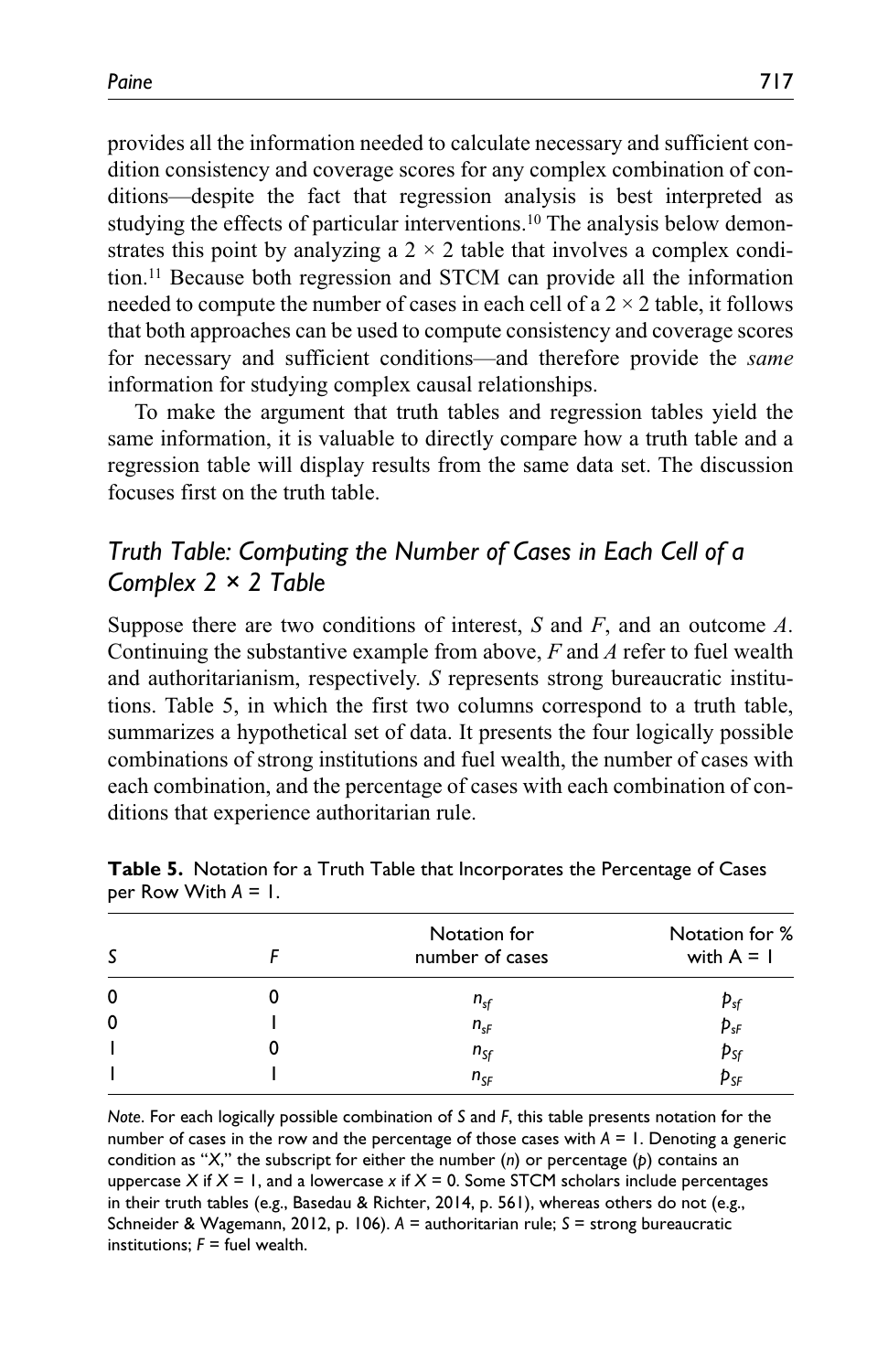Given this information, it would be natural for a STCM scholar to use QCA software to reduce subset redundancy and to calculate consistency and coverage scores. However, for the purposes of comparing STCM and regression, it is useful to perform the calculations by hand. Suppose we wanted to learn about the necessary/sufficient consistency and coverage scores for having weak institutions and fuel wealth, that is,  $(S, F) = (0, 1)$ .

Based on the discussion from the previous section, we know a  $2 \times 2$  table will provide all the relevant information. Table 6 incorporates the notation from Table 5 and shows how to use the information to compute the number of cases in each cell. A complex condition can be summarized in binary form because we are only interested in its presence and its absence for computing consistency and coverage scores. If a case has strong institutions and/or lacks fuel wealth, then it does not have  $(S, F) = (0, 1)$ . Therefore,  $[S = 1 \text{ OR } F = 0]$ negates  $[S = 0 \text{ AND } F = 1]$ , and composes the other column in the table.

To understand why the symbols inside each cell represent how many cases would be observed in it, it is useful to begin with cell 1. The number of cases with weak institutions and fuel wealth that also experience authoritarian rule is simply the number of  $[S = 0 \text{ AND } F = 1]$  cases multiplied by the percentage of cases with this combination of conditions that have  $A = 1$ , which is expressed by  $p_{sF} \cdot n_{sF}$ . This is shown in cell 1.

The number of cases in cell 2 is calculated using an identical procedure. If a case with weak institutions and fuel wealth does not have authoritarian rule, then it must have the negation of authoritarian rule. We know that  $1 - p_{\rm sf}$  is the percentage of cases with  $[S = 0 \text{ AND } F = 1]$  that achieve  $A = 0$ . Multiplying this percentage by the total number of weak institutions/fuel wealth cases yields  $(1 - p_{sF}) \cdot n_{sF}$ , as shown in cell 2.

The terms in cells 3 and 4 are somewhat more cumbersome because there are three ways to have strong institutions and/or lack fuel wealth. The number of  $[S = 1 \text{ OR } F = 0]$  cases is the sum of the number of cases that have either (a) weak institutions and no fuel, (b) strong institutions and no fuel, or (c) strong institutions and fuel. For cell 3, following an identical procedure as for the single condition in cell 1 yields  $p_{sf} \cdot n_{sf} + p_{sf} \cdot n_{sf} + p_{SF} \cdot n_{SF}$ . For cell 4, following an identical procedure as for the single condition in cell 2 leads to  $(1 - p_{sf}) \cdot n_{sf} + (1 - p_{sf}) \cdot n_{sf} + (1 - p_{SF}) \cdot n_{SF}$ .

Clearly, a truth table contains the information needed to fill in a  $2 \times 2$  table for any combination of conditions the researcher desires to study.

# *Regression: Computing the Number of Cases in Each Cell of a Complex 2 × 2 Table*

Regression can also yield identical information for computing cells in a  $2 \times 2$ table—and therefore for computing necessary/sufficient condition consistency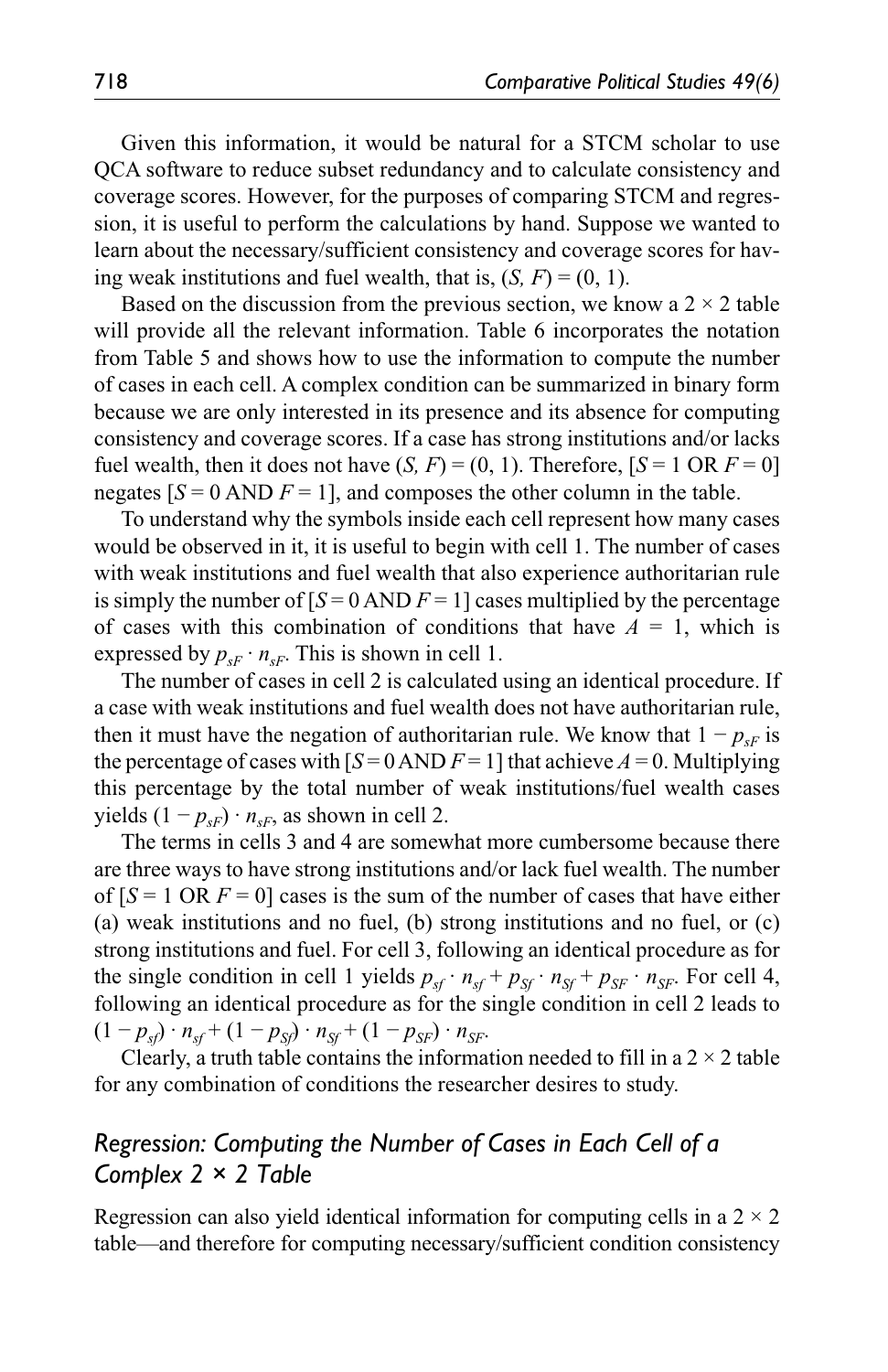|         | $S = 1$ OR $F = 0$            | $S = 0$ AND $F = 1$               |
|---------|-------------------------------|-----------------------------------|
| $A = I$ | (3)                           | (1)                               |
|         | $p_{sf} \cdot n_{sf}$ +       | $p_{sf} \cdot n_{sf}$             |
|         | $p_{sf} \cdot n_{sf}$ +       |                                   |
|         | $p_{SF} \cdot n_{SF}$         |                                   |
| $A = 0$ | (4)                           | (2)                               |
|         | $(1 - p_{sf}) \cdot n_{sf}$ + | $(1-p_{\rm sf}) \cdot n_{\rm sf}$ |
|         | $(1 - p_{sf}) \cdot n_{sf}$ + |                                   |
|         | $(1 - p_{sf}) \cdot n_{sf}$   |                                   |

**Table 6.** Summarizing the Truth Table as a 2  $\times$  2 Table With a Complex Condition.

*Note*. This table takes information from Table 5 to calculate a 2 × 2 table in which the posited causal condition is complex, with each cell numbered by a term in parentheses. The second column provides the number of cases with weak institutions and fuel wealth. The first column provides the number of cases with strong institutions and/or lack fuel wealth. See Note 3 for the definition of a "complex" condition.  $S =$  strong bureaucratic institutions;  $F =$  fuel wealth;  $A =$  authoritarian rule;  $p =$  percentage;  $n =$  number.

and coverage scores—although regression presents the information in a different form. Continuing the example from above, consider the coefficient estimates for the following model:

$$
A_i = \beta_0 + \beta_S \cdot S_i + \beta_F \cdot F_i + \beta_{SF} \cdot S_i \cdot F_i + \varepsilon_i.
$$
\n(7)

This model is called a *fully saturated* regression because it contains a multiplicative interaction term for each combination of variables and includes all lower order terms. Showing how ordinary least squares (OLS) estimates each of  $β_0$ ,  $β_S$ ,  $β_F$ , and  $β_{SF}$  reveals how a fully saturated regression model provides the same information as a truth table for computing a complex  $2 \times 2$  table, because the four β estimates collectively include all four percentages:  $p_{\rm sf}$   $p_{\rm Sf}$  $p_{sF}$ , and  $p_{SF}$ . Throughout the discussion, I assume causal homogeneity. This implies that the  $\beta$  coefficients (which capture average effects) carry the same implications for the effect of particular interventions for each case.

The estimated constant term for the statistical model is  $\beta_0$ . This term tells us the average outcome when both conditions equal 0. In other words,  $\beta_0$  is the percentage of cases with weak institutions and without fuel wealth that experience authoritarian rule—which by assumption is  $p_{sf}$ —and can be expressed as follows:

$$
\% \Big[ A = 1 | \big( S, F \big) = (0, 0) \Big] = p_{sf}. \tag{8}
$$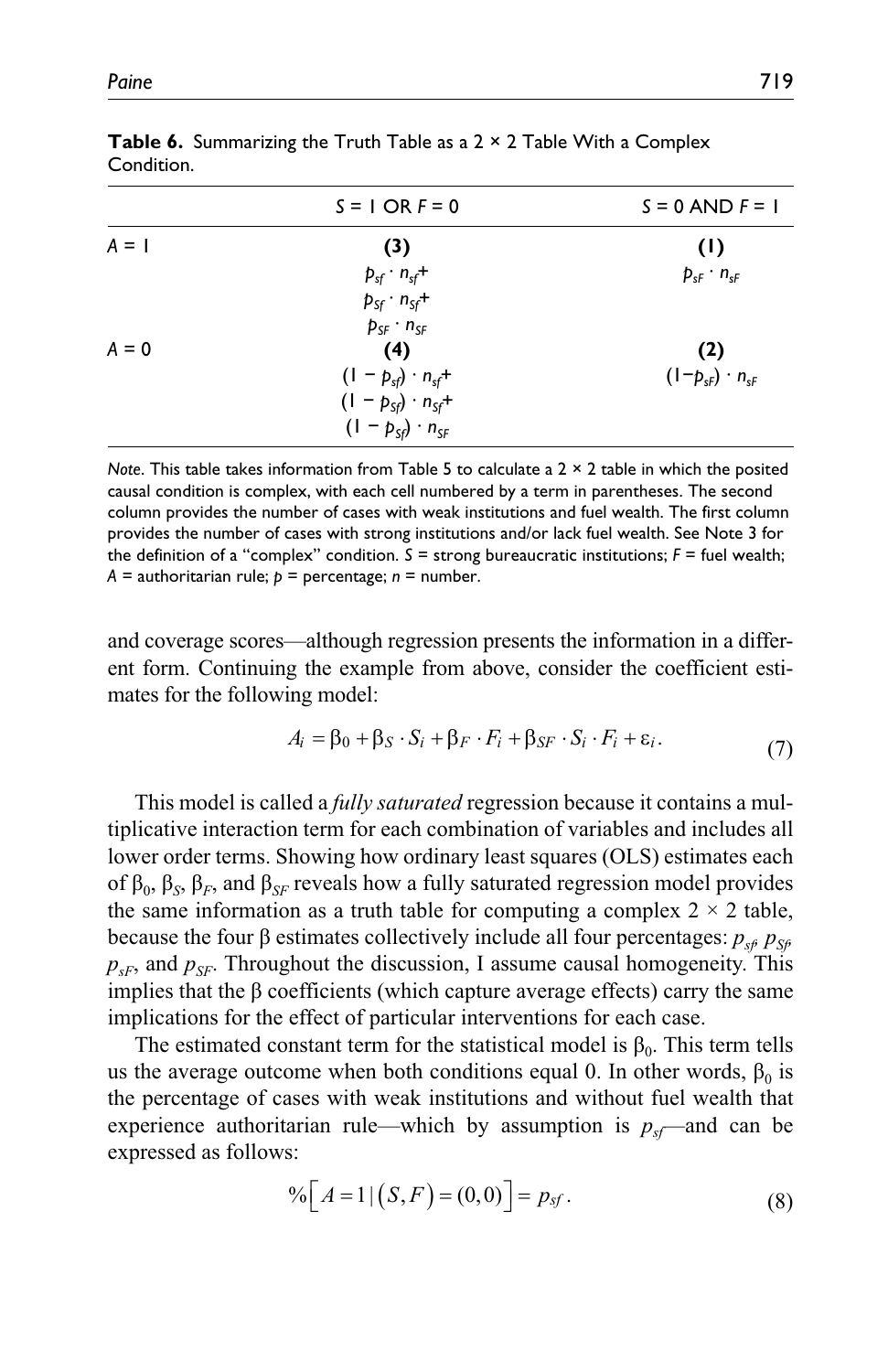This is the first of the four percentages we need from the regression results to calculate consistency and coverage scores.

To understand the other three regression coefficients, it is useful to think of regression as estimating the effects of particular interventions. The first hypothetical intervention of interest is what happens if a case with weak institutions and that lacks fuel wealth is changed to have strong institutions (while continuing to be fuel-poor). The expected effect of the intervention is the average outcome when  $(S, F) = (1, 0)$  minus the average outcome when  $(S, F) = (0, 0)$ :

$$
\beta_S = \frac{9}{6} \Big[ A = 1 \, | \, (S, F) = (1, 0) \Big] - \frac{9}{6} \Big[ A = 1 \, | \, (S, F) = (0, 0) \Big] = \, p_{Sf} - p_{Sf} \,. \tag{9}
$$

Because  $β_0$  tells us  $p_{sf}$ , we can add  $β_0$  to  $β_S$  to calculate  $p_{sf}$  from the regression results. Thus, estimating  $\beta_S$  provides the second of the four percentage terms that we need to calculate consistency and coverage scores.

The second hypothetical intervention of interest is what happens if a case with weak institutions and that lacks fuel wealth is changed to become fuelrich (while continuing to have weak institutions). The expected effect of the intervention is the average outcome when  $(S, F) = (0, 1)$  minus the average outcome when  $(S, F) = (0, 0)$ :

$$
\beta_F = \frac{9}{6} \Big[ A = 1 \, | \, (S, F) = (0, 1) \Big] - \frac{9}{6} \Big[ A = 1 \, | \, (S, F) = (0, 0) \Big] = p_{SF} - p_{sf} \,. \tag{10}
$$

We can add  $\beta_0$  to  $\beta_F$  to calculate  $p_{sF}$  from the regression results. Therefore, estimating  $\beta_F$  provides the third of the four percentage terms that we need to calculate consistency and coverage scores.

The third hypothetical intervention of interest is what happens if a case with weak institutions and that lacks fuel wealth is changed to have both strong institutions and fuel wealth. The expected effect of this intervention can be expressed by the sum of three terms. The first component is the effect of only changing *S*, which is  $\beta_S$ . The second component is the effect of only changing *F*, which is  $\beta_F$ . The third component expresses the extent to which simultaneously changing both *S* and *F* differs from the sum of the effects of each individual intervention and is captured by  $\beta_{SF}$ . Using the notation, this means that we can calculate the effect of the third intervention as

$$
\% \Big[ A = 1 | \big( S, F \big) = (1, 1) \Big] - \% \Big[ A = 1 | \big( S, F \big) = (0, 0) \Big] = \beta_S + \beta_F + \beta_{SF}. \tag{11}
$$

Because % $[A = 1 | (S, F) = (1, 1)] = p_{SF}$  and % $[A = 1 | (S, F) = (0, 0)] = \beta_0$ , we can solve Equation 11 to get

$$
p_{SF} = \beta_0 + \beta_S + \beta_F + \beta_{SF}.
$$
 (12)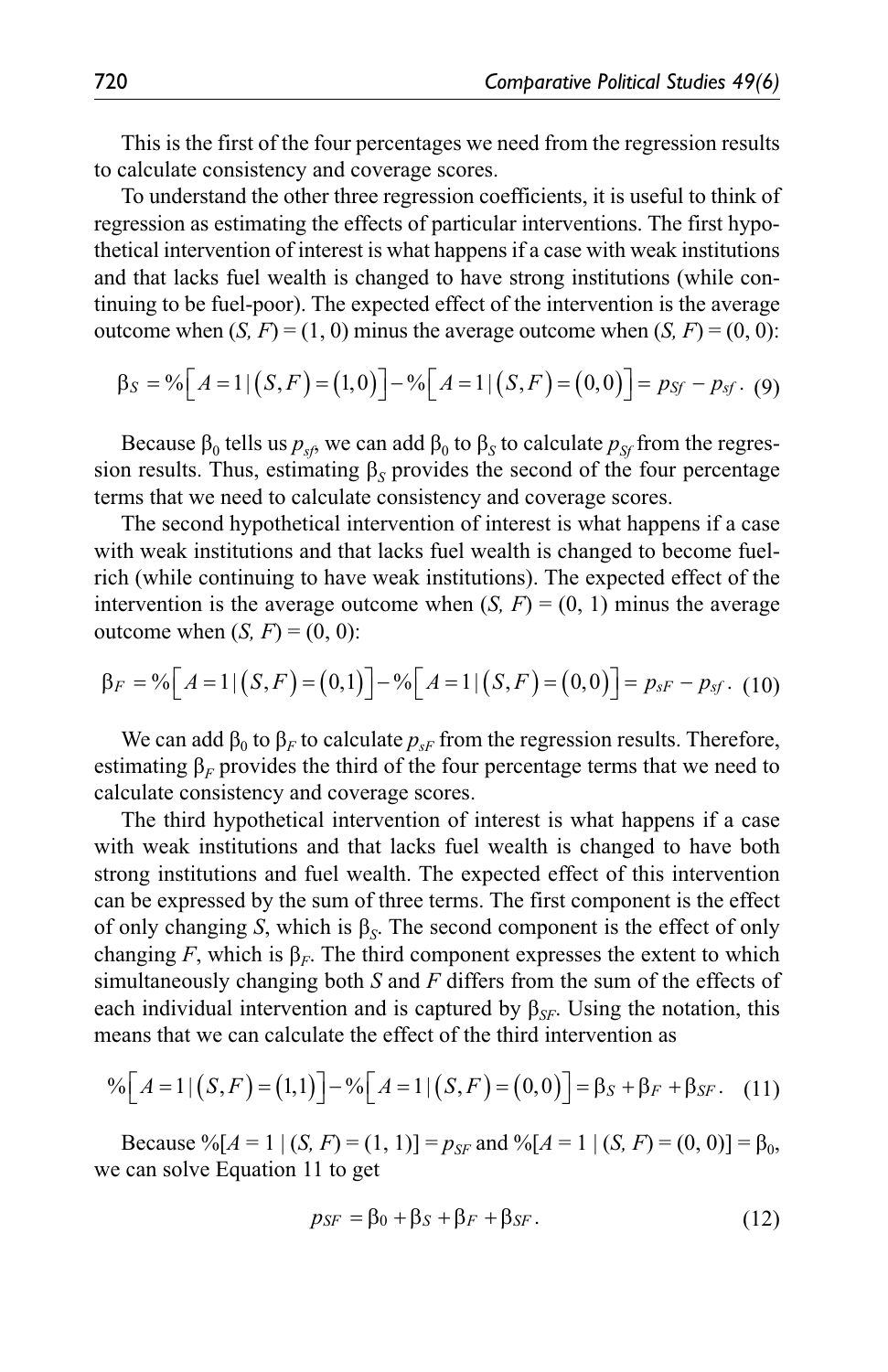Thus, regression also allows us to calculate all four terms needed to compute consistency and coverage scores for necessary/sufficient conditions. Table 7 re-expresses Table 6, replacing the percentage terms from the truth table with the OLS coefficient estimates from the regression model in Equation 7.

|         | $S = I$ OR $F = 0$                                                                                                                            | $S = 0$ AND $F = 1$                        |
|---------|-----------------------------------------------------------------------------------------------------------------------------------------------|--------------------------------------------|
| $A = I$ | $\beta_0 \cdot n_{sf}$ +<br>$(\beta_0 + \beta_s) \cdot n_{sf}$ +<br>$(\beta_0 + \beta_s + \beta_f + \beta_{s} - n_{s}$                        | $(\beta_0 + \beta_F) \cdot n_{\rm cf}$     |
| $A = 0$ | $(1 - \beta_0) \cdot n_{sf}$ +<br>$[1 - (\beta_0 + \beta_5)] \cdot n_{sf}$ +<br>$[1-(\beta_0 + \beta_s + \beta_r + \beta_{se})] \cdot n_{se}$ | $[1-(\beta_0 + \beta_F)] \cdot n_{\rm sf}$ |
|         |                                                                                                                                               |                                            |

**Table 7.** Summarizing the Regression Table as a 2 × 2 Table With a Complex Condition.

*Note*. This table replaces the percentage terms from the truth table with the coefficient estimates from the regression model in Equation 7. *S* = strong bureaucratic institutions; *F* = fuel wealth; *A* = authoritarian rule; *n* = number.

A closer examination of the  $\beta_{SF}$  coefficient also refutes the core STCM claim that conventional quantitative methods can only be used to estimate "context-independent net effects" (Ragin 2008, p. 181). Suppose fuel wealth promotes authoritarianism when institutions are weak, but exerts no effect on regime type when institutions are strong. In addition, suppose institutional quality does not exert an unconditional effect on authoritarianism and instead only modifies the effect of fuel wealth. Regression would reveal this relationship because  $\beta_F$  would be positive,  $\beta_S$  would be 0, and  $\beta_{SF}$  would equal  $-\beta_F$ . The negative  $\beta_{SF}$  captures the fact that fuel wealth positively affects authoritarianism when institutions are weak, but does not affect the baseline probability of authoritarian rule when institutions are strong. Thus, for a case that originally has weak institutions and no fuel wealth, only one of the three possible combinations of changing either or both the two conditions will alter the baseline probability of authoritarianism: changing fuel wealth but not institutions, because  $\beta_F > 0$ . Changing institutions but not fuel wealth has no effect because  $\beta_s = 0$ . Changing both conditions also has no effect:  $\beta_F + \beta_S + \beta_S$  $\beta_{SF} = \beta_F - \beta_F = 0$ . These findings are possible precisely because estimating a fully saturated regression assesses whether the relationships are conditional rather than constant.

In sum, multiplicative interaction terms from regression analysis can be used to compute consistency and coverage scores for complex necessary and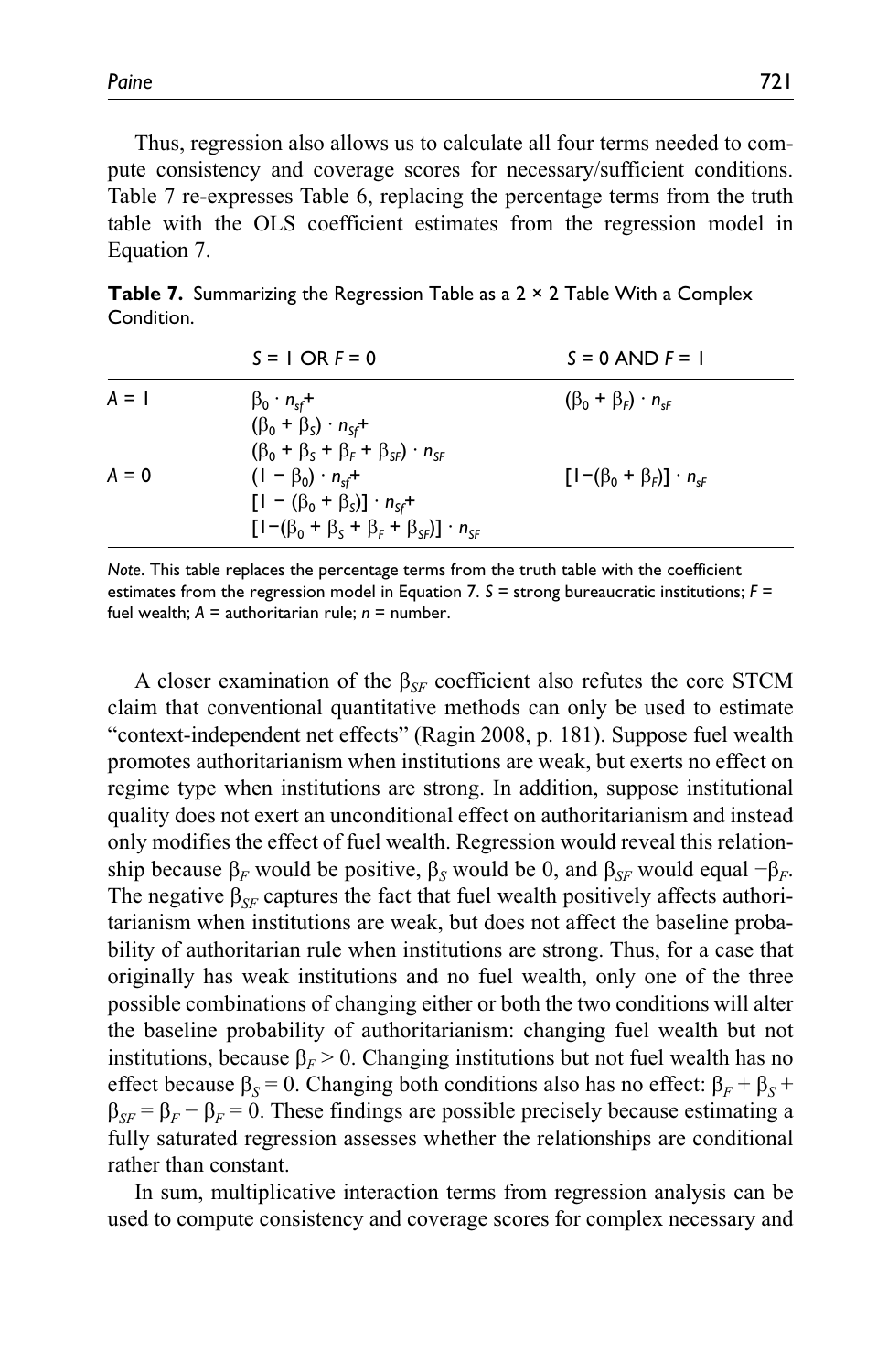sufficient condition relationships, and regression is not forced to assume constant effects—belying the strong claims from the STCM literature that regression is inherently unable to study causal complexity. Appendix B provides an additional example that features multiple paths to the outcome. The fact that the regression table presents the information differently than does a truth table should not obscure their inherent similarities. Furthermore, multiplicative interaction terms represent only one of many quantitative techniques for analyzing complex causality, with additional possibilities discussed in the conclusion.12

### **Shared Challenges: From Association to Causation**

Researchers who acknowledge these core similarities will not be surprised that STCM and quantitative methods also share common limitations. Drawing *causal* conclusions from *associational* relations poses great difficulties regardless of how many cells of a  $2 \times 2$  table are used, and regardless of whether STCM or regression is used to examine complex relationships. Whereas current best-practice quantitative textbooks and research focuses centrally on this challenge, it has received less attention from STCM scholars.13 Below I posit a best-case scenario in which the data are perfectly consistent with a necessary/sufficient hypothesis. This section focuses on two issues that must be addressed before a compelling causal inference can be achieved: Freedman's (2010) empirical standard for comparing a deterministic hypothesis to a probabilistic benchmark and Waldner's (2005) standard for evaluating hypothetical counterexamples.

Pointed critiques of conventional quantitative methods have led to a dramatic rethinking of how cross-case comparisons can be translated into convincing causal claims. Quantitative methodologists have responded by producing best-practice advice that focuses centrally on causal inference, whether for analyzing field experiments (Gerber & Green, 2013), "natural" experiments (Dunning, 2012), or observational data (Morgan & Winship, 2007; Rosenbaum, 2002).

Although STCM scholars have also discussed causal inference issues (e.g., Mahoney et al., 2013), this section focuses on two issues specifically pertaining to deterministic inferences that require concerted attention. First, even if the data are perfectly consistent with a necessary or sufficient condition hypothesis, it is useful to consider the likelihood the data could have been produced by an alternative probabilistic process. Applying this consideration—proposed by Freedman (2010)—demonstrates the generic difficulty of making convincing deterministic inferences using empirical evidence alone and the particular difficulties that arise with a small number of cases.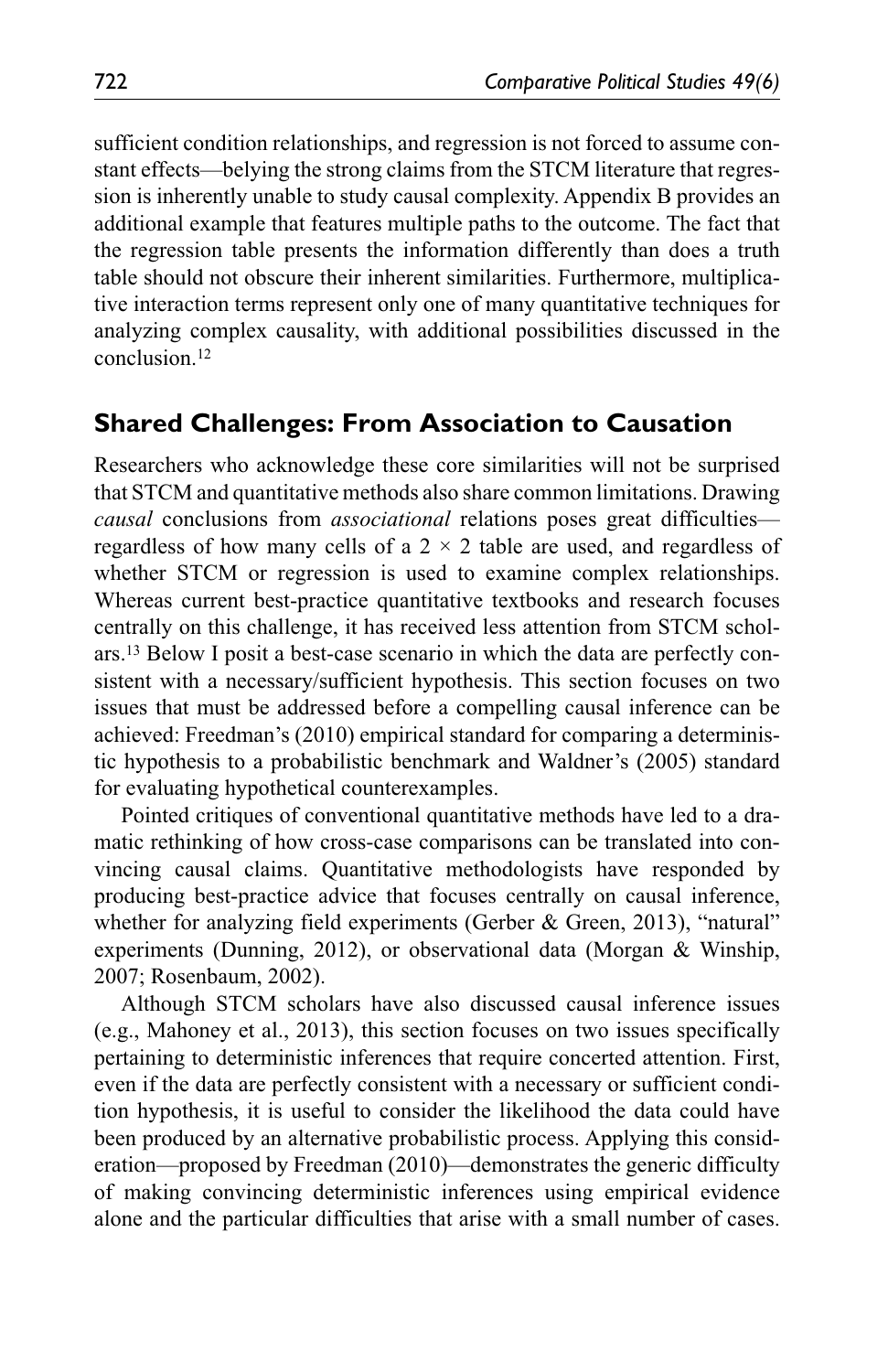Furthermore, the value-added of stating a hypothesis as necessary or sufficient—as opposed to expressing a parallel probabilistic claim—is questionable without scrutinizing why it is reasonable to believe that *Y cannot* occur if a posited necessary condition *X* is absent, or that *Y must* occur if a posited sufficient condition  $X$  is present. I therefore also consider Waldner's (2005) standard for using hypothetical counterfactuals to evaluate deterministic hypotheses. Combining the empirical and theoretical approaches may suggest an avenue for creating stringent standards that more adequately assess deterministic hypotheses. Finally, because STCM scholars have raised important considerations regarding whether necessity/sufficiency claims are inherently deterministic, the end of the section engages this contentious topic.

Overall, scrutinizing the causal underpinnings of STCM hypotheses reveals the need for similar advancements as those that have improved quantitative research in recent decades.

### *Data-Generating Process (DGP) Vis-à-Vis Data*

To distinguish associational patterns from causal inferences it is crucial to introduce the concept of a data-generating process (DGP) and to distinguish the DGP from the data actually observed. Suppose we have a best-case scenario for a deterministic hypothesis in which the cases are perfectly consistent with  $X = 1$  being both necessary and sufficient for  $Y = 1$ . That is, every  $X = 1$  case achieves  $Y = 1$  whereas no  $X = 0$  cases have  $Y = 1$ . If a scholar infers that *X* is in fact sufficient for *Y* from this associational pattern, they have implicitly made the following claim about the DGP:

$$
Pr(Y = 1 | X = 1) = 1.
$$
\n(13)

In words, *Y must* occur if *X* is present. Therefore, any attempts to infer sufficiency must scrutinize how convincing the "must" component of their causal claim is.

Similarly, moving from association to inferring necessity implies:

$$
Pr(Y = 1 | X = 0) = 0.14
$$
 (14)

In words, *Y cannot* occur if *X* is not present. Therefore, any attempts to infer necessity must scrutinize how convincing the "cannot" component of their causal claim is.

Crucially, we observe draws from the DGP but do not observe the DGP itself. Instead, we must impose assumptions to make inferences about the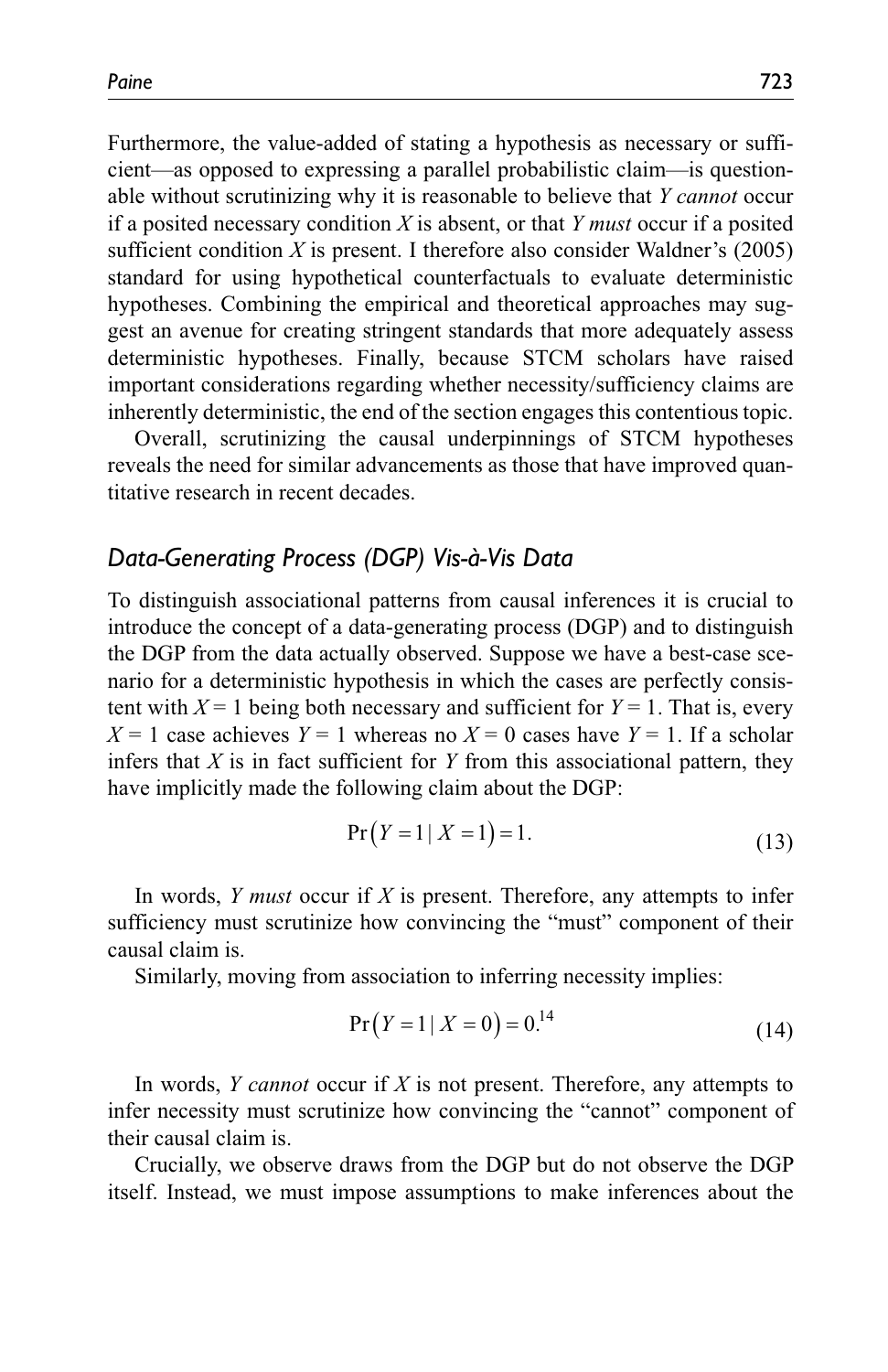DGP. The remainder of the section discusses standards for inferring that a DGP is deterministic.

#### *Freedman's Standard for Assessing Probabilistic Alternatives*

The data may appear to strongly support a necessary/sufficient condition hypothesis when there are no empirical counterexamples. However, even in this ideal circumstance an empirical approach to evaluating deterministic hypotheses can produce misleading conclusions when scholars do not carefully consider probabilistic alternatives that may be generating the observed data. It is never possible to fully disentangle deterministic from probabilistic alternatives solely on the basis of empirical observation<sup>15</sup>—an especially pressing concern when the number of cases is small. The following discussion elaborates upon Freedman's (2010) standards for comparing deterministic hypotheses to probabilistic alternatives, using an example from applied STCM to substantiate the importance of this consideration.

Mahoney (2010) claims that, for Spanish America, the combination of (a) lack of a strong colonial legacy and (b) prolonged warfare during the 19th century without a major victory (jointly denoted as  $X = 1$ ) was sufficient for low levels of economic development  $(Y=0)$ . Four countries in his study possess this set of conditions, and all four have low levels of economic development.16

The pattern that Mahoney uncovers is fully consistent with a claim that the DGP involves  $Pr(Y=0 | X=1) = 1.17$  However, suppose instead the DGP for  $X = 1$  cases produced  $Y = 0$  or  $Y = 1$  with equal probability, that is,  $Pr(Y = 0 | X = 1)$  $X=1$ ) =  $Pr(Y=1 | X=1)$  = .5. We would *still* be fairly likely to observe four  $X = 1$  cases achieve the same outcome (either all  $Y = 0$  or all  $Y = 1$ ), hence portraying a deterministic pattern. To create a best-case scenario for evaluating the sufficient condition hypothesis, assume the same DGP governs all four cases. This can be conceptualized as a large urn in which 50% of the balls are yellow and 50% are red, that is,  $Pr(y$ ellow ball posited SC is present) =  $Pr(\text{red ball} \mid \text{posited SC is present}) = .5$ . If we take four independent draws from the large urn, there is a  $2 \times (0.5)^4 = 12.5\%$  chance of observing either all red or all yellow balls. Therefore, one out of every eight possible arrays of cases from the population of balls will be perfectly consistent with a deterministic process, even though this hypothetical DGP actually produces either type of ball with *equal* probability.

As an additional consideration, assuming the urn produces each type of ball with equal probability is particularly stringent for establishing evidence in favor of a probabilistic alternative. Suppose we instead assume that 90% of the balls are red and 10% are yellow: Pr(red ball | posited SC is present) = .9.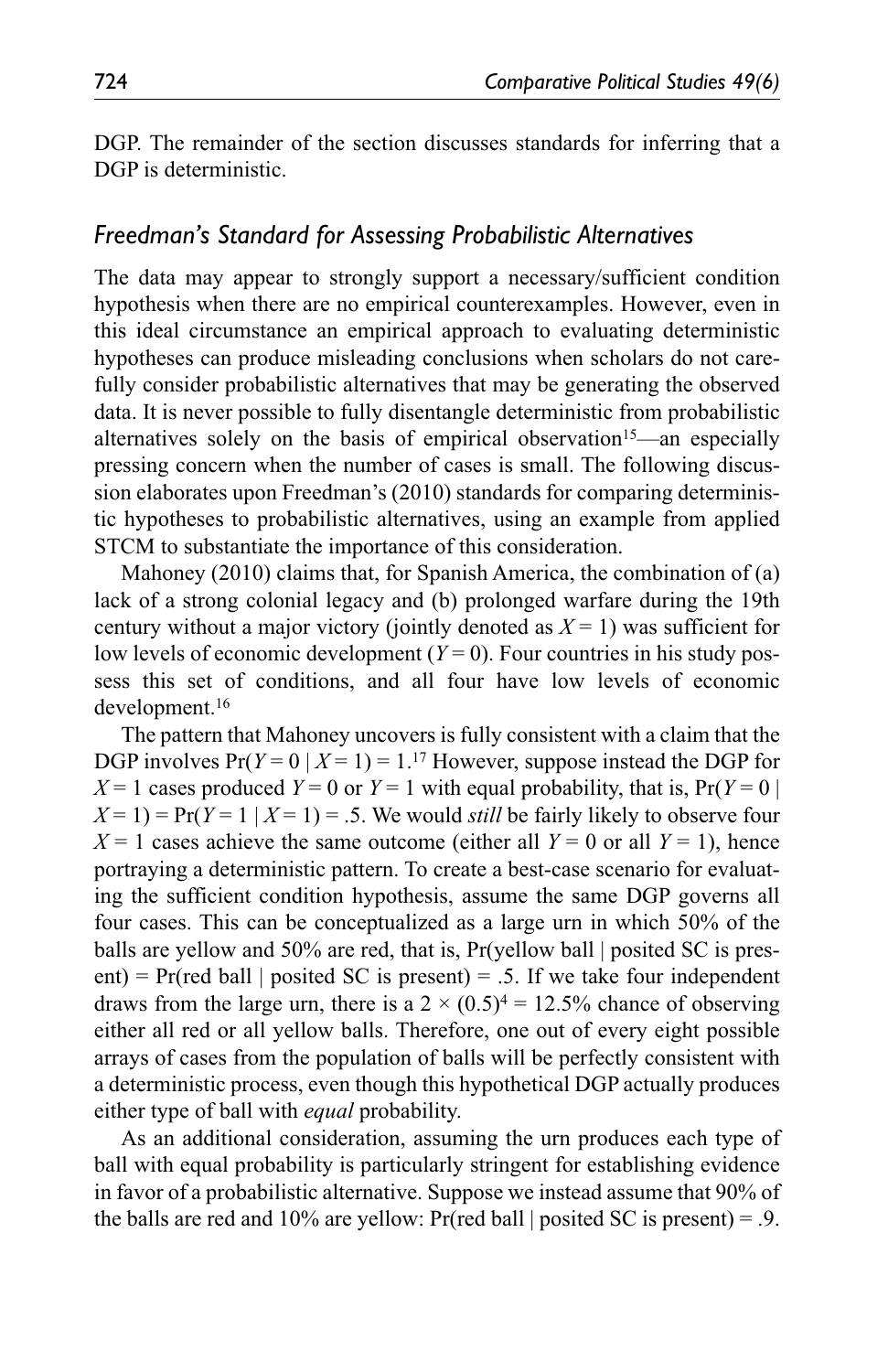If we take four independent draws, there is a 65.5% chance every ball will have the same color. This alternative possible DGP favors red over yellow balls, but also is not deterministic. Hence, observing that all four cases sharing a particular trait also achieve the same outcome provides weak evidence in favor of a deterministic hypothesis. One could reach an identical conclusion about necessity if they had four cases that lacked the posited necessary condition, and all four of these cases failed to achieve the outcome.

Probabilistic alternatives can never be empirically rejected unless we draw an infinite number of balls from the data-generating urn. For example, suppose the large urn produces 99% red balls and 1% yellow balls. If we take 298 independent draws from the urn, there is still a slightly higher than 5% chance that no yellow balls will be observed. While the 5% threshold is arbitrary, it is notable because it is a commonly used statistical threshold for rejecting a null hypothesis of no effect. In the 99-1 urn example, different analysts could conceivably disagree on whether the 298 red draws provide strong evidence in favor of the deterministic hypothesis.18

For the present discussion, the main takeaway is that observing no deviant cases yields little support for a deterministic claim when there are few cases—regardless of how one states their probabilistic alternative. This is troubling because, at least in comparative politics, deterministic claims are usually made when analyzing few cases. In addition, because probabilistic alternatives can never be rejected solely on the basis of empirical observations, we should always use additional standards to evaluate a deterministic hypothesis.

# *Waldner's Standard for Evaluating Hypothetical Counterexamples*

Waldner (2005, p. 28) argues that scholars should not proclaim strong support for a necessary condition hypothesis—even if there are no empirical counterexamples—without scrutinizing why *Y cannot* occur when *X* is absent. Even if no alternate paths to *Y* are observed empirically in the set of cases, one still needs to evaluate hypothetical counterexamples to assess the plausibility of the *cannot* claim. A similar consideration calls into question claims of sufficiency absent a compelling argument that *Y must* occur when *X* is present. If a combination of conditions is sufficient for an outcome, then it should be difficult to posit a plausible hypothetical scenario in which the outcome could fail to occur when those conditions are present. Thus, scrutinizing hypothetically possible scenarios composes an important component of evaluating a hypothesis that the DGP is deterministic.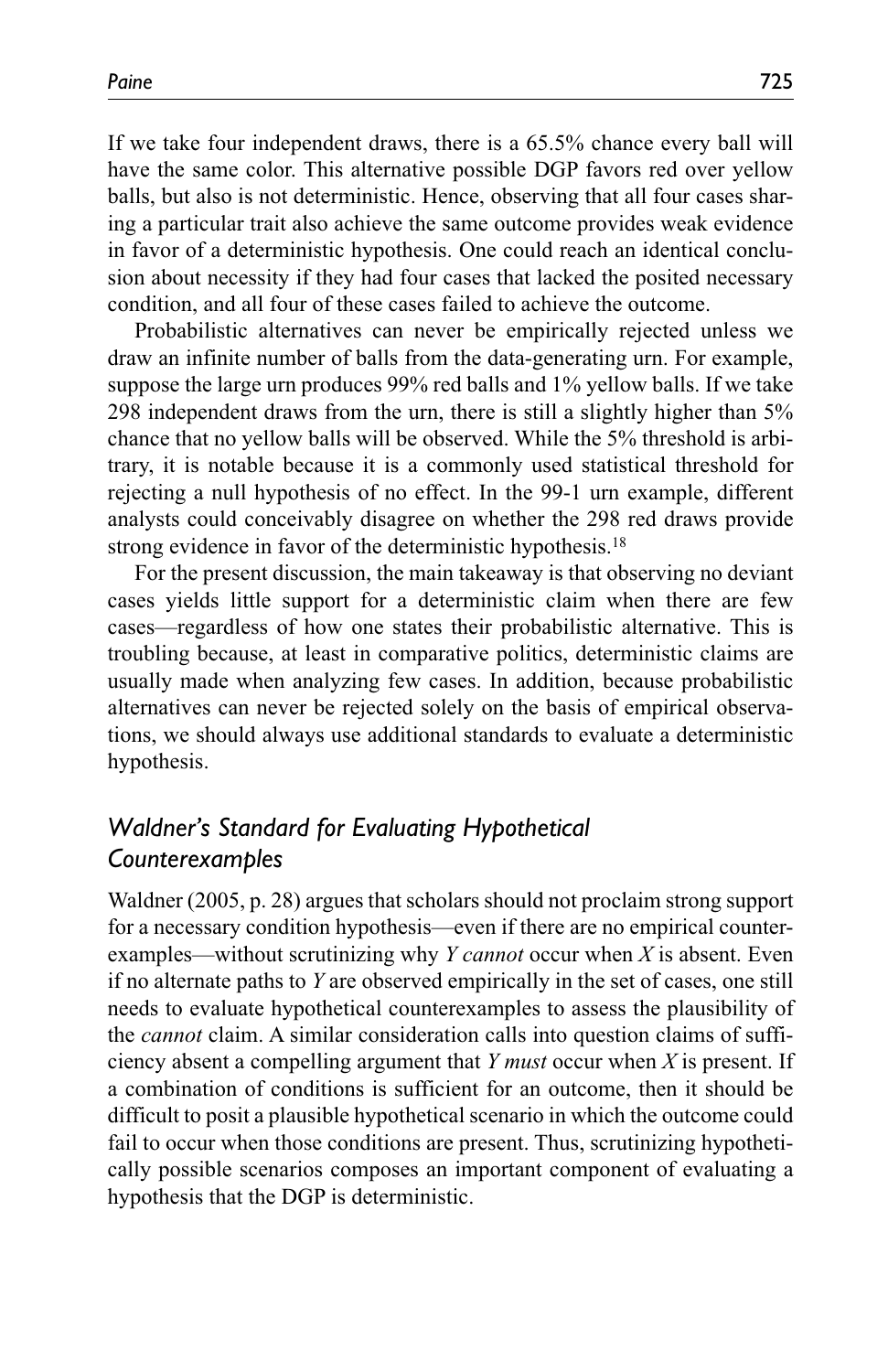Continuing the substantive example from above, the theory supporting the deterministic elements of Mahoney's (2010) claims is likewise not very convincing. Importantly, Mahoney (2010) *does* provide compelling theoretical justifications for why the conditions he studies may have greatly increased the probability a case would achieve one outcome or another. However, his theoretical discussion does not convincingly ground the "must" claim inherent in his sufficient condition hypotheses nor the "cannot" claim inherent in his posited necessary conditions.

One of Mahoney's (2010) complex sufficient condition hypotheses states that a weak tradition of mercantilist colonial institutions AND the presence of established liberal colonial institutions are jointly sufficient for high levels of development. Problematically for the claim, it is relatively easy to construct a hypothetical possibility that strongly suggests Pr (high development | posited SC is present)  $\leq 1$ , in contrast to Mahoney's implicit inference that Pr (high development | posited SC is present) = 1. Consider the out-of-region case Zimbabwe. This case illuminates how a country that possessed the conditions posited to be sufficient could have failed to achieve high development. Zimbabwe was imbued with British parliamentary institutions and a nascent industrial structure at independence but has been a developmental disaster—partly because the African majority government lashed out against the European settlers that originally established what are presumed to be "good" institutions.<sup>19</sup>

The point here is not to imply that Mahoney's argument should be evaluated in terms of how it can be generalized. Rather, Zimbabwe functions as a counterfactual consideration for the Spanish American cases Mahoney does consider. Without a strong argument that a trajectory resembling Zimbabwe's was not hypothetically possible for any Spanish American countries that possessed the purported sufficient conditions for prosperity, we have serious grounds for questioning the deterministic "must" element of Mahoney's (2010) hypothesis—which, again, is distinct from the issue of whether Mahoney analyzed conditions that strongly increased the likelihood of a particular outcome.

In an example involving a necessary condition, Mahoney (2010) claims that possessing either of the following two complex conditions was necessary for achieving high economic development among the countries he analyzes: (NC #1) being neglected by the Habsburgs AND being either a colonial center or semiperiphery during the Bourbon era OR (NC #2) being neglected during both colonial eras AND victorious in warfare during the 19th century. As with the Zimbabwe example, examining out-of-region cases illuminates the possibilities that must be considered to strongly establish a combination of conditions as necessary for an outcome. It is useful to observe that Brunei,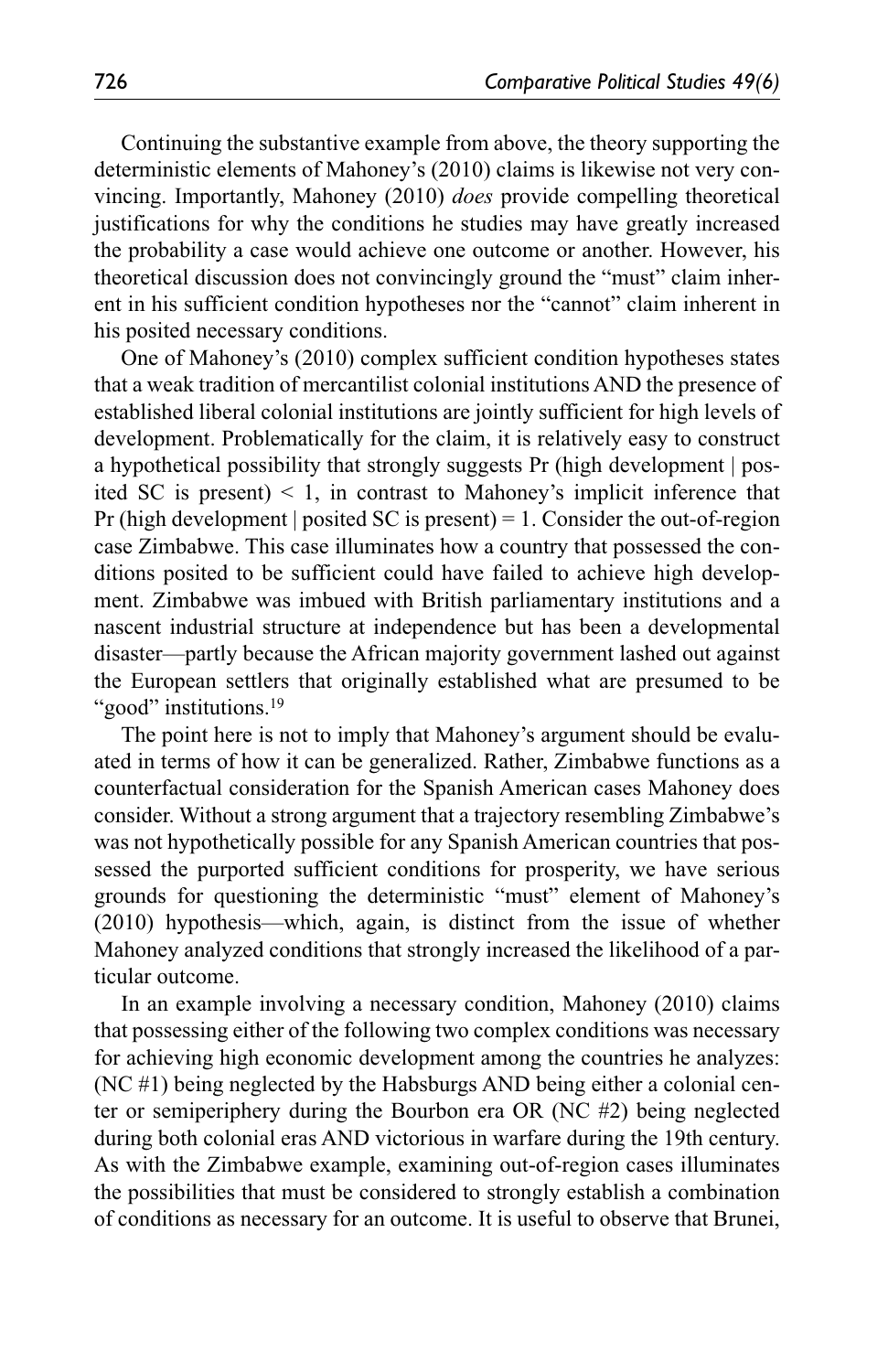Qatar, and the United Arab Emirates all scored in the highest development category in the United Nations' Human Development Index in 2013, despite not inheriting strong institutions under British colonization nor achieving victory in warfare. Large oil reserves in these countries have provided an exceptional source of revenue that fall outside the standard "development" process. Thus, there exist conditions that could plausibly lead to development that do not require either Mahoney's NC #1 or NC #2.

Crucially, the argument that an exceptional source of revenue can engender high levels of overall wealth—regardless of other development impediments faced by the country—is plausible for the countries Mahoney (2010) analyzes. In fact, at least until the 1980s, Venezuela provides within-region evidence of this assertion. Propelled by oil revenues, between 1920 and 1980 Venezuela was one of the fastest growing countries in Latin America (Hausmann, 2003, p. 245). This conclusion suggests Pr(high development |  $\neg$  NC #1 AND  $\neg$  NC #2)  $> 0$ , violating the "cannot" element of the necessary condition claim.

One way of revising the necessary condition hypothesis in response to considerations raised by these out-of-region cases would be to posit an additional qualification. The argument of necessity may hold, provided that the countries of concern do not have some exceptional source of revenue. However, then the worry arises that this qualification is simply another path to the outcome—which immediately changes the scope conditions for the original argument. Importantly, STCM scholars *are* very careful in thinking about scope conditions, as exemplified in Chapter 16 of Goertz and Mahoney (2012). However, claims of necessity and sufficiency require scrutinizing additional scope conditions about hypothetical possibilities that are not observed among the cases under inquiry, a topic STCM scholars have not addressed.

# *Toward a More Demanding Standard? Combining the Approaches*

A further example, which focuses on physical impediments, suggests a possible avenue for creating viable standards. Here, Freedman's (2010) and Waldner's (2005) criteria for necessary/sufficient condition hypotheses are combined, resulting in a more demanding standard.

Mann's (1993) discussion of the effects of the Industrial Revolution on economic changes in Europe posits a necessary condition hypothesis with more compelling deterministic underpinnings than the examples considered above. He states that between 1760 and 1914 there was a "truly exponential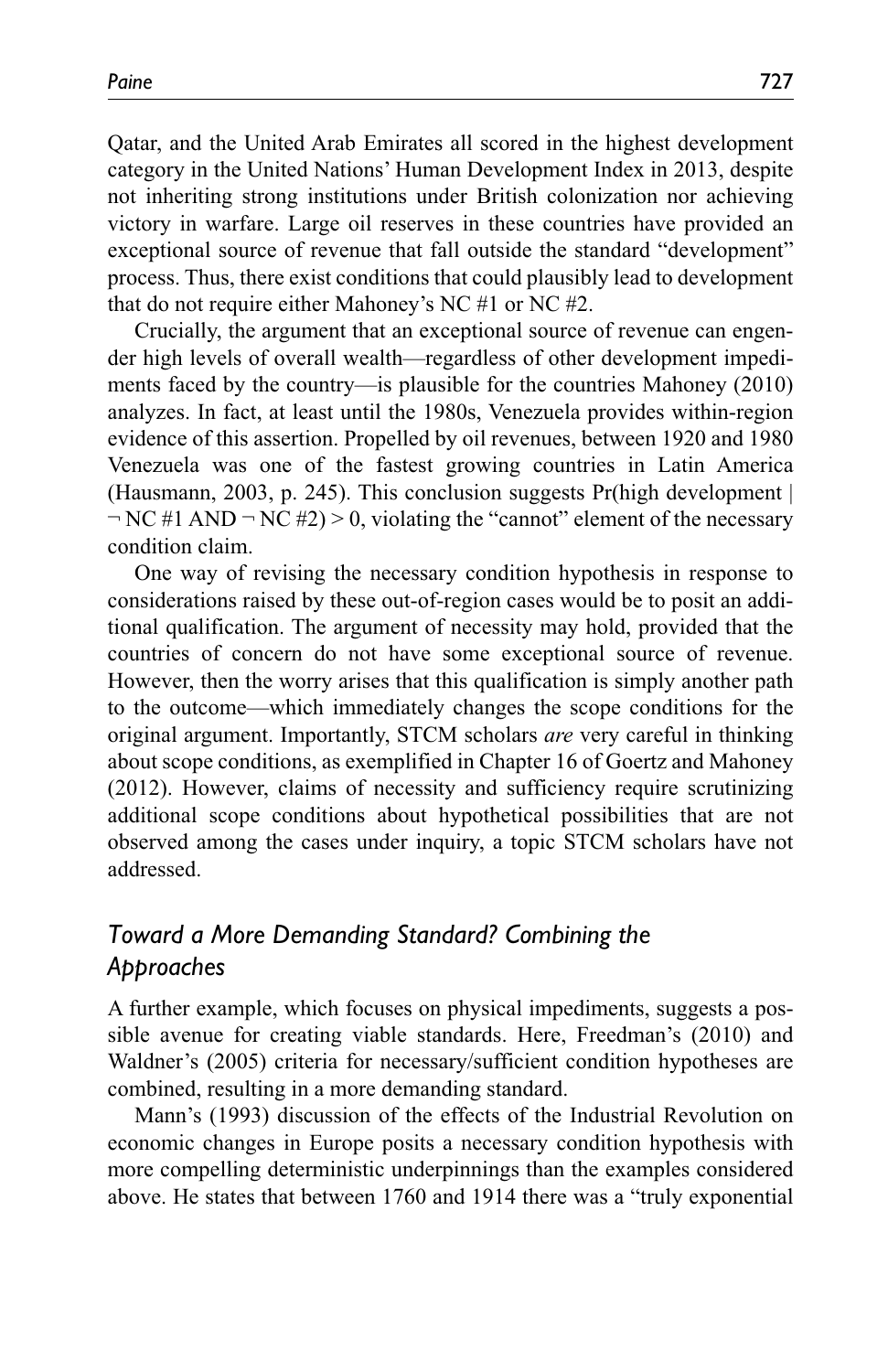*transformation in the logistics* of collective power" (Mann, 1993, p. 12, emphasis added). The claim implicitly engages hypothetical counterexamples by suggesting that the outcome could not occur without this transformation. Mann (1993) additionally argues that transportation infrastructure, economic growth, and military capabilities exceeded "*all known* historical rhythms" (p. 13, emphasis added), a reference to empirical observations.

The hypothesis that industrialization was necessary for the changes Mann describes is supported empirically. Over the course of thousands of years, countless civilizations had existed without a single counterexample to the hypothesis. But what distinguishes the necessary condition claim as a compelling deterministic hypothesis—as opposed to a parallel probabilistic claim—is that physical constraints on human production made it nearly impossible for any earlier society to reach the per capita income levels achieved by several 19th-century European countries. Therefore, in the absence of the posited necessary condition, it is difficult to conceive of alternate paths to the outcome for countries prior to the 19th century. The combination of empirical evidence and hypothetical considerations suggests relatively strong evidence for the deterministic hypothesis.

### *Are Necessary/Sufficient Condition Hypotheses Deterministic?*

Whereas the conclusions drawn from the two preceding sections apply regardless of the ontological status of necessary/sufficient condition hypotheses, the considerations levied in this section apply specifically to *deterministic* hypotheses. This is an important distinction because STCM scholars reject the standard position that necessity and sufficiency are inherently deterministic propositions (e.g., Collier, Brady, & Seawright, 2010, p. 145), and instead prefer the term *asymmetric*. As examples, Goertz (2005) argues it does not matter whether necessary condition hypotheses are treated as deterministic or probabilistic, and Ragin frequently appeals to notions of "almost always" sufficiency (e.g., Ragin 2008, p. 49). Thus, it is important to address why STCM should be considered a deterministic method. Although STCM scholars have raised valuable points, they have yet to convincingly address critiques levied by scholars from diverse backgrounds.

Braumoeller and Goertz (2000) have articulated the clearest perspective on why it may still be useful to think in terms of necessity and sufficiency when the data are not perfectly consistent with a deterministic hypothesis, by appealing to measurement error. However, their defense does not invalidate the concerns presented in this section. Even if a data set contains empirical counterexamples and the researcher imposes the permissive assumption that *all* the deviant cases arose from measurement error, it is still useful to assess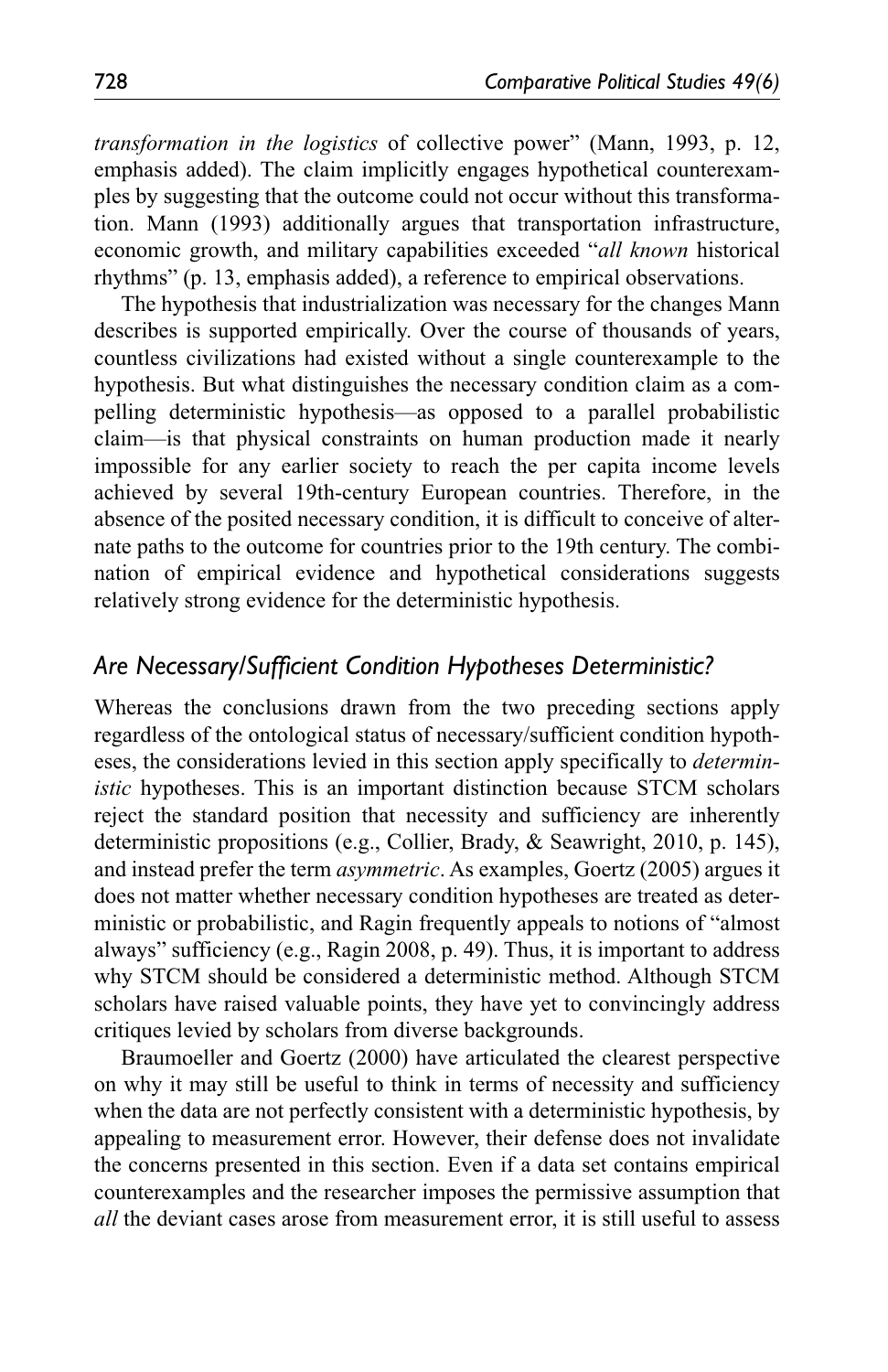the likelihood of observing the non-deviant observations under different probabilistic DGPs. Furthermore, the theoretical basis of the "must" or "cannot" claims should still be carefully scrutinized.

The standards presented here would need to be altered to accommodate determinism-with-exception positions that do not rely on measurement error. However, in their current form, alternative determinism-with-exception arguments face at least three main shortcomings. First, if we strip the "cannot" and "must" components of necessary/sufficient condition hypotheses, Waldner (2005) argues it is not clear what value-added these concepts retain. Any thresholds used for assessing "necessary enough" or "sufficient enough" will be arbitrary, and it is not entirely clear how to distinguish such claims from ones that would be made using quantitative techniques:

If stating that  $P = .99$  permits us to claim that the relationship is "extremely" likely," while  $P = 0.51$  prompts us to claim that *X* is "necessary more often than not," then there is no non-arbitrary reason to prohibit me from claiming that when  $P = 0.25$ , *X* is "hardly ever necessary" for *Y* and when  $P = 0.01$ , *X* is "virtually never necessary" for *Y*. All of these would count as necessary condition hypotheses. (Waldner, 2005, p. 28)

Freedman (2010) makes a similar point in reference to whether outcomes can occur in the absence of almost necessary conditions: "'Impossibility' might just mean that the likelihood is below the cutpoint of 0.5 . . . Selecting cutpoints is another famous problem" (p. 108).

Second, if STCM scholars want necessary/sufficient condition hypotheses to be evaluated as probabilistic, this choice requires explicitly modeling a stochastic component (Sekhon, 2005). None of the models presented in Ragin (2008), Goertz and Mahoney (2012), or Schneider and Wagemann (2012) contain a stochastic component. This implies the assumed causal structure is deterministic and renders as ambiguous the exact interpretation of "almost always" necessity or sufficiency.

Third, those who reject the standards presented in this section because they are only appropriate for deterministic hypotheses must replace them with viable alternatives. Without further steps, one cannot accept a claim that the DGP "almost always" produces  $Y = 1$  when  $X = 1$  is present—which entails an inference about the causal process—any more readily than one can accept that *X* increases the probability of *Y* simply by observing a positive regression coefficient linking the two. Expanding on the hypothetical urn examples from above, perhaps an almost-always sufficiency claim entails Pr(outcome | posited "almost always" SC is present)  $\geq$  .9. What assumptions should we make to infer this process generated the data? Should we retain a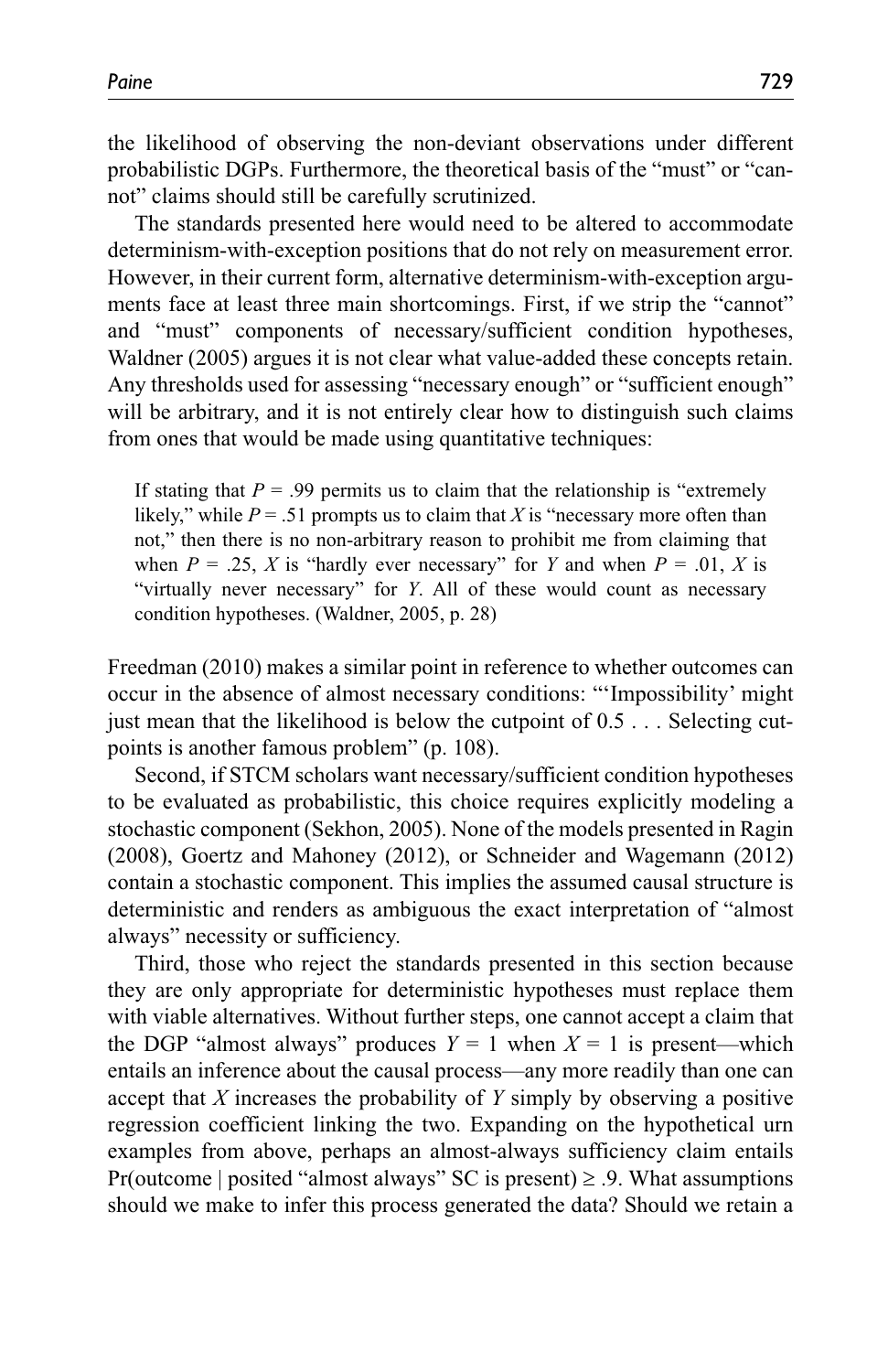weaker version of the "must" claim from a sufficiency hypothesis—which, again, is implied directly by the definition of a sufficient condition? Alternatively, a claim of "almost always" sufficiency could imply Pr(outcome | posited "almost always" SC is present) = 1 for 90% of the cases analyzed but not the other 10%. If this is indeed what the analyst means, then all the standards proposed above apply fully for 90% of the cases—plus the additional requirement for the researcher to characterize which cases fit the scope condition for the sufficiency hypothesis.

Inferring any type of causal relationship is difficult with any method, and certainly none of this discussion presumes agreement with prominent quantitative scholars who argue that deterministic arguments are inherently uninteresting or untestable (Clark, Gilligan, & Golder, 2006; Sekhon, 2004). However, a skeptical note is warranted. Without systematically employing demanding standards—perhaps similar to the ones discussed here or perhaps others—there is no reason to believe that associational patterns consistent with necessity or sufficiency allow us to infer the DGP is indeed deterministic. The stringent association-causation critiques levied on conventional quantitative methods cannot be dismissed in STCM. Expounding the similarities between STCM and quantitative methods clearly demonstrates the shared challenges for making compelling causal claims. This reveals vital considerations for future STCM research.

### **Conclusion**

Set-theoretic comparative methods (STCM) have crafted "a language for all those scholars that do not feel at ease with applying statistical principles and practices to their research" (Schneider & Wagemann, 2013a, p. 5). This article argues that while the language may well be distinctive, the research procedures are more similar than has been recognized. In many regards, STCM share common foundations with quantitative research. Comprehending these areas of overlap not only helps scholars from different research traditions to better understand each other's research but also highlights shared inferential challenges faced by both STCM and quantitative methods.

The arguments of shared foundations offered here raise three questions for future research. First, how strong are the common foundations in non-binary versions of STCM? Second, in addressing the shared goal of analyzing interactions and causal complexity, what can be learned by using tools employed in recent quantitative work? Third, to what extent is STCM an advance over conventional qualitative methods?

First, this article focuses on the binary version of STCM. Although it will be valuable for future work to evaluate possible extensions of shared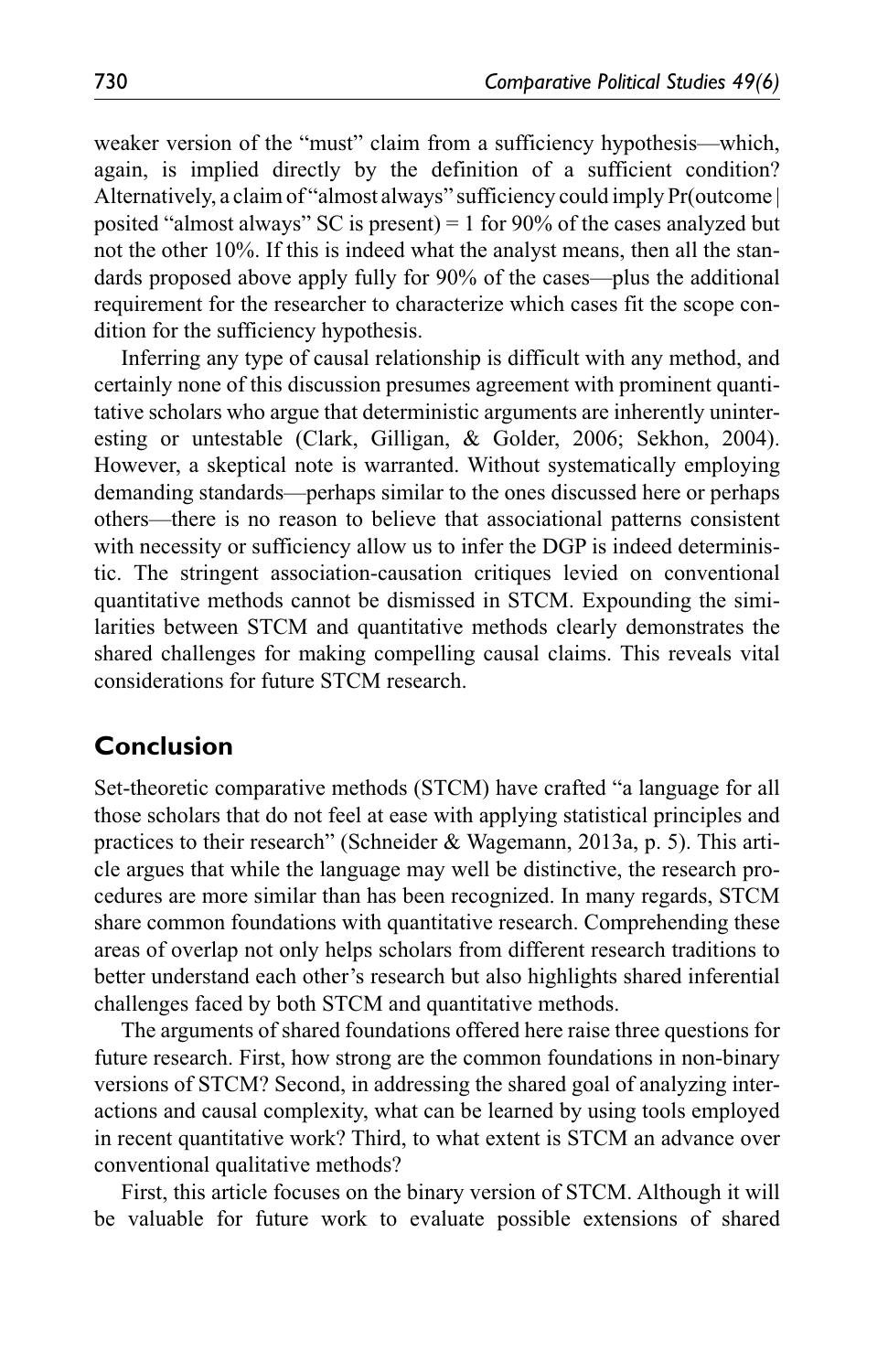foundations to non-binary (fuzzy-set and multi-value) versions of STCM, it is important to point out why this discussion has focused on the binary version. This has been done (a) in the interest of expositional clarity; (b) because researchers outside the STCM tradition routinely conceive of necessary/sufficient conditions as inherently dichotomous concepts, implying the binary version commands wide interest; and (c) STCM scholars commonly focus on the  $2 \times 2$  table to make their crucial argument that standard statistical ideas of correlation or association do not apply to STCM.

To the extent that divergences between STCM and quantitative methods emerge outside the binary setting, it will be important to (a) understand the circumstances in which STCM assumptions about taking the maximum or minimum of fuzzy sets should be preferred over alternative assumptions and (b) for STCM to address recent critiques of aggregating fuzzy sets to evaluate necessity and sufficiency (Braumoeller, 2013; Dunning, 2013).

Second, with regard to causal complexity, recent work on quantitative methods has devoted considerable attention to this topic. Kam and Franzese (2007) carefully review discussions that date back to the 1970s, underscoring obstacles to analyzing interactions and clarifying standards for applied work. Imai, Keele, Tingley, and Yamamoto (2011) and Glynn (2012) focus on causal mediation effects, and Hainmueller and Hazlett (2014) present a least squares method that relaxes linearity and additivity assumptions. Perhaps most directly related to STCM, Grimmer, Messing, and Westwood (2014) discuss machine learning techniques for analyzing complex relationships. Especially considering that many recent simulation studies demonstrate QCA algorithmic results are unreliable under various minor perturbations (Hug, 2013; Krogslund, Choi, & Poertner, 2014; Lucas & Szatrowski, 2014; Seawright, 2014), it will be valuable for STCM scholars to address how their techniques relate to these recent quantitative advances.

Third, the argument that STCM is an improvement over traditional *qualitative* methods is questionable. Work such as Goertz and Mahoney (2012) claims that because qualitative researchers routinely state hypotheses that either explicitly or implicitly reference necessary and sufficient conditions, most qualitative research should be recast in set-theoretic terms. But, as shown above, the ideas of subsets and supersets that are so important for STCM work can lead to misleading conclusions about associational relationships when the distribution of cases is skewed. Furthermore, STCM has not convincingly addressed the recent rethinking of causal inference that is so fundamental to the quantitative field. It is against the backdrop of this deficit that studies such as Mahoney (2010) stand out for meticulously using process tracing and structured case comparisons, which are staples of traditional qualitative methods. In this regard, new work on combining STCM with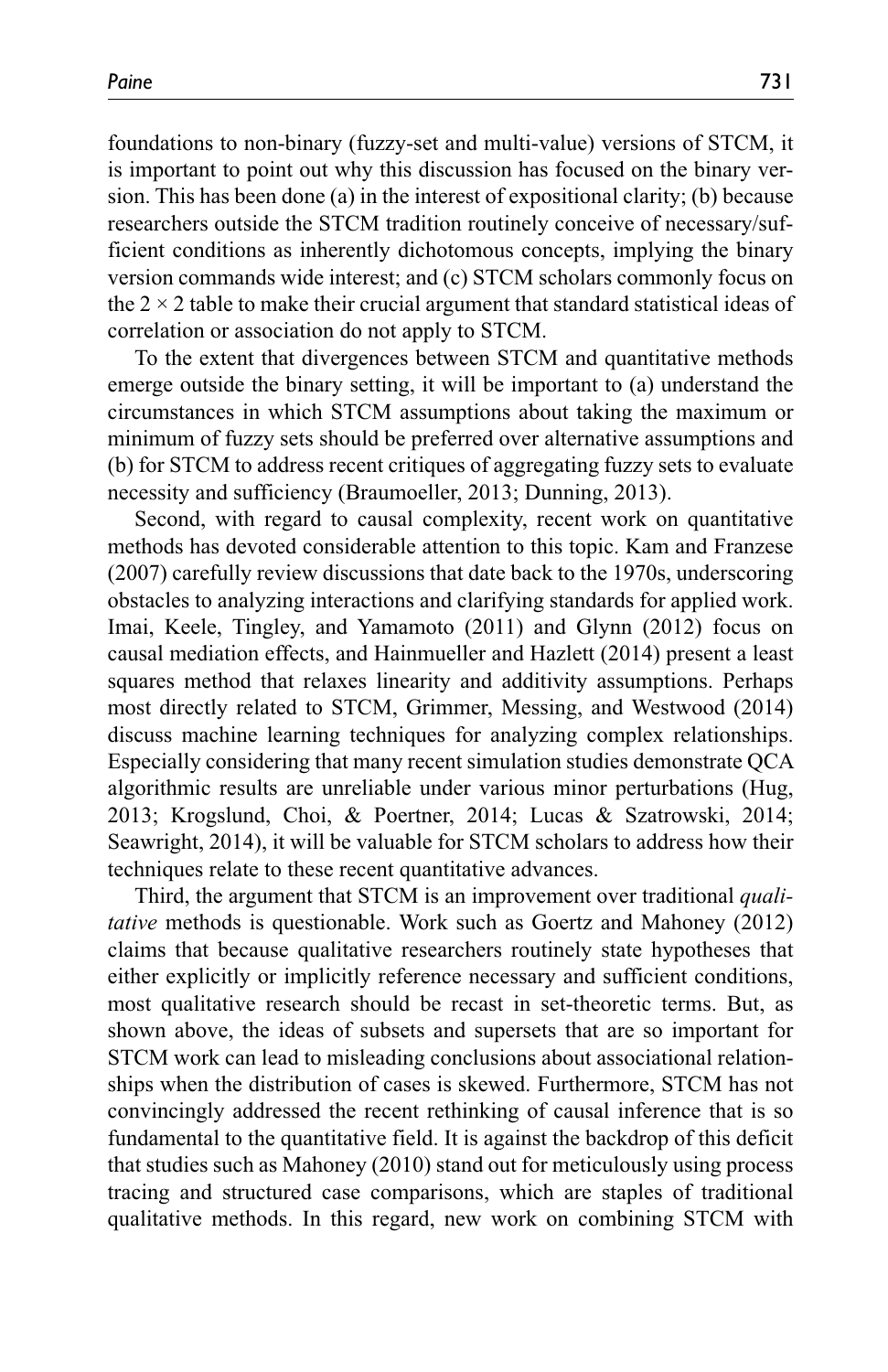process tracing (Rohlfing & Schneider, 2013; Schneider & Rohlfing, 2013) also has great merit. Yet in these valuable studies, the distinctive contribution of the STCM component—as opposed to the contribution of traditional qualitative tools—still needs to be demonstrated.

In sum, future research on comparative methods will be well-served by (a) exploring the nature and scope of potential shared foundations of the nonbinary versions of STCM and conventional quantitative methods; (b) examining the implications for STCM of new quantitative work on complex relationships; and (c) parsing out—in new work by STCM scholars that seeks to incorporate traditional qualitative tools—the actual value-added of the STCM component.

# **Appendix A**

### *Assessing Sufficient Condition Triviality With Skewed Cases*

The section on the first core similarity focused on problems with the STCM necessary condition consistency metric. The STCM procedure for evaluating the triviality of a sufficient condition hypothesis faces a similar limitation. Consider the hypothetical example in Table A1.

**Table A1.** Hypothetical Example of Assessing Sufficient Condition Triviality With Skewed Cases.

|         | $F = 0$ | $F = 1$ |
|---------|---------|---------|
| $A = I$ |         | 20      |
| $A = 0$ |         | 0       |

*Note*. *F* = fuel wealth; *A* = authoritarian rule.

In this 2  $\times$  2 table, the STCM consistency score for  $F = 1$  as a sufficient condition for  $A = 1$  is 1. This is a very sensible conclusion about an associational pattern based on the data at hand—although, as discussed in the section on shared challenges, additional steps remain to achieve a compelling inference about the fundamental "must" claim.

But the STCM sufficient condition coverage score (identical to the STCM necessary condition consistency score presented in Equation 5) will lead to the misleading conclusion that  $F = 1$  is not a trivial sufficient condition for  $A = 1$ . As can be seen by examining the  $F = 0$  cases, every  $F = 0$  case also achieves  $A = 1$ . But because conventional STCM metrics only incorporate two cells at a time and therefore do not consider imbalance among *F* = 0 and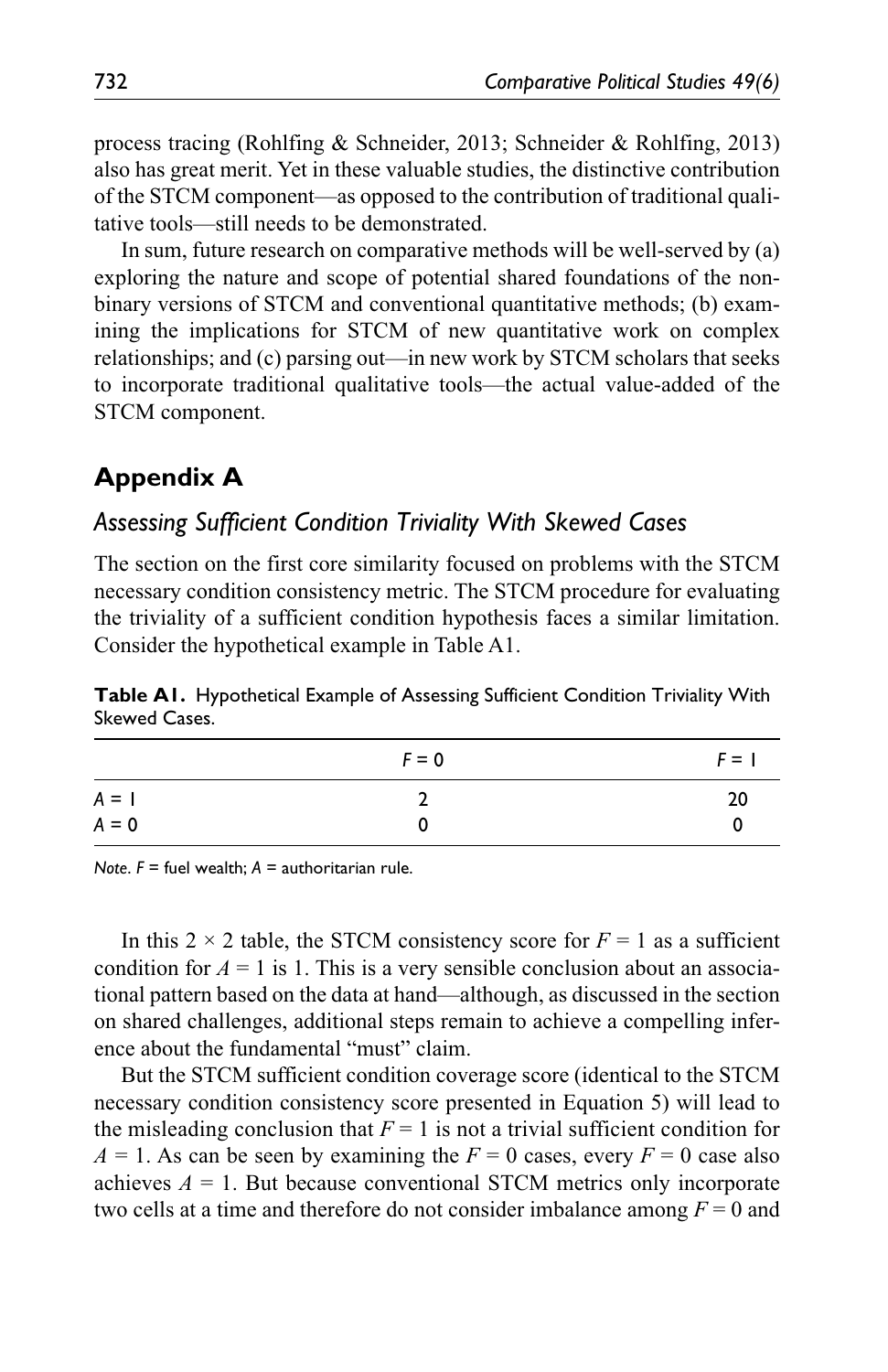$F = 1$  cases, the STCM sufficient condition coverage score equals 20 / 22 = 91%. In contrast, Equation 6 corrects this problem and reports a coverage score of  $1/(1 + 1) = 50\%$ . This revised calculation accurately reports that  $F = 1$  is a trivial sufficient condition for  $A = 1$ .

# **Appendix B**

# *An Example of Studying Complex and Equifinal Relationships With Regression*

Extending the discussion from the section on the second core similarity, the following numerical example features equifinality to further clarify how regression can be used to study complex relationships. An equifinal causal process implies that for at least one outcome, there is more than one grouping of conditions that has a high sufficient condition consistency score, which I refer to below as "paths." In other words, there are multiple paths to certain outcomes.

Levitsky and Way (2010) examine the causes of stable authoritarianism (*A*) among competitive authoritarian regimes. They focus on three conditions: the strength of Western linkage (*W*), the level of organizational power (*O*), and the strength of Western leverage (*L*). They claim there are two paths to stable authoritarianism:  $(W, O) = (0, 1)$  and  $(W, L) = (0, 0)$ . They also claim there are two paths to the absence of stable authoritarianism:  $W = 1$  and  $(O, \mathcal{O})$  $L = (0, 1)$ . I represent their claims with hypothetical data, assuming that cases with conditions representing a particular path achieve that outcome 90% of the time. Table B1 presents the coefficient estimates that result from estimating a fully saturated regression model using ordinary least squares (OLS).

The following discussion explains how each of the coefficients are estimated and shows how using information from the regression table accurately captures a country's pathway—that is, its probability of stable authoritarianism—after particular hypothetical interventions. As above, I assume causal homogeneity.

*Constant.* Because  $(W, L) = (0, 0)$  is a pathway to authoritarianism, low levels of all three conditions lead to  $A = 1$  in 90% of cases. Thus, the constant term  $β_0 = .9$ .

*Linkage.* The hypothetical intervention in which a country that originally lacked all three conditions gains high Western linkage changes its path from stable authoritarianism to unstable authoritarianism. High Western linkage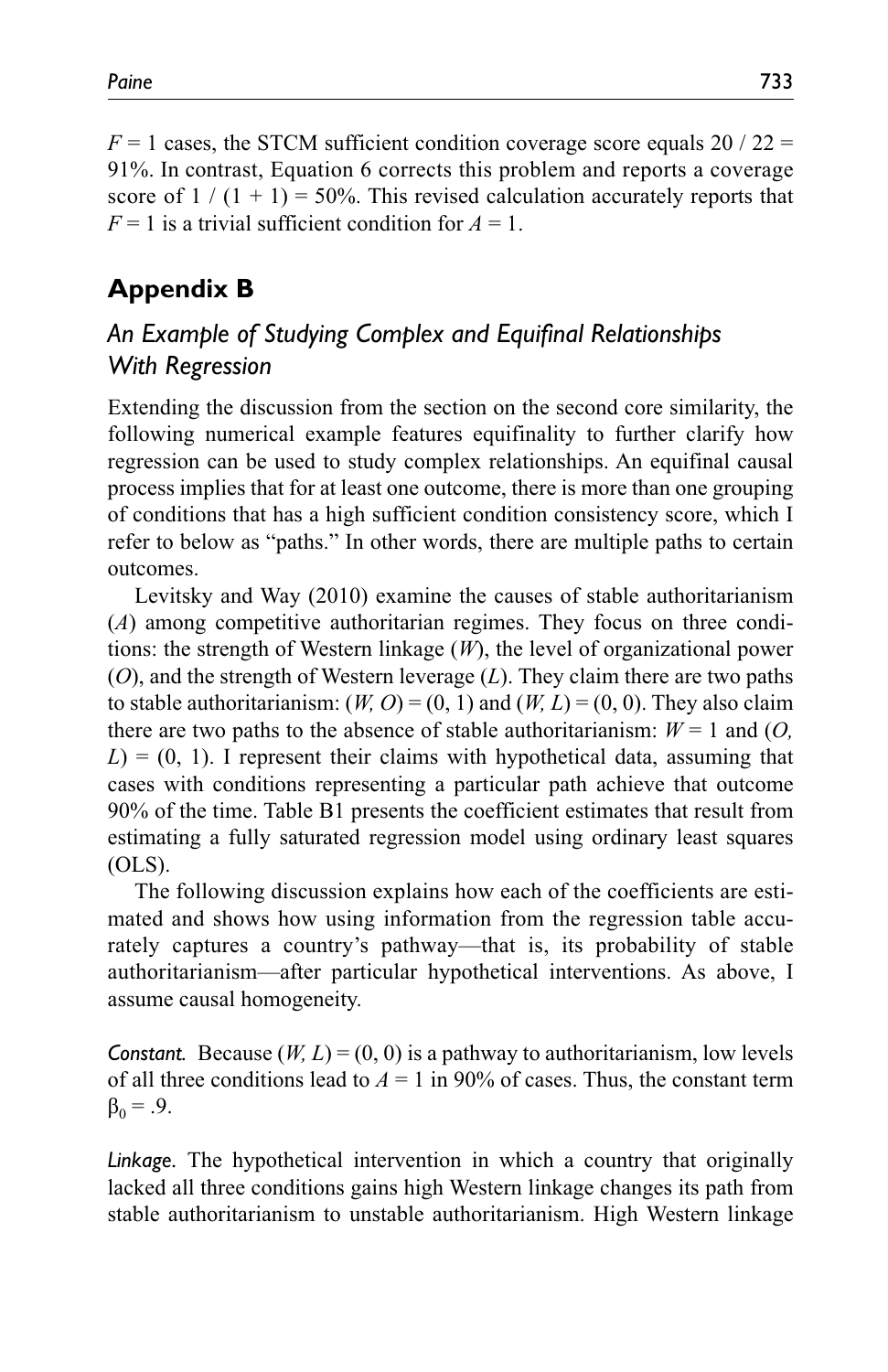|                                                              | Dependent variable is<br>authoritarian stability |
|--------------------------------------------------------------|--------------------------------------------------|
| Constant $(\beta_0)$                                         | .9                                               |
| Linkage $(\beta_w)$                                          | $-.8$                                            |
| Organizational power $(\beta_0)$                             | 0                                                |
| Leverage $(\beta_i)$                                         | $-.8$                                            |
| Linkage × Organizational power ( $\beta_{\text{WO}}$ )       | 0                                                |
| Linkage $\times$ Leverage ( $\beta_{\text{WI}}$ )            | .8                                               |
| Organizational power $\times$ Leverage ( $\beta_{0l}$ )      | .8                                               |
| Linkage × Organizational power ×<br>Leverage $(\beta_{WOL})$ | $-.8$                                            |

|         |  |  | Table BI. Regression Table for Hypothetical Representation of Levitsky and Way |  |
|---------|--|--|--------------------------------------------------------------------------------|--|
| (2010). |  |  |                                                                                |  |

(regardless of the value of other conditions) is a path to unstable authoritarianism. Hence, this intervention lowers the probability of stable authoritarianism by .8 and  $\beta_0 + \beta_w = .1$ .

*Organizational power.* The hypothetical intervention in which a country that originally lacked all three conditions gains high organizational power does not change the expected outcome. Both with and without the intervention, the country is on a path to stable authoritarianism:  $β_0 + β_0 = .9$ .

*Leverage.* The hypothetical intervention in which a country that originally lacked all three conditions gains high leverage changes its path from stable authoritarianism to unstable authoritarianism. High leverage is a path to unstable authoritarianism when organizational power is low:  $β_0 + β_1 = .1$ .

*Linkage × Organizational power.* The hypothetical intervention in which a country that originally lacked all three conditions simultaneously gains both high Western linkage and high organizational power has the same effect as the hypothetical intervention in which a country that originally lacked all three conditions gains only high Western linkage. High Western linkage (regardless of the value of other conditions) is a path to non-stable authoritarianism:  $\beta_0 + \beta_w + \beta_o + \beta_{wo} = .1$ .

*Linkage × Leverage.* The hypothetical intervention in which a country that originally lacked all three conditions simultaneously gains both high Western linkage and high leverage has the same effect as either individual intervention. As discussed above, either individual intervention switches a country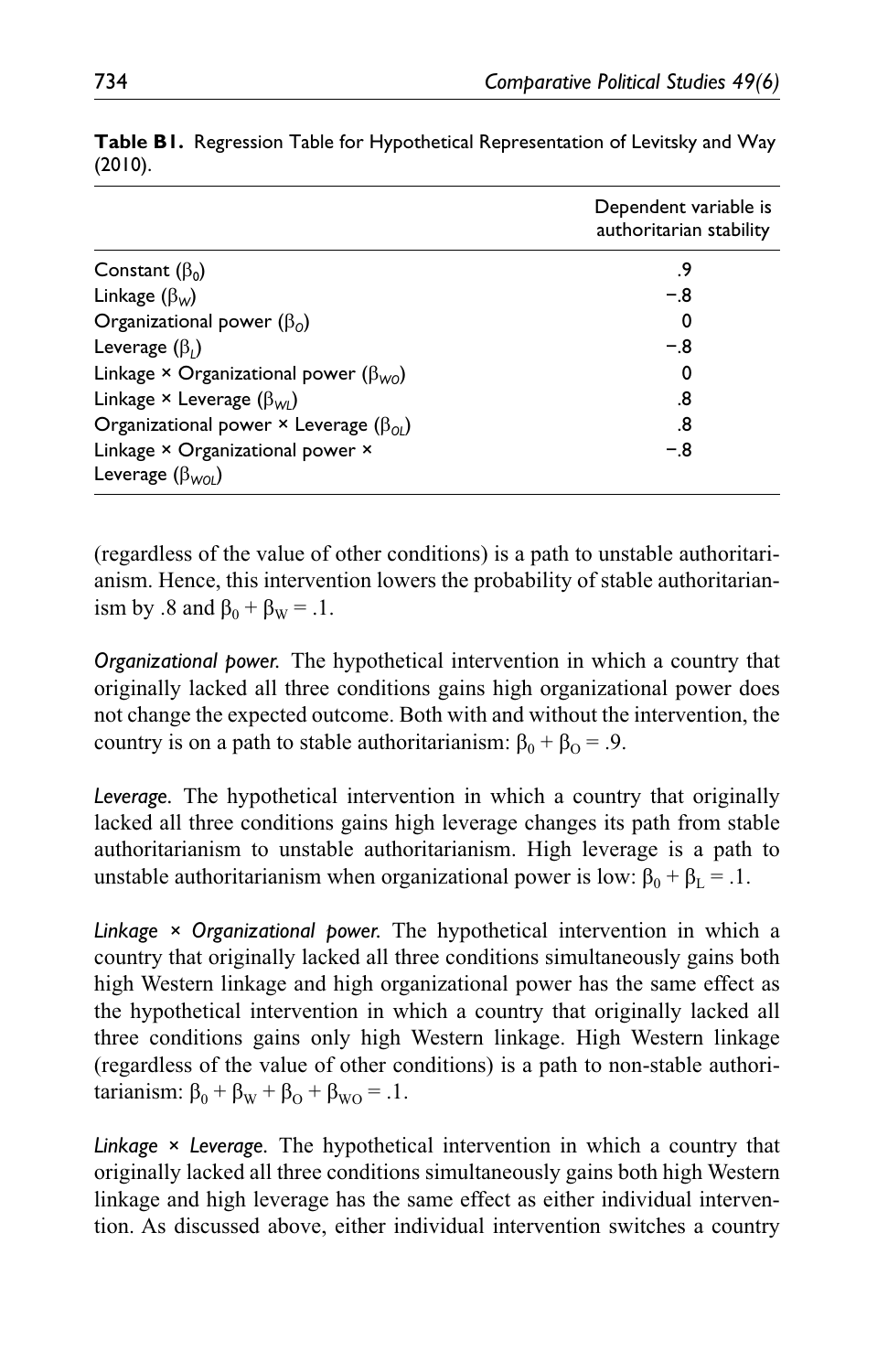that originally lacked all three conditions from a stable authoritarianism path to an unstable authoritarianism path. Thus,  $\beta_{\text{WI}}$  is positive to counteract that both  $\beta_{\rm w}$  and  $\beta_{\rm L}$  are negative:  $\beta_{\rm 0} + \beta_{\rm w} + \beta_{\rm L} + \beta_{\rm wL} = .1$ .

*Organizational power × Leverage.* The hypothetical intervention of high organizational power counteracts the negative impact of the high leverage intervention. As discussed above, manipulating only leverage for a country that originally lacked all three conditions would switch its path from stable authoritarianism to unstable authoritarianism. However, additionally manipulating organizational power means the country remains on a stable authoritarianism path. Hence,  $β_{\text{O}L}$  is positive to counteract the negative  $β_{\text{L}}$  term.  $β_{\text{O}}$  +  $\beta_{\text{O}} + \beta_{\text{L}} + \beta_{\text{OL}} = .9.$ 

*Linkage × Organizational power × Leverage.* The hypothetical intervention in which a country that originally lacked all three conditions gains all three conditions has the same effect as the hypothetical intervention in which a country that originally lacked all three conditions gains only high Western linkage. High Western linkage (regardless of the value of other conditions) is a path to non-stable authoritarianism:  $\beta_0 + \beta_W + \beta_O + \beta_L + \beta_{WO} + \beta_{WL} + \beta_{OL} + \beta_{WOL} = 0.1$ .

# **Author's Note**

Any remaining mistakes are the sole responsibility of the author.

# **Acknowledgments**

The author thanks David Collier for tireless assistance and feedback. The article has also benefited greatly from discussions with and comments by Danny Choi, Kevin Clarke, Ruth Berins Collier, Thad Dunning, Zachary Elkins, Kenneth Greene, Simon Hug, Chris Krogslund, Marcus Kurtz, Sebastian Mazzuca, Katherine Michel, Gerardo Munck, Mathias Poertner, Roxanna Ramzipoor, Ingo Rohlfing, Jason Seawright, Sean Tanner, Guadalupe Tuñón, Kim Twist, Alison Varney, four anonymous reviewers, and editor Ben Ansell.

### **Declaration of Conflicting Interests**

The author(s) declared no potential conflicts of interest with respect to the research, authorship, and/or publication of this article.

### **Funding**

The author(s) received no financial support for the research, authorship, and/or publication of this article.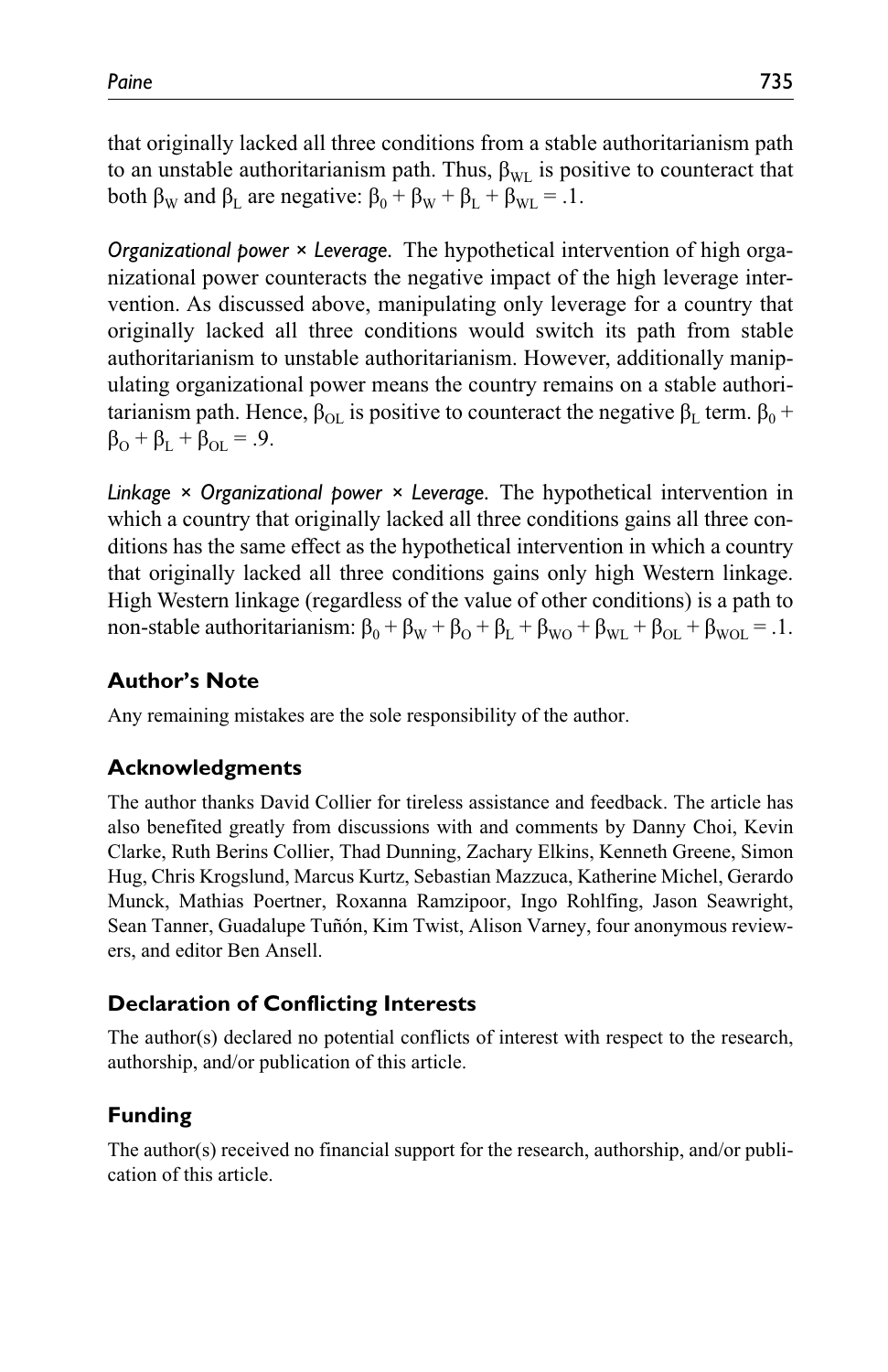### **Notes**

- 1. It is rare to find either STCM or quantitative articles that solely evaluate the relationship between a single binary condition and a binary outcome. However, STCM texts frequently use this setting to argue for fundamental differences. To directly compare arguments, I also examine a  $2 \times 2$  setting in the analysis below.
- 2. The presence of deviant cases are not sufficient to eliminate the necessary condition hypothesis if one accepts STCM arguments that measurement error must be taken into account when analyzing necessary and sufficient relationships among social scientific data.
- 3. A complex relationship is one in which multiple conditions must be combined to be either necessary or sufficient. Mahoney (2008) provides a useful discussion of INUS conditions ("insufficient but necessary part of a condition which is itself unnecessary but sufficient for the result," p. 418) and SUIN conditions ("sufficient but unnecessary part of a factor that is insufficient but necessary for an outcome," p. 419), the core concepts behind complex necessary/sufficient conditions.
- 4. This is not true if one accepts a single counterexample to invalidate a claim of necessity of sufficiency. In that case, only a single cell is relevant for the hypothesis. However, as stated above, STCM scholars frequently analyze data sets with one or more counterexamples, to which the following argument applies.
- 5. Of course, researchers rarely confront a "fixed" set of cases. There is considerable scholarship in political science on how researchers should select cases to collect data for, which the present analysis does not contribute to. The argument here focuses on the next step in the research process and shows why—assuming a researcher already has data for all four cells—researchers should indeed examine all four cells from this fixed set of data. This contrasts Ragin's (2008) and Goertz and Mahoney's (2012) arguments about numerous examples of  $2 \times 2$  tables they present: Scholars should ignore certain cells from their fixed set of cases.
- 6. The conventional necessary condition coverage score is identical to the sufficient condition consistency score presented in Equation 1. Schneider and Wagemann (2012, p. 236) present an alternate triviality measure that I discuss below.
- 7. This proposal for an alternative measure to compute necessary condition consistency scores should be primarily viewed as *illustrative* for demonstrating the importance of considering all four cells. Hopefully this equation will be useful as a starting point in future work for determining the best way to incorporate the concerns raised in this section.
- 8. Comparing the example presented above of oxygen as a necessary condition for social revolution—which exemplifies a trivial necessary condition—to the Babe Ruth example reveals important differences. The distribution of *X* = 0 and  $X = 1$  cells is not particularly important in the former because there are no cases without oxygen that experience social revolution. Instead, the problem is that the presence of oxygen offers almost no predictive power for whether a social revolution will occur. In the Babe Ruth example, the skewed distribution of  $X =$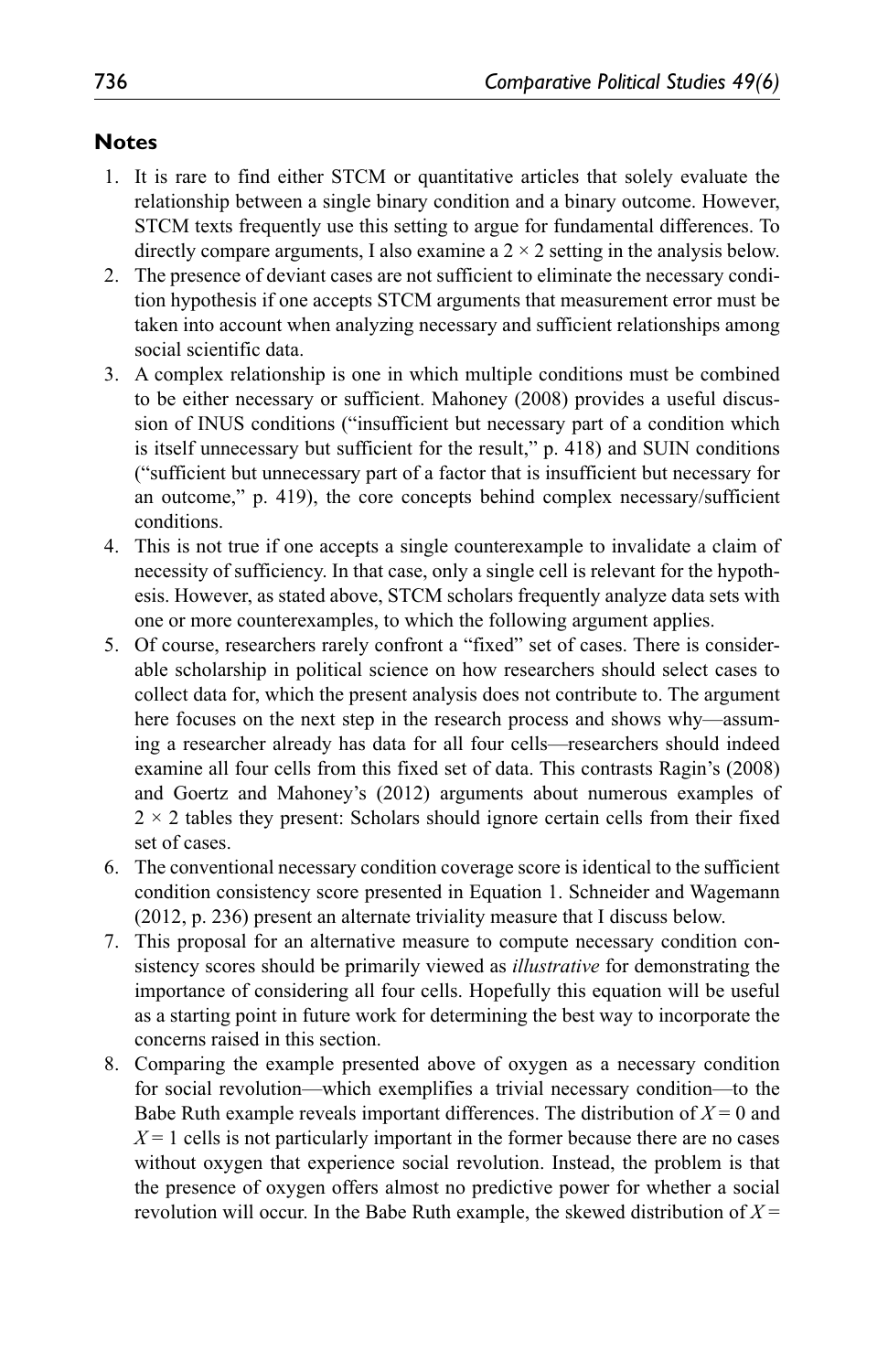0 and  $X = 1$  cases completely drives the misleading conclusion. In this example, the absence of the necessary condition predicts a home run with considerably *higher* probability than the presence of the condition—in contrast to the absence of oxygen.

- 9. Using the notation from Table 1, Schneider and Wagemann's proposed necessity relevance measure equals  $(n_{fa} + n_{fA})/(n_{fa} + n_{fa} + n_{Fa})$ . Juxtaposing this term with Equation 5 demonstrates that all four cells are used when evaluating both the consistency and triviality of a necessary condition hypothesis.
- 10. Of course, this interpretation of regression results requires that the conditions of interest either have been manipulated by the researcher or are at least hypothetically manipulable. It is difficult to attach a causal interpretation to conditions that do not possess this crucial property (Gerring, 2012, p. 207-212)—regardless of whether one thinks in terms of average effects or non-trivial necessary/sufficient conditions.
- 11. As an example of how a complex condition can be studied using a  $2 \times 2$  table, suppose the posited necessary/sufficient condition is  $[S = 0 \text{ AND } F = 1]$ . Cases with this combination of conditions would be listed in one column of the table (with one cell for  $Y = 1$  and one for  $Y = 0$ ), whereas cases possessing the negation of  $[S = 0$  AND  $F = 1$ ] would compose the other column in the table.
- 12. Importantly, the discussion above assumes that all logically possible combinations of conditions are empirically observed. In STCM terms, this means that the data do not exhibit "limited diversity." In contrast, when limited diversity is present, regression cannot compute a coefficient for each interactive and lower order term. Both STCM and regression are forced to use strong and unverifiable assumptions to make inferences about the data when logically possible combinations of conditions are not empirically observed. Possibly an important avenue for future research would be to compare the assumptions imposed by each method and to assess circumstances in which one should be preferred over another. Schneider and Wagemann (2013b) provide a recent contribution that focuses on the STCM approach to handling limited diversity.
- 13. Collier (2014) provides a similar argument.
- 14. Equation 14 states the contrapositive of a necessary condition hypothesis in probability terms. It is logically equivalent to state the direct definition in probability terms:  $Pr(X=1 | Y=1) = 1$ . However, it does not make sense to condition on *Y* when modeling a causal process because *X* must occur temporally prior to *Y* for *X* to be a cause of *Y*.
- 15. A similar concern applies to quantitative results: Even strong correlations should not be accepted as causal without a plausible research design or other supporting evidence for the hypothesis.
- 16. The *only* issue raised here about Mahoney's (2010) contribution relates to his claims that he has identified and found strong evidence that a particular set of conditions is necessary and sufficient for his outcomes. He presents a nuanced historical framework accompanied by careful process tracing. As shown here, however, these commendable attributes of his research do not strongly support his claims of *necessity* or *sufficiency*.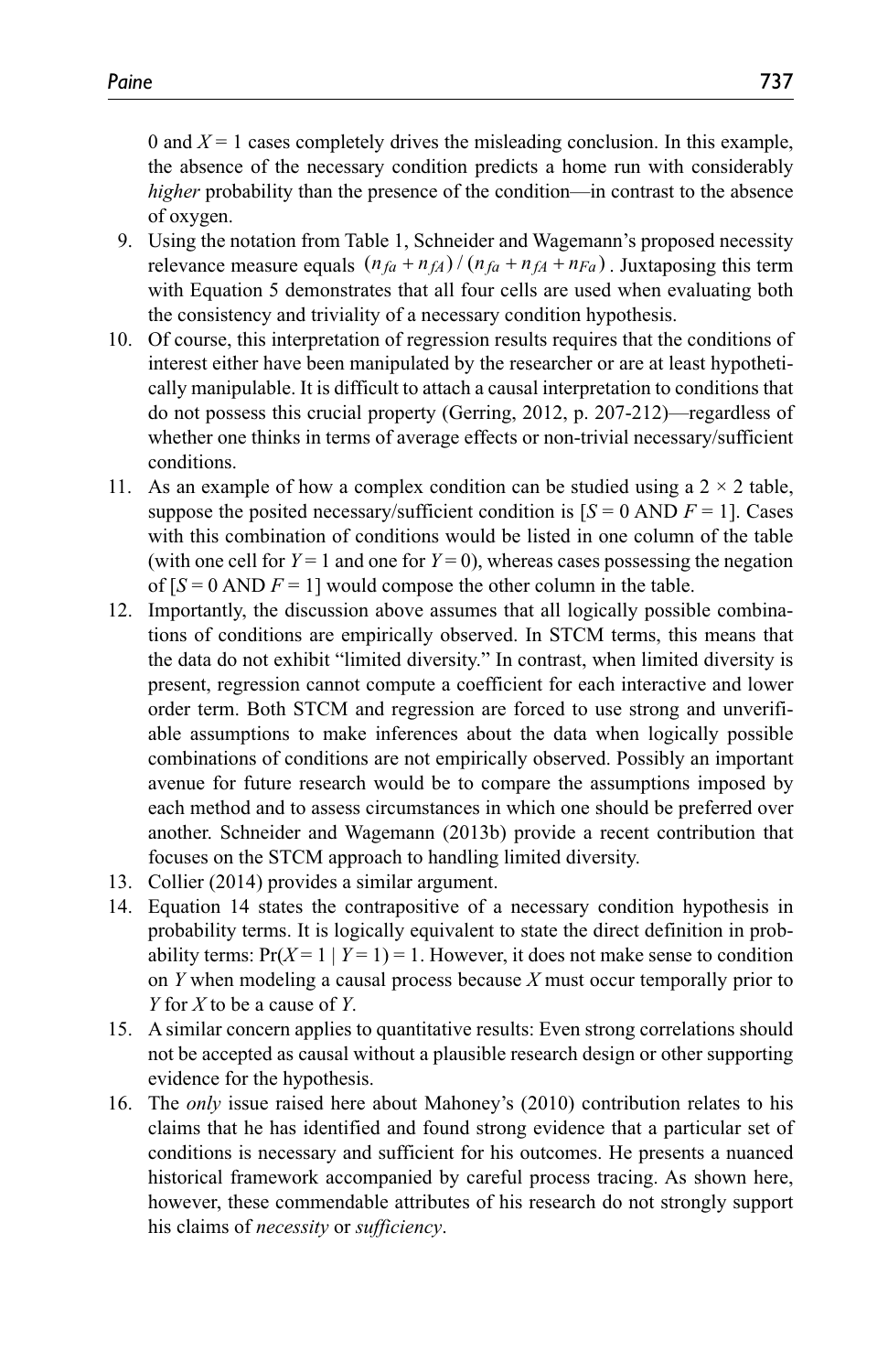- 17. To avoid confusion, note that Equation 13 states the data-generating process (DGP) if  $X = 1$  is sufficient for  $Y = 1$ , whereas the Mahoney example focuses on whether  $X = 1$  is sufficient for  $Y = 0$ . In addition, the "test" proposed in this section is intended to *illustrate* the core point about the importance of probabilistic alternatives, as opposed to suggesting that this exact test should be used for assessing probabilistic alternatives. There are many possible ways to model a probabilistic DGP, and additional work is needed to scrutinize the most appropriate tests for assessing probabilistic alternatives.
- 18. Freedman (2010) argues empirical data will never produce strong evidence for a deterministic hypothesis. Using the term "population" instead of "data-generating process" and referring to observed draws from the population as a "sample," he asks what we can conclude about observations with trait *U* if the sample does not include any observations with this trait. "If the fraction of *U*'s in the sample is small, that proves *U* is rare in the population (modulo the usual qualifications). However, unless we make further assumptions, it is impossible to demonstrate by sampling theory that there are no *U*'s in the population" (Freedman, 2010, pp. 110-111).
- 19. See Good (1976, p. 605) for evidence on colonial economic development, and Compagnon (2011, ch. 6) for evidence on post-independence institutional dismantling.

#### **References**

- Basedau, M., & Richter, T. (2014). Why do some oil exporters experience civil war but others do not? Investigating the conditional effects of oil. *European Political Science Review*, *6*, 549-574.
- Becker, H. S. (2002). Comment. *Contemporary Sociology*, *31*(2), 250.
- Brady, H. E., & Collier, D. (2010). *Rethinking social inquiry: Diverse tools, shared standards*. Lanham, MD: Rowman & Littlefield.
- Braumoeller, B. F., & Goertz, G. (2000). The methodology of necessary conditions. *American Journal of Political Science*, *44*, 844-858.
- Braumoeller, B. F., & Goertz, G. (2002). Watching your posterior: Comment on Seawright. *Political Analysis*, *10*, 198-203.
- Braumoeller, B. (2013, August 29 September 1). *Aggregation Bias and the Analysis of Sufficient Conditions in fs/QCA*. Presented at the 109th annual convention of the American Political Science Association, Chicago, Illinois.
- Brown, D. K. (2009). Review of "redesigning social inquiry: Fuzzy sets and beyond by Charles C. Ragin." *Teaching Sociology*, *37*, 414-416.
- Clark, W. R., Gilligan, M. J., & Golder, M. (2006). A simple multivariate test for asymmetric hypotheses. *Political Analysis*, *14*, 311-331.
- Clarke, K. A. (2002). The reverend and the ravens: Comment on Seawright. *Political Analysis*, *10*, 194-197.
- Collier, D. (2014). Comment: QCA should set aside the algorithms. *Sociological Methodology*, *44*, 122-126.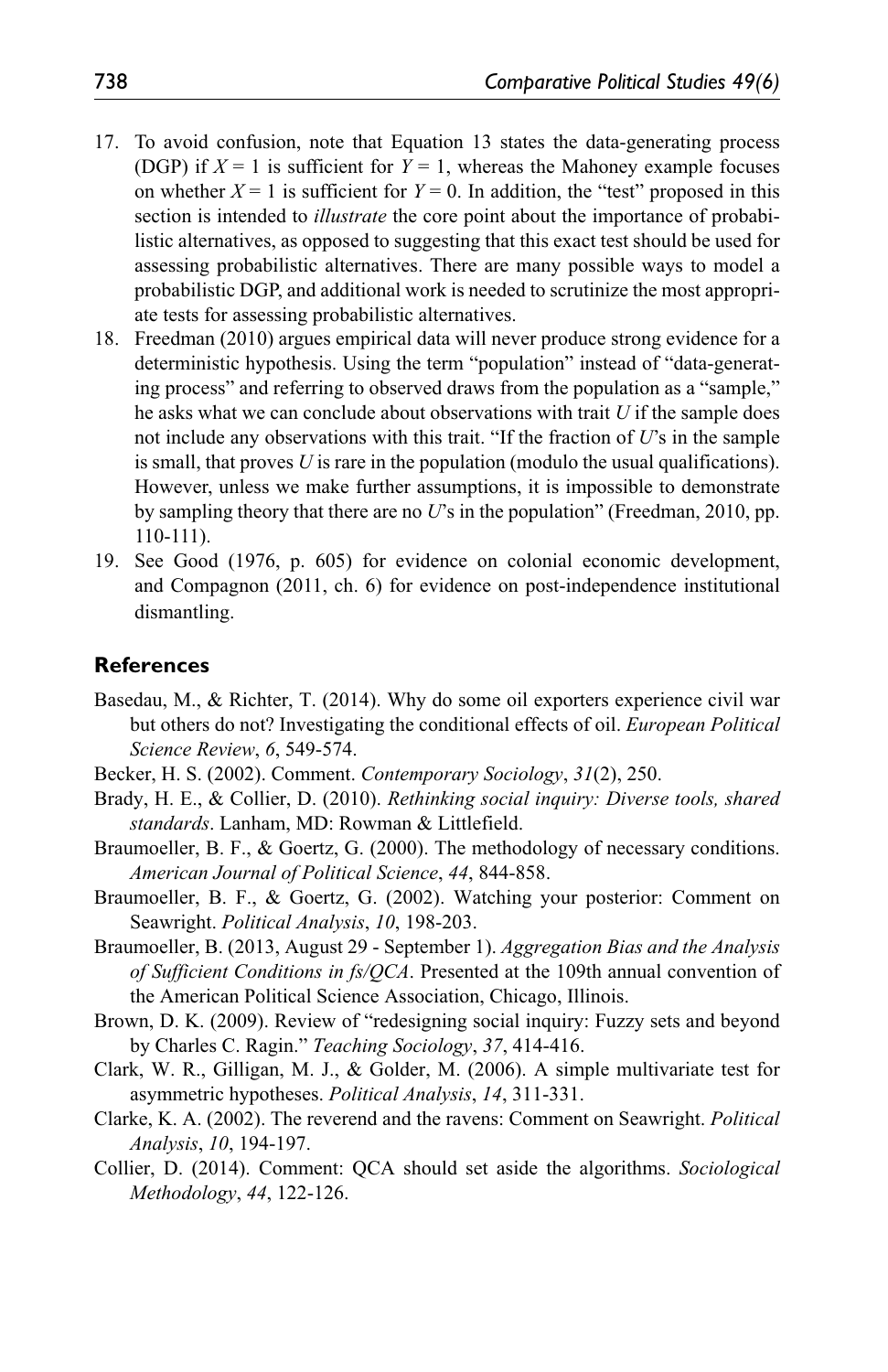- Collier, D., Brady, H. E., & Seawright, J. (2010). Sources of leverage in causal inference: Toward an alternative view of methodology. In H. E. Brady & D. Collier (Eds.), *Rethinking social inquiry: Diverse tools, shared standards* (pp. 161-199). Lanham, MD: Rowman & Littlefield.
- Compagnon, D. (2011). *Predictable tragedy: Robert Mugabe and the collapse of Zimbabwe*. Philadelphia: University of Pennsylvania Press.
- Dunning, T. (2012). *Natural experiments in the social sciences: A design-based approach*. New York, NY: Cambridge University Press.
- Dunning, T. (2013, August 29 September 1). *Contributions of fuzzy-set/qualitative comparative analysis: Some questions and misgivings*. Presented at the 109th annual convention of the American Political Science Association, Chicago, Illinois.
- Freedman, D. A. (2008). Rejoinder. *Newsletter of the American Political Science Association Organized Section on Qualitative Methods*, *6*(2), 14-16.
- Freedman, D. A. (2010). Black ravens, White shoes, and case selection: Inference with categorical variables. In D. Collier, J. S. Sekhon, & P. B. Stark (Eds.), *Statistical models and causal inference: A dialogue with the social sciences* (pp. 105-114). New York, NY: Cambridge University Press.
- Gerber, A. S., & Green, D. P. (2013). *Field experiments: Design, analysis, and interpretation*. New York, NY: W.W. Norton.
- Gerring, J. (2012). *Social science methodology: A unified framework*. New York, NY: Cambridge University Press.
- Glynn, A. N. (2012). The product and difference fallacies for indirect effects. *American Journal of Political Science*, *56*, 257-269.
- Goertz, G. (2005). Necessary condition hypotheses as deterministic or probabilistic: Does it matter? *Newsletter of the American Political Science Association Organized Section on Qualitative Methods*, *3*(1), 22-27.
- Goertz, G. (2008). Choosing cases for case studies: A qualitative logic. *Newsletter of the American Political Science Association Organized Section on Qualitative Methods*, *6*(2), 11-14.
- Goertz, G., & Mahoney, J. (2012). *A tale of two cultures: Qualitative and quantitative research in the social sciences*. Princeton, NJ: Princeton University Press.
- Good, K. (1976). Settler colonialism: Economic development and class formation. *The Journal of Modern African Studies*, *14*, 597-620.
- Grimmer, J., Messing, S., & Westwood, S. J. (2014). *Estimating heterogeneous treatment effects and the effects of heterogeneous treatments with ensemble methods* (Working paper). Stanford, CA: Stanford University. Retrieved from http:// stanford.edu/~jgrimmer/het.pdf
- Hainmueller, J., & Hazlett, C. (2014). Kernel regularized least squares: Reducing misspecification bias with a flexible and interpretable machine learning approach. *Political Analysis*, *22*, 143-168.
- Hall, P. A. (2003). Aligning ontology and methodology in comparative research. In J. Mahoney & D. Rueschemeyer (Eds.), *Comparative historical analysis in the social sciences* (pp. 373-404). New York, NY: Cambridge University Press.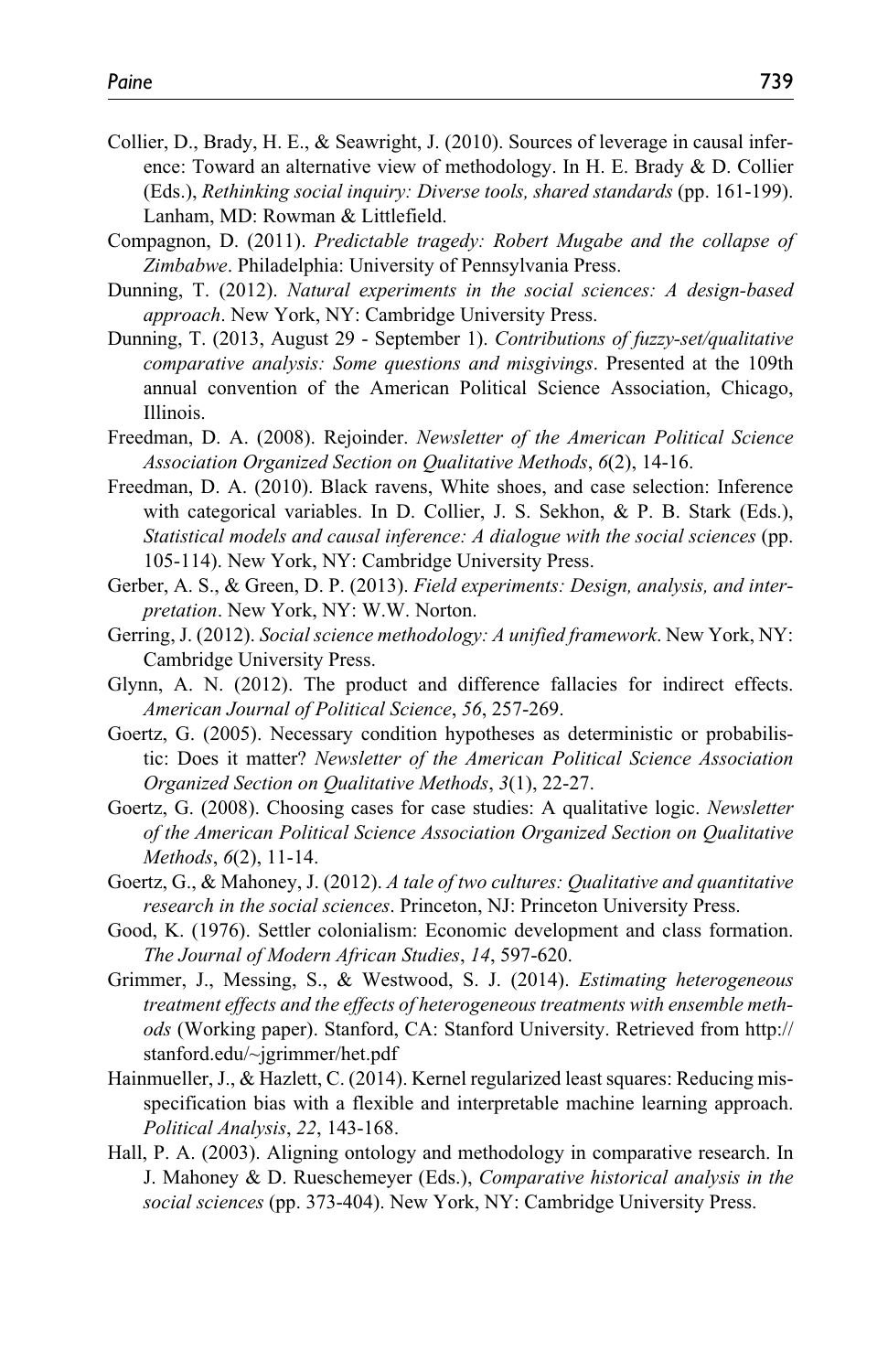- Hausmann, R. (2003). Venezuela's growth implosion: A neoclassical story? In D. Rodrik (Ed.), *In search of prosperity: Analytic narratives on economic growth* (pp. 244-270). Princeton, NJ: Princeton University Press.
- Hug, S. (2013). Qualitative comparative analysis: How inductive use and measurement error lead to problematic inference. *Political Analysis*, *21*, 252-265.
- Imai, K., Keele, L., Tingley, D., & Yamamoto, T. (2011). Unpacking the black box of causality: Learning about causal mechanisms from experimental and observational studies. *The American Political Science Review*, *105*, 765-789.
- Kam, C. D., & Franzese, R. J., Jr. (2007). *Modeling and interpreting interactive hypotheses in regression analysis*. Ann Arbor: University of Michigan Press.
- King, G., Keohane, R. O., & Verba, S. (1994). *Designing social inquiry: Scientific inference in qualitative research*. Princeton, NJ: Princeton University Press.
- Krogslund, C., Danny Choi, D., & Poertner, M. (2014). Fuzzy sets on shaky ground: Parameter sensitivity and confirmation bias in fsQCA. *Political Analysis*, *23*, 21-41.
- Levitsky, S., & Way, L. A. (2010). *Competitive authoritarianism: Hybrid regimes after the cold war*. New York, NY: Cambridge University Press.
- Lieberman, E. S. (2005). Nested analysis as a mixed-method strategy for comparative research. *American Political Science Review*, *99*, 435-452.
- Lucas, S. R., & Szatrowski, A. (2014). Qualitative comparative analysis in critical perspective. *Sociological Methodology*, *44*, 1-79.
- Mahoney, J. (2008). Toward a unified theory of causality. *Comparative Political Studies*, *41*, 412-436.
- Mahoney, J. (2010). *Colonialism and postcolonial development: Spanish America in comparative perspective*. New York, NY: Cambridge University Press.
- Mahoney, J., Goertz, G., & Ragin, C. C. (2013). Causal models and counterfactuals. In S. L. Morgan (Ed.), *Handbook of causal analysis for social research* (pp. 75- 90). New York, NY: Springer.
- Mann, M. (1993). *The sources of social power: Volume 2, The rise of classes and nation-states, 1760-1914*. New York, NY: Cambridge University Press.
- Morgan, S. L., & Winship, C. (2007). *Counterfactuals and causal inference: Methods and principles for social research*. New York, NY: Cambridge University Press.
- Ragin, C. C. (2000). *Fuzzy-set social science*. Chicago, IL: Chicago University Press.
- Ragin, C. C. (2008). *Redesigning social inquiry: Fuzzy sets and beyond*. Chicago, IL: University of Chicago Press.
- Rohlfing, I., & Schneider, C. Q. (2013). Improving research on necessary conditions: Formalized case selection for process tracing after QCA. *Political Research Quarterly*, *66*, 220-230.
- Rosenbaum, P. R. (2002). *Observational studies* (2nd ed.). New York, NY: Springer-Verlag.
- Schneider, C. Q., & Rohlfing, I. (2013). Combining QCA and process tracing in settheoretic multi-method research. *Sociological Methods & Research*, *42*, 559-597.
- Schneider, C. Q., & Wagemann, C. (2012). *Set-theoretic methods for the social sciences: A guide to qualitative comparative analysis*. New York, NY: Cambridge University Press.